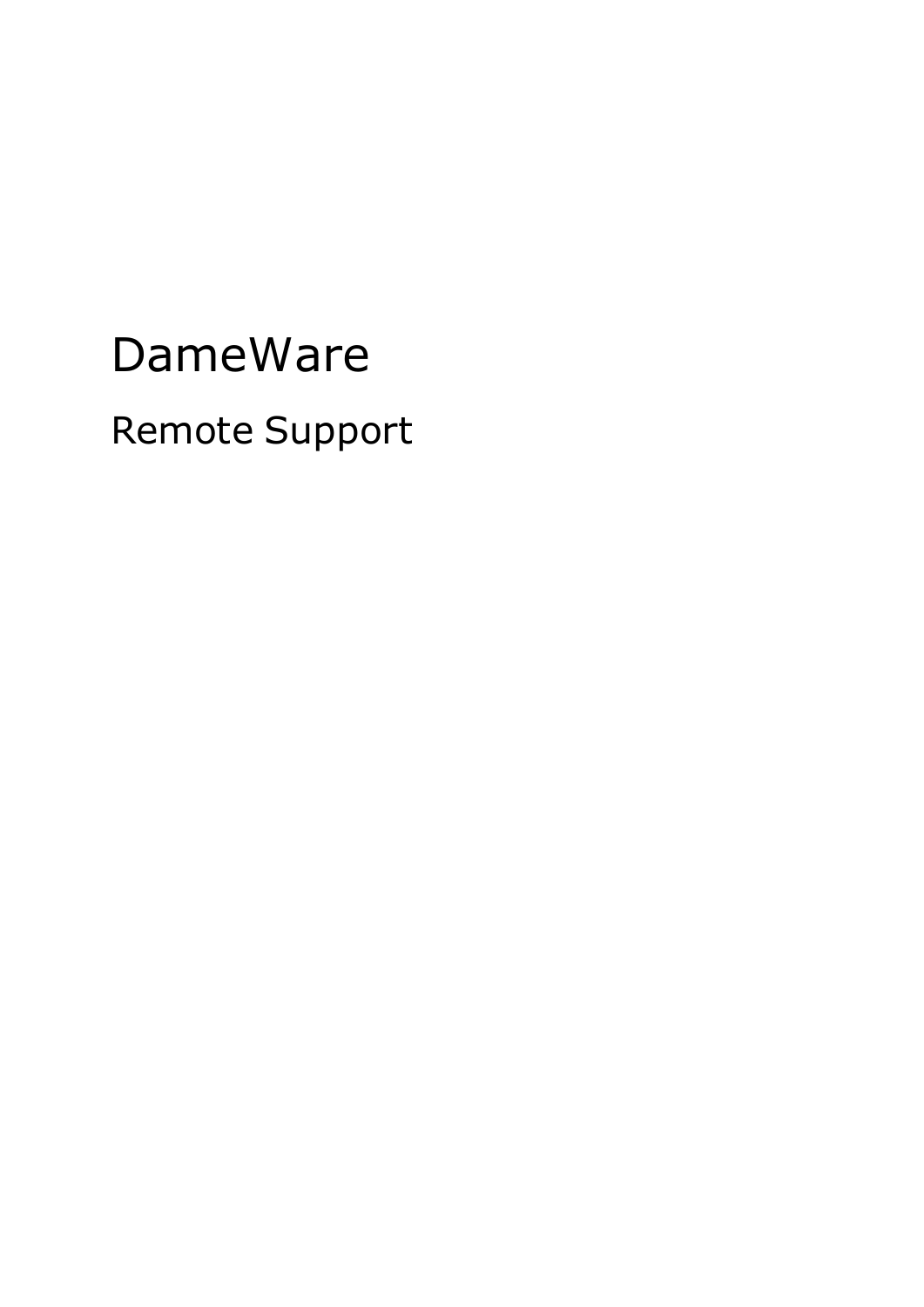# **Legal**

Copyright © 1995-2014 SolarWinds Worldwide, LLC. All rights reserved worldwide.

No part of this document may be reproduced by any means nor modified, decompiled, disassembled, published or distributed, in whole or in part, or translated to any electronic medium or other means without the written consent of SolarWinds. All right, title, and interest in and to the software and documentation are and shall remain the exclusive property of SolarWinds and its respective licensors.

SOLARWINDS DISCLAIMS ALL WARRANTIES, CONDITIONS OR OTHER TERMS, EXPRESS OR IMPLIED, STATUTORY OR OTHERWISE, ON SOFTWARE AND DOCUMENTATION FURNISHED HEREUNDER INCLUDING WITHOUT LIMITATION THE WARRANTIES OF DESIGN, MERCHANTABILITY OR FITNESS FOR A PARTICULAR PURPOSE, AND NONINFRINGEMENT. IN NO EVENT SHALL SOLARWINDS, ITS SUPPLIERS, NOR ITS LICENSORS BE LIABLE FOR ANY DAMAGES, WHETHER ARISING IN TORT, CONTRACT OR ANY OTHER LEGAL THEORY EVEN IF SOLARWINDS HAS BEEN ADVISED OF THE POSSIBILITY OF SUCH DAMAGES.

The SOLARWINDS, the SOLARWINDS & Design, DAMEWARE, ORION, and other SolarWinds marks, identified on the SolarWinds website, as updated from SolarWinds from time to time and incorporated herein, are registered with the U.S. Patent and Trademark Office and may be registered or pending registration in other countries. All other SolarWinds trademarks may be common law marks or registered or pending registration in the United States or in other countries. All other trademarks or registered trademarks contained and/or mentioned herein are used for identification purposes only and may be trademarks or registered trademarks of their respective companies. Microsoft®, Windows®, and SQL Server® are registered trademarks of Microsoft Corporation in the United States and/or other countries.

The DameWare third party libraries are covered with more accuracy and detail in <http://www.solarwinds.com/documentation/3rdPartySoftware/3rdParty.htm>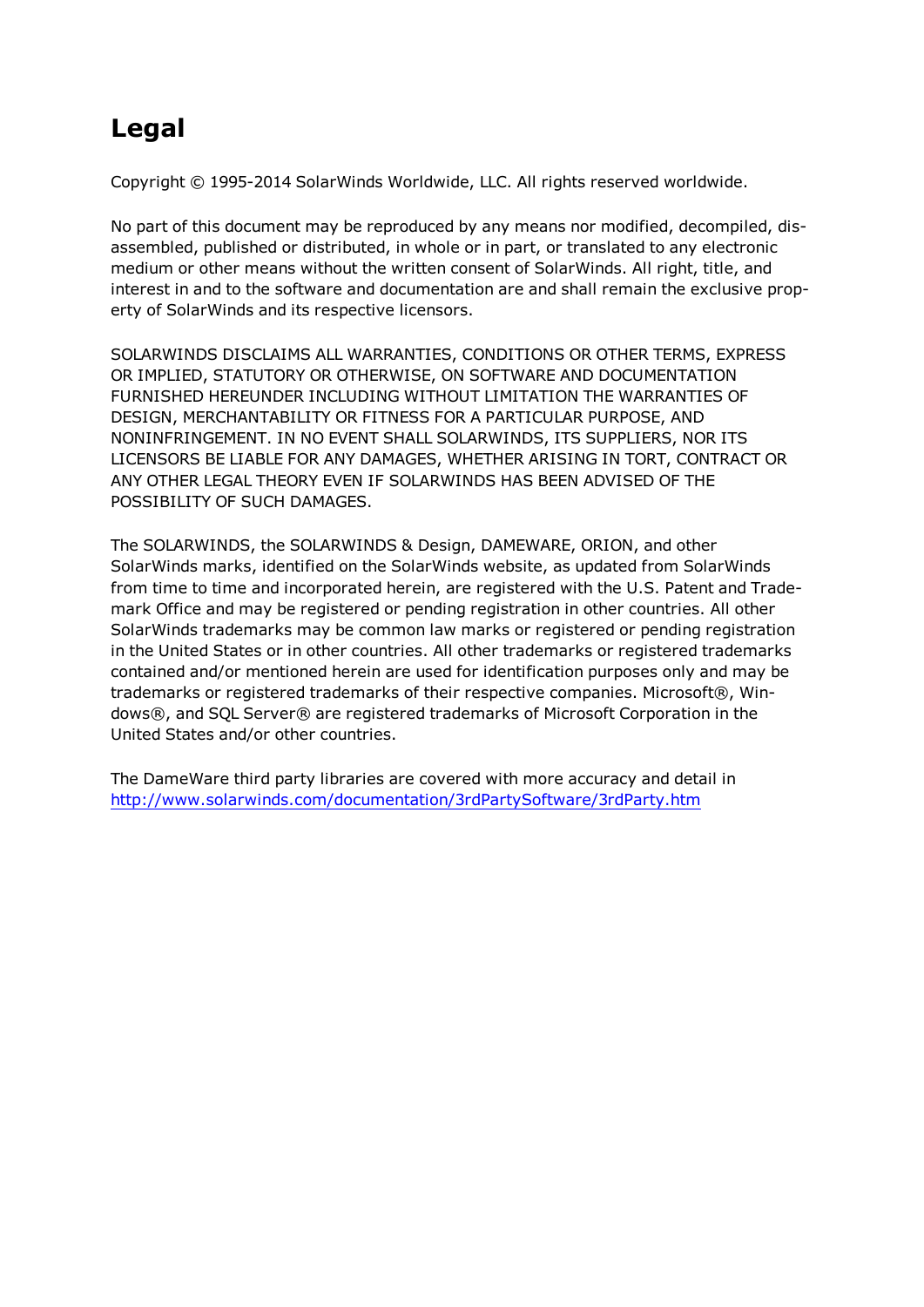# **Contact Information**

| Team                     | <b>Contact Information</b>                                                    |
|--------------------------|-------------------------------------------------------------------------------|
| Sales                    | 1.866.270.1449                                                                |
| General Support          | http://www.dameware.com/customers.aspx                                        |
| <b>Technical Support</b> | Submit a ticket: http://www.dameware.com/technical-<br>support.aspx           |
| <b>Customer Service</b>  | Submit a ticket: http://www.-<br>dameware.com/customers/customer-service.aspx |
| User Forums              | http://forums.DameWare.com/                                                   |

**Note:** DameWare only provides technical support by email. If you need technical support, please open a ticket using a link provided in the table.

# **End-of- Life Policy**

In order to continue to drive innovation and new functionality into our products, SolarWinds must transition customers from legacy versions of software to our current versions. Please review the following support schedule:

- 5/06/2014: End-of-Life announcement (EoL) Customers on DameWare v7.4 or older should begin transition to DameWare 11.x.
- 12/12/2012: End-of-Life (EoL) SolarWinds will no longer provide technical support for SolarWinds DameWare v6.9 or older.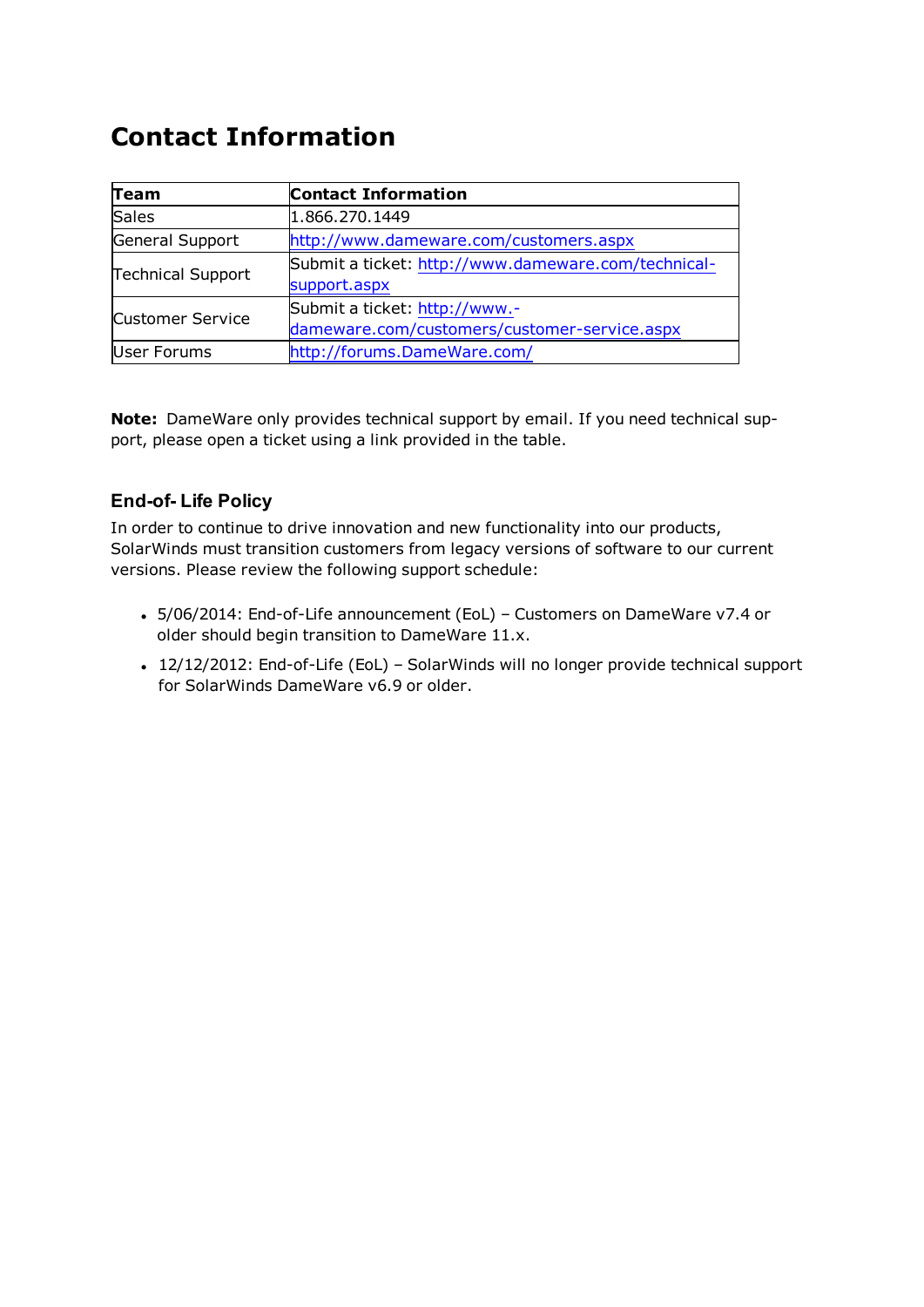**Chapter 1**

# **Introduction**

# **About DameWare Remote Support Version 11.1.0**

DameWare Remote Support (DRS) is an enterprise system management application for computers running the Windows platform. In short, DRS helps you manage your entire Windows based network from a single Explorer-style interface. The following is a summary of the major features in DRS:

- Manage computers running a variety of Windows operating systems, including:
	- Windows XP SP2
	- <sup>l</sup> Windows Server 2003
	- Windows Vista
	- Windows Server 2008 (including R2)
	- $\cdot$  Windows 7
	- Windows Server 2012 (including R2)
	- $\cdot$  Windows 8
	- Windows 8.1 (32-bit and  $64$ -bit)
- Access Microsoft Management Console (MMC) functionality and more in a centralized remote management interface.
- Access standard and enhanced Windows and Windows Server utilities for superior performance, added functionality, and ease of use.
- Use standard shell property pages and shell context menus.
- Retrieve, search, and filter Microsoft Active Directory (AD) Objects & attributes in a powerful Active Directory Object Browser.
- Manage AD objects such as Organizational Units (OU), Containers, Users, Groups, Contacts, Computers, and Shares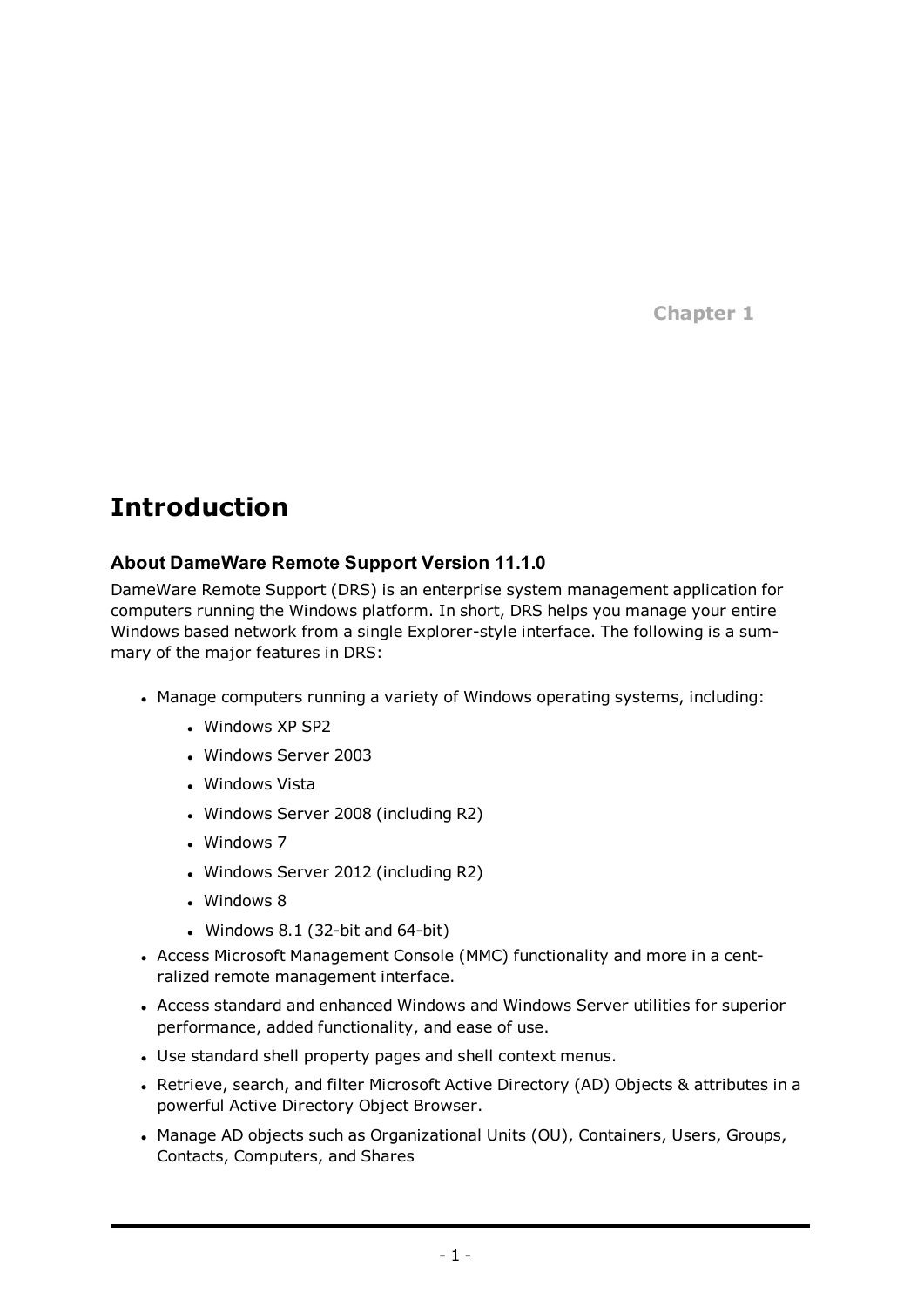- Manage non-Microsoft AD attributes, such as photos, logos, and employee IDs.
- Manage non-AD Microsoft Windows network implementations with a dynamic "Microsoft Windows Network" Browser tree view.
- Add domain controllers, servers, workstations, and non-browsable computers by machine name or IP address to the network browser tree view on demand.
- Use DameWare Mini Remote Control to interactively manage and troubleshoot remote computers.
- Use DameWare Exporter to quickly extract information from remote computers.

# <span id="page-4-0"></span>**System Requirements**

#### *Hardware*

Install DameWare Remote Support on a computer that meets the following minimum requirements:

- $\cdot$  1 GHz CPU
- $.20$  MB RAM
- 150 MB available hard drive space

#### *Operating System*

Install DameWare Remote Support on a computer running any of the following operating systems:

- Windows XP SP2
- Windows Server 2003
- . Windows Vista
- Windows Server 2008 (including R2)
- Windows7
- Windows Server 2012
- $\cdot$  Windows 8

The APIs used by DRS also require the user to have the ability to authenticate to this remote machine over the network. In other words, it may require the Server Service, the NetLogon Service (Domain environments), and possibly the Remote Registry Service as well. DRS requires the Remote Registry Service for the following functions because they require access to the Registry.

- Event Log View
- Properties View
- Processes View
- Registry View
- Services View
- Software View

**Note:** The Remote Registry Service is turned off by default in Windows Vista and later.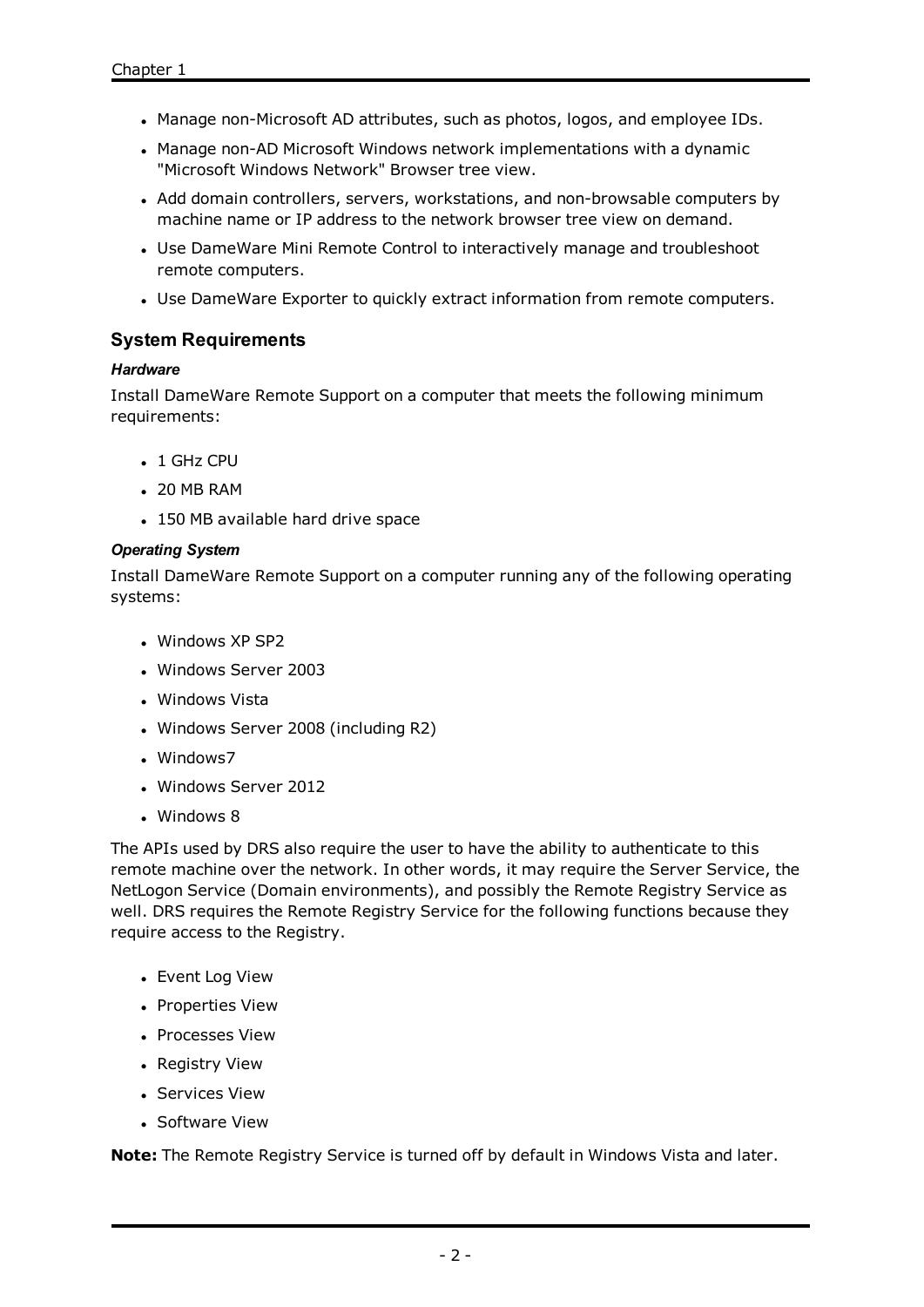#### *Com Control*

The following informational message will be displayed whenever DameWare Remote Support is executed on systems that do not have version 4.71 or later of the Microsoft COMCTL32.DLL file:

This version of DameWare Remote Support requires a newer version of COMCTL32.DLL (Version 4.71 or later) than what is installed on this machine (Version *x.xx*). A newer version of this DLL can be obtained from Microsoft and is shipped with NT SP4 and IE 4.x or higher.

Where **x.xx** is the version of COMCTL32.DLL on the computer receiving this message.

DameWare Remote Support still functions with older versions of Com Control. However, DameWare recommends that you update COMCTL32.DLL to a later version for best results. This file is not re-distributable by third party software developers, but you can download it from Microsoft and install it.

# **Licensing and Activation**

#### *Licensing*

DameWare standalone software is licensed per user, and each license allows you to install on 3 computers. The DRS Client Agent Service is not licensed and there are no additional fees for installing the service on remote systems. For example, if you have 10 computers running DRS and you use DRS to manage 10,000 remote systems, you only need to license the 10 DRS computers to maintain compliance with the SolarWinds End User License Agreement (EULA). To purchase licenses, visit [www.dameware.com.](http://www.dameware.com/)

The DameWare centralized version is licensed per user, but the licensing and activation occur on the DameWare Central Server using the centralized license key. The centralized license includes a licensed user count, and each authorized DameWare user reduces the number of available user licenses. For example, if you purchased a 10 user license, you can install and use DRS or MRC from any computer so long as you can logon to the DameWare Central Server and do not exceed 10 users. The MRC Client Agent Service in the centralized version is not licensed and there are no additional fees for installing it.

**Note**: To comply with the SolarWinds EULA, you cannot activate both standalone and centralized software at the same time.

#### *Activation*

After installing DameWare Remote Support 11.1.0, you are prompted to enter the licensing information for your product. If you choose to start with the 14-day evaluation, you can access the **Licensing Information** options by opening **Start > All Programs > SolarWinds > DameWare Remote Support 11.1.0 > Enter License Information** on the computer you want to license.

**Note**: Versions 10.0 and later of DameWare uses a new licensing method that allows you to keep the same license key when you upgrade. Version 9 license keys can also use this method. For more information, see knowledge base article [400135](http://support.dameware.com/kb/article.aspx?ID=400135).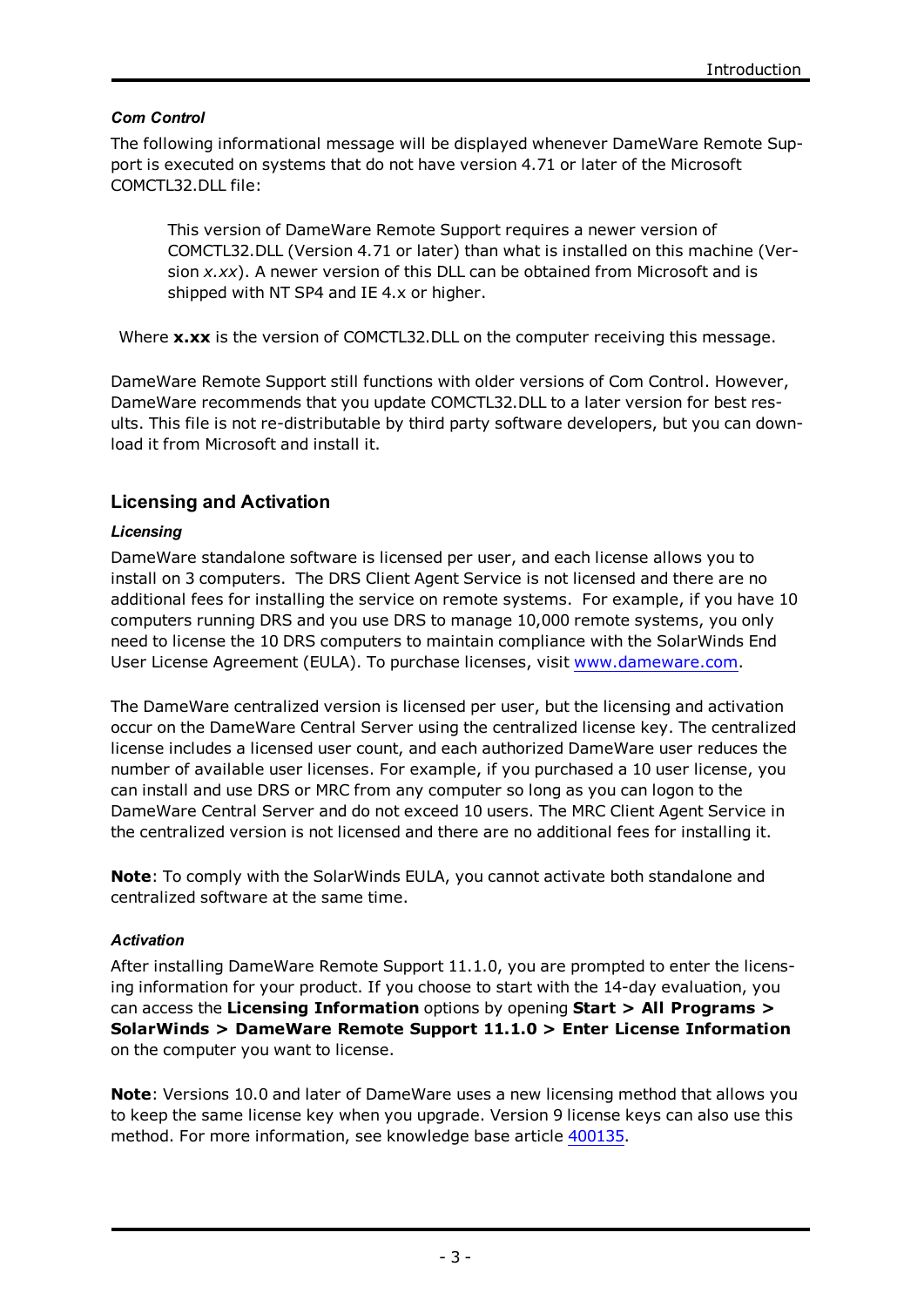#### **To evaluate the software without a license:**

Click **Continue Evaluation**.

#### **To license the software on a computer with Internet access:**

- 1. Click **Enter Licensing Information**.
- 2. Select **I have internet access and an activation key**.
- 3. Click the <http://www.solarwinds.com/customerportal> link to access the customer portal on the SolarWinds web site.
- 4. Log on to the portal using your SolarWinds customer ID and password.
- 5. Click **License Management** on the left navigation bar.
- 6. Navigate to your product, choose an activation key from the **Unregistered Licenses** section, and then copy the activation key.
- 7. *If you cannot find an activation key in the Unregistered Licenses section*, contact DameWare customer service: [http://www.](http://www.dameware.com/customers/customer-service.aspx) [dameware.com/customers/customer-service.aspx](http://www.dameware.com/customers/customer-service.aspx).
- 8. Return to the Activate DRS window, and then enter the activation key in the **Activation Key** field.
- 9. *If you access Internet web sites through a proxy server*, click **I access the internet through a proxy server**, and enter its proxy address and port. **Note:** If you access the Internet through an authenticated proxy server, use the procedure for activating without Internet access instead.
- 10. Click **Next**.
- 11. Enter your email address and other registration information, and then click **Next**.

#### **To license the software on a computer without Internet access:**

- 1. Click **Enter Licensing Information**
- 2. Select **This server does not have internet access**, and then click **Next**.
- 3. Click **Copy Unique Machine ID**.
- 4. Paste the copied data into a text editor document.
- 5. Transfer the document to a computer with Internet access.
- 6. On the computer with Internet access, complete the following steps:
	- a. Browse to [http://www.sol](http://www.solarwinds.com/customerportal/licensemanagement.aspx)[arwinds.com/customerportal/licensemanagement.aspx](http://www.solarwinds.com/customerportal/licensemanagement.aspx), and then log on to the portal with your SolarWinds customer ID and password.
	- b. Navigate to your product, and then click **Manually Register License**.
	- c. *If the Manually Register License option is not available for your product*, contact DameWare customer service: [http://www.](http://www.dameware.com/customers/customer-service.aspx) [dameware.com/customers/customer-service.aspx](http://www.dameware.com/customers/customer-service.aspx).
	- d. Provide the Machine ID from **Step 5**, and then download your license key file.
- 7. Transfer the license key file to the DRS computer.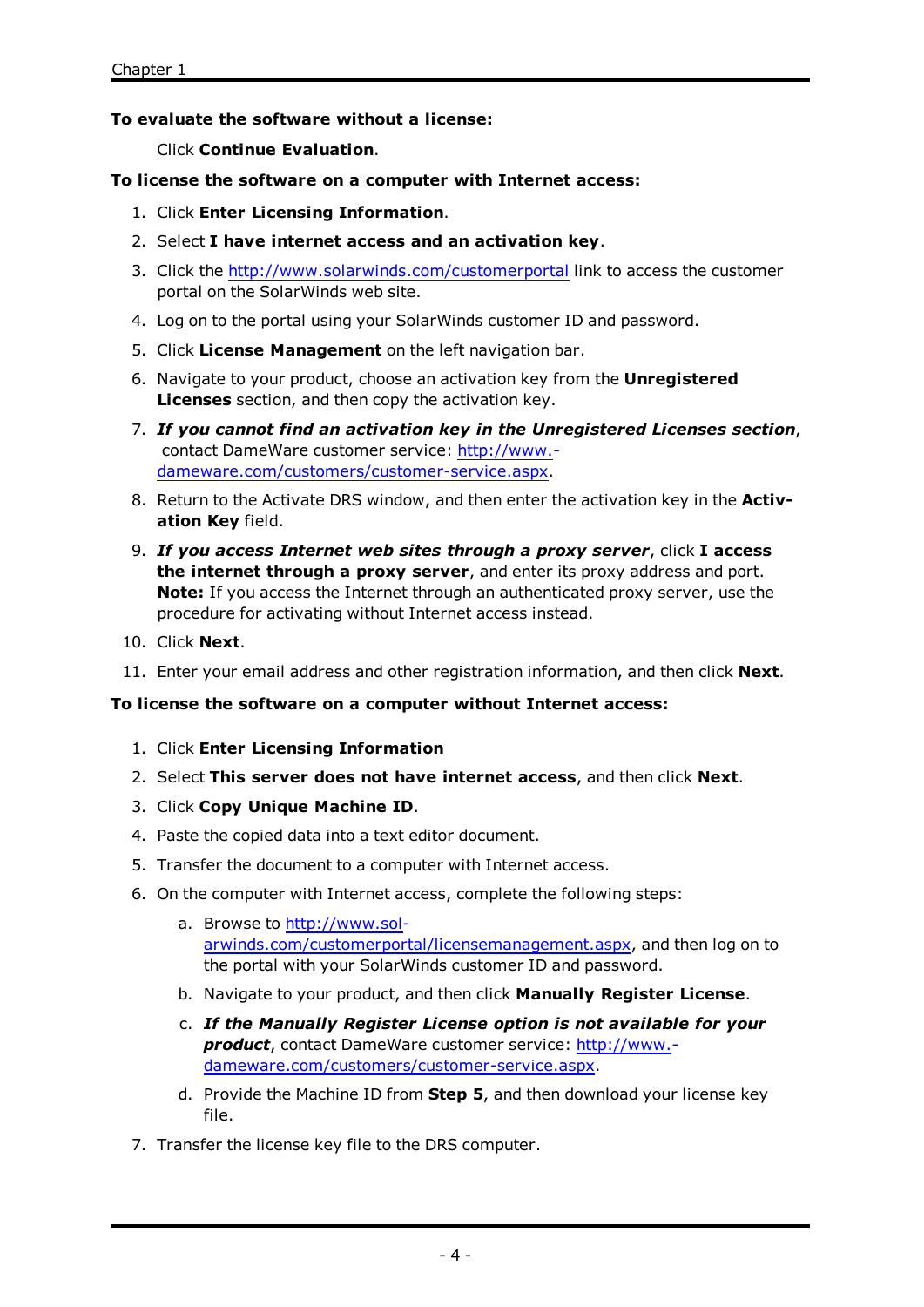8. Return to the Activate DRS window, browse to the license key file, and then click **Next**.

# **Connecting to the Central Server**

When you have installed DRS or MRC in centralized mode, you must first connect to the DameWare Central Server. This allows you to login and use your personal host list or a global host list.

You need the following information to connect to the DameWare Central Server:

- DameWare Central Server user name
- DameWare Central Server password
- . DameWare Central Server IP address or host name
- Service Port Number

The DameWare Central Server user name and password are independent of your other credentials and are established by your DameWare Central Server administrator. The Central Server administrator must also provide the DameWare Central Server IP address or host name and the port number to use.

#### **Notes**:

- If this is your first time connecting, you can change your password after you logon by navigating to **File > Change Password**.
- If you forget your password, contact your DameWare Central Server administrator to have it reset.

#### **To connect to the DameWare Central Server:**

- 1. On the **Login details** tab, enter your DameWare Central Server credentials.
- 2. *If you do not want to enter your credentials each time*, select **Remember credentials**.
- 3. Navigate to the **Advanced settings** tab.
- 4. Enter the DameWare Central Server IP address or host name.
- 5. Enter the port number. The default port number is 6133.
- 6. *If you do not want to enter the server information each time*, click **Save as default**.

**Note**: When you click **Reset to default**, the last saved server information populates the fields.

7. Click **Connect to server**.

#### *Troubleshooting Your Central Server Connection*

Before you can logon to the DameWare Central Server and use DRS or MRC in centralized mode, the DameWare Central Server administrator must create an account for you to use and provide you with the Central Server information.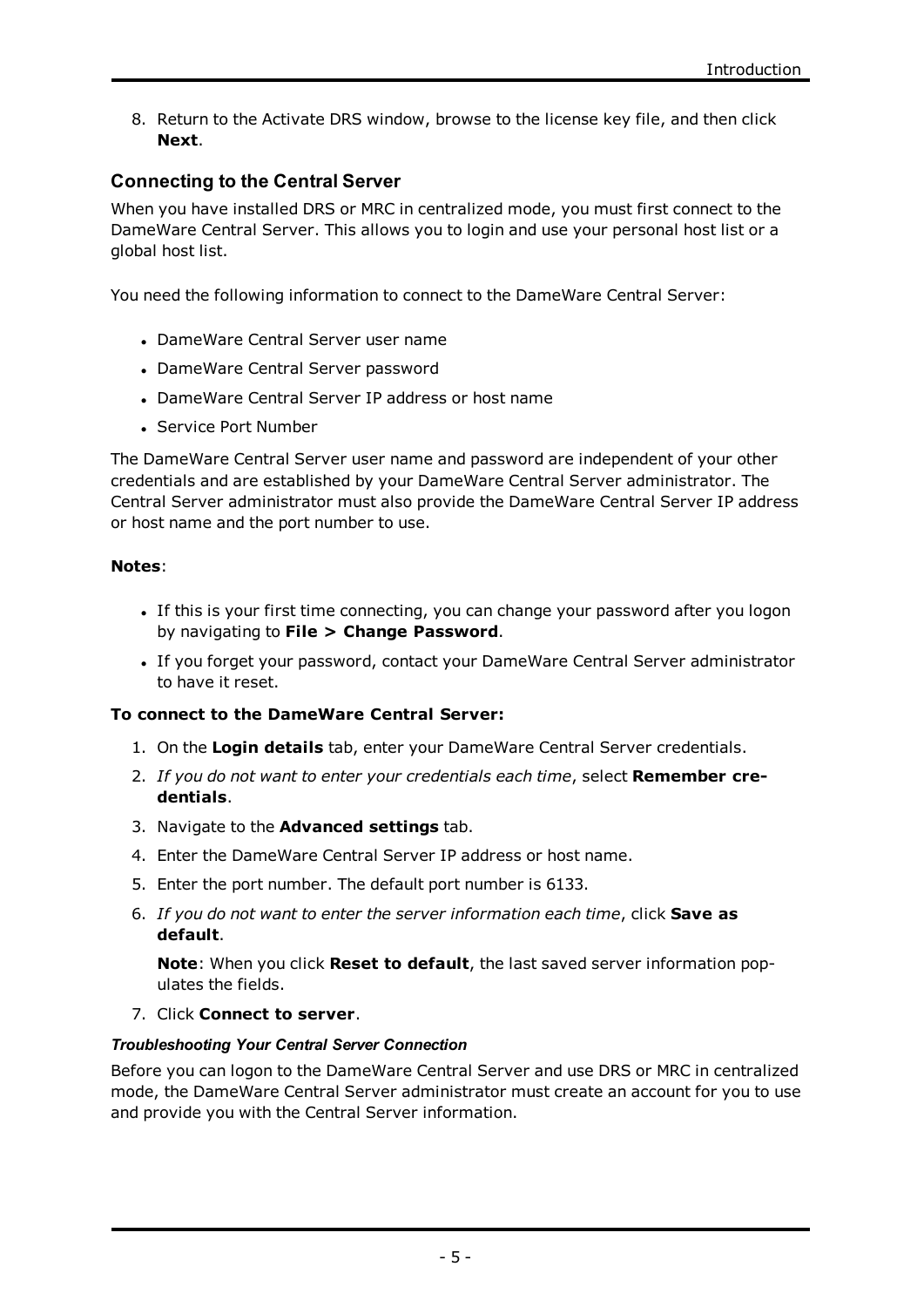To logon you need the following information:

- DameWare Central Server user name and password
- IP address or host name of the DameWare Central Server
- Port number used to communicate with the DameWare Central Server (by default, this is 6133)

**Note**: Use an IPv4 address or a hostname. *If you must use an IPv6 address*, you must add the address and host name to your host file. See KB [400151](http://support.dameware.com/kb/article.aspx?ID=400151) for more information.

*If you cannot logon to the Central Server and your user name and Central Server information are correct*, you may have exceeded the number of licensed users or your account may be disabled. Contact your DameWare Central Server administrator to resolve this issue.

Each time you logon to DameWare Central Server from DRS or MRC in centralized mode, you create a Central Server session. You can create multiple sessions from a single computer, but you cannot create sessions from different computers. *If you open a second session from another DRS or MRC console located on a different computer*, your previous Central Server sessions are closed. Other reasons for your session to close include a Central Server administrator closing it or because you were idle for too long.

# **Multiple Document Interface**

DameWare Remote Support is written with Multiple Document Interface (MDI) and is divided into two separate window panes. The left pane contains the Network Browser explorer tree view and Information View. The right pane contains a tabbed MDI with a separate tab for the tasks and views you open.

Each DameWare Remote Support view contains a mini-toolbar to access custom properties. Each of these views have a similar look and feel. To customize the layout of a single view, do any of the following:

- Resize the columns: Double-click any column separator.
- Move columns: Drag and drop column headers.
- Sort column data: Click the column header once to sort in ascending order and twice to sort in descending order.

You can also customize how each view behaves by setting different thread priorities for each task/view.

#### **To specify the thread priority for DRS views:**

- 1. From the View menu, select **Properties**.
- 2. Click the **Threads** tab.
- 3. Select a thread priority for each of the views from their respective menus.
- 4. Click **OK**.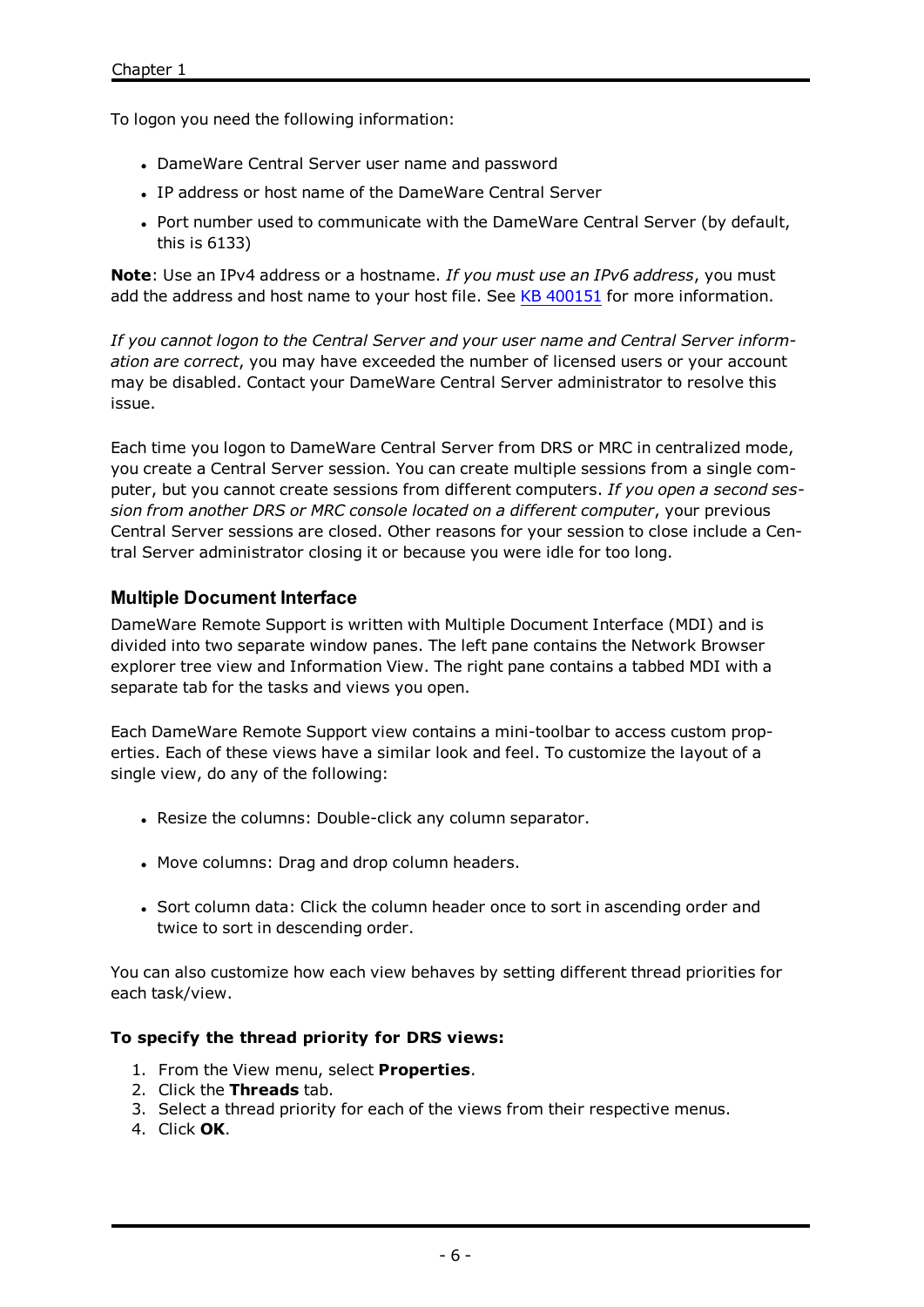# **To stop a thread while it is loading:**

Click  $\bullet$  in the main toolbar.

# **To refresh a view after it has loaded:**

Click  $\mathbf{I}$  in the main toolbar.

# *Keyboard Shortcuts*

Use the following keyboard shortcuts to navigate the DRS MDI.

| <b>Shortcut</b> | <b>Function</b>        |
|-----------------|------------------------|
| $CtrI + F4$     | Closes the active tabl |
| $Ctr1 + F6$     | Opens the next tab     |
|                 | Refresh content        |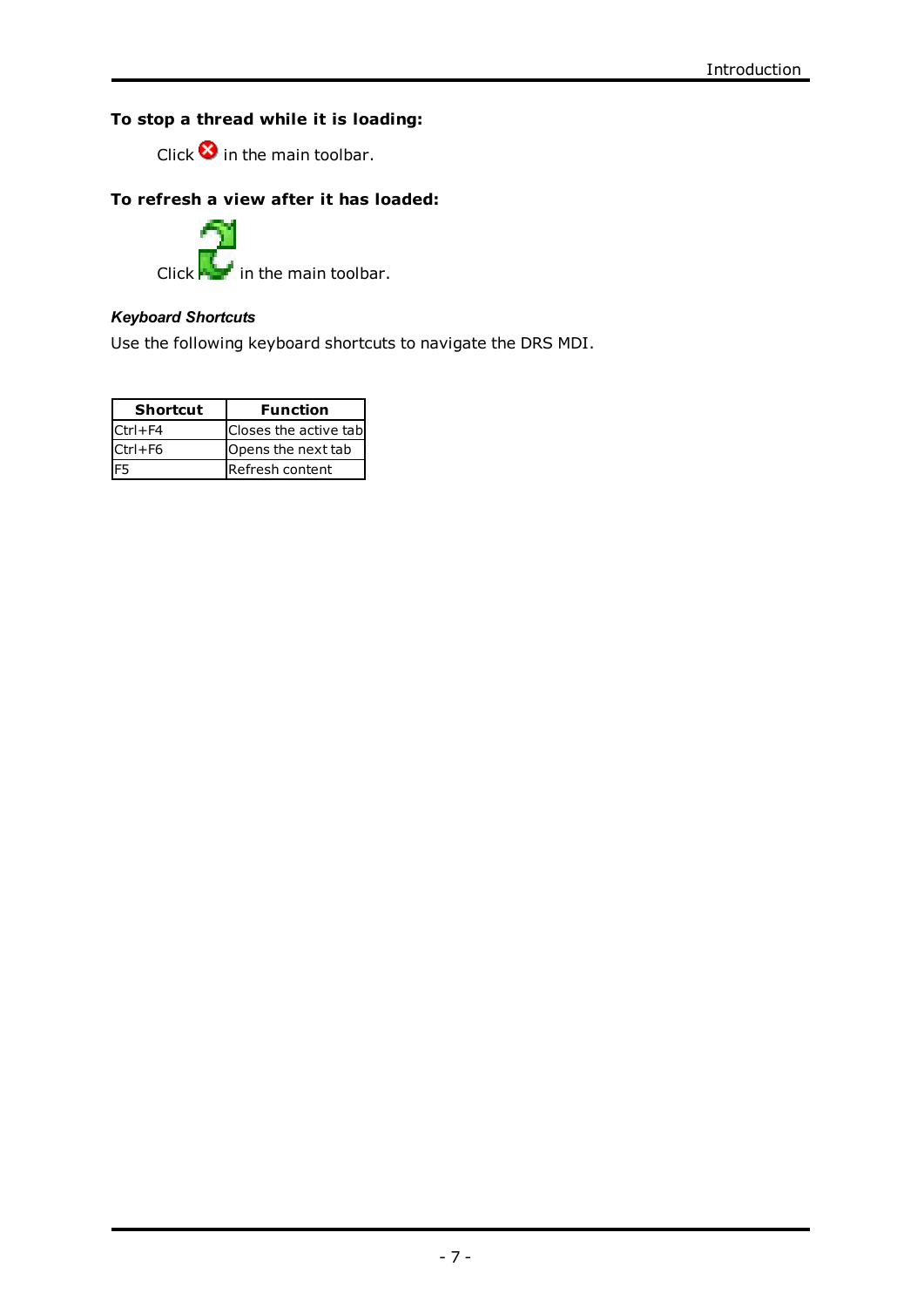**Chapter 2**

# **DRS's Network Browser Pane**

# **Features of the Network Browser Pane**

DameWare Remote Support establishes focus on the Network Browser tree view on application start up. The following sections address how to navigate and read the items in this pane.

# *Keyboard Shortcuts*

The following keyboard keys and key combinations are supported throughout the DameWare Remote Support applications.

| <b>Shortcut</b>  | <b>Function</b>                               |
|------------------|-----------------------------------------------|
| Enter            | <b>Execute the selection</b>                  |
| IF9              | Switch between the Network Browser pane and   |
|                  | MDI windows                                   |
| Right/Left arrow | Expand and collapse items in the network      |
| keys             | browser tree view                             |
| Up/Down arrow    | Navigate up and down the Network Browser tree |
| keys             | view                                          |
| $Ctrl + F6$      | Switch between all open MDI windows           |
| $ Ctrl + F4$     | Close the active MDI tab                      |

# *Network Browser Icons*

|   | Represents the root level of the Active Directory Browser<br>list.                |
|---|-----------------------------------------------------------------------------------|
| Ø | Represents the root level of the AD Browser list, when AD<br>support is disabled. |
|   | Represents the root level of the Windows Network<br>Browser list.                 |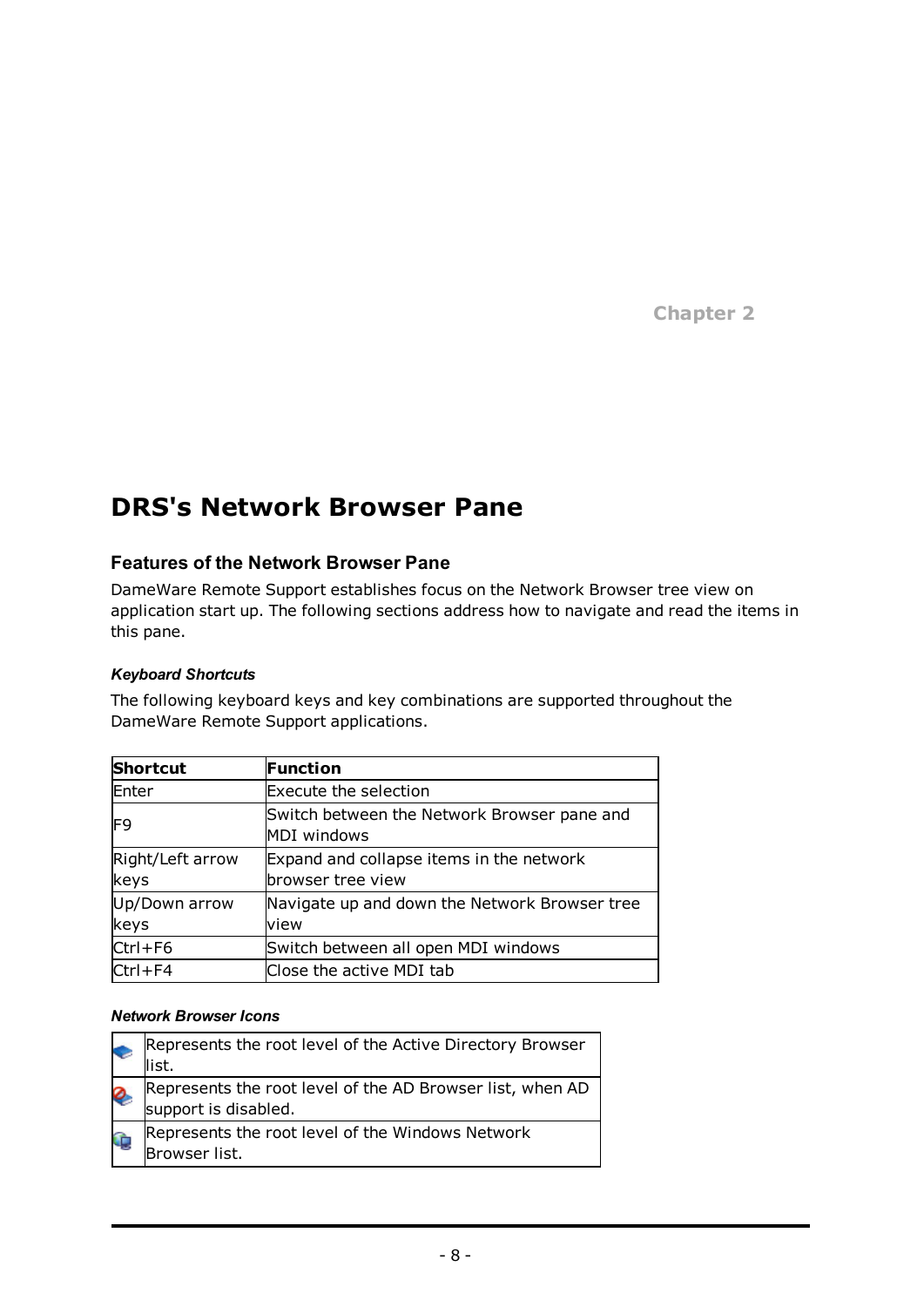| 蘽  | Represents the root level of the Favorite Domains list.                                                        |
|----|----------------------------------------------------------------------------------------------------------------|
| 瘦  | Represents the root level of the Favorite Machines<br>(formerly Non-Browsable) Machines list.                  |
| ñ  | Represents an Active Directory container, or a folder<br>under the Favorite Machines list.                     |
| €  | Represents an Active Directory OU or Container.                                                                |
| Q. | Represents a AD Domain Controller or Server running<br>Microsoft Exchange 2000 or greater.                     |
| e  | Represents the root of the Exchange System objects<br>(only shown when Advanced Features are displayed).       |
| â  | Represents an AD/Exchange Public Folder.                                                                       |
| F. | Represents the AD Domain Policy.                                                                               |
| Þ  | Represents the AD File Replication Service settings.                                                           |
| C  | Represents the RCP Services container.                                                                         |
| 甲  | Represents a Domain in the browser list and also a                                                             |
|    | Primary Domain Controller in the Server list.                                                                  |
| Ŧ  | Represents a Primary Domain Controller in the browser<br>list that is not confirmed active.                    |
| Ų  | Represents a domain that contains at least one Windows<br>Terminal Server.                                     |
| 曙  | Represents a Primary Domain Controller that is running<br>Windows Terminal Server.                             |
| 唔  | Represents a Primary Domain Controller that is running<br>Windows Terminal Server but is not confirmed active. |
| 呷  | Represents a Backup Domain Controller in the browser<br>list.                                                  |
| Ŧ  | Represents a Backup Domain Controller in the browser                                                           |
|    | list that is not confirmed active.<br>Represents a Backup Domain Controller that is running                    |
| 電  | Windows Terminal Server.                                                                                       |
| Ŧ  | Represents a Backup Domain Controller that is running<br>Windows Terminal Server but is not confirmed active.  |
| U  | Represents machines that are 2003 Servers.                                                                     |
| Œ  | Represents a Windows 2003 Server but is not confirmed<br>active.                                               |
| Ŧ  | Represents a Windows 2003 Server that is running Win-<br>dows Terminal Server.                                 |
| Ŧ  | Represents a Windows 2003 Server that is running Win-<br>dows Terminal Server but is not confirmed active.     |
| S  | Represents the current Network Browser process is work-<br>ing.                                                |
| 假  | Represents no Primary Domain Controller is found for<br>this domain.                                           |
|    | Represents Windows Vista workstations in the browser<br>list.                                                  |
|    | Represents machines that are Windows XP workstation<br>clients in the browser list.                            |
|    |                                                                                                                |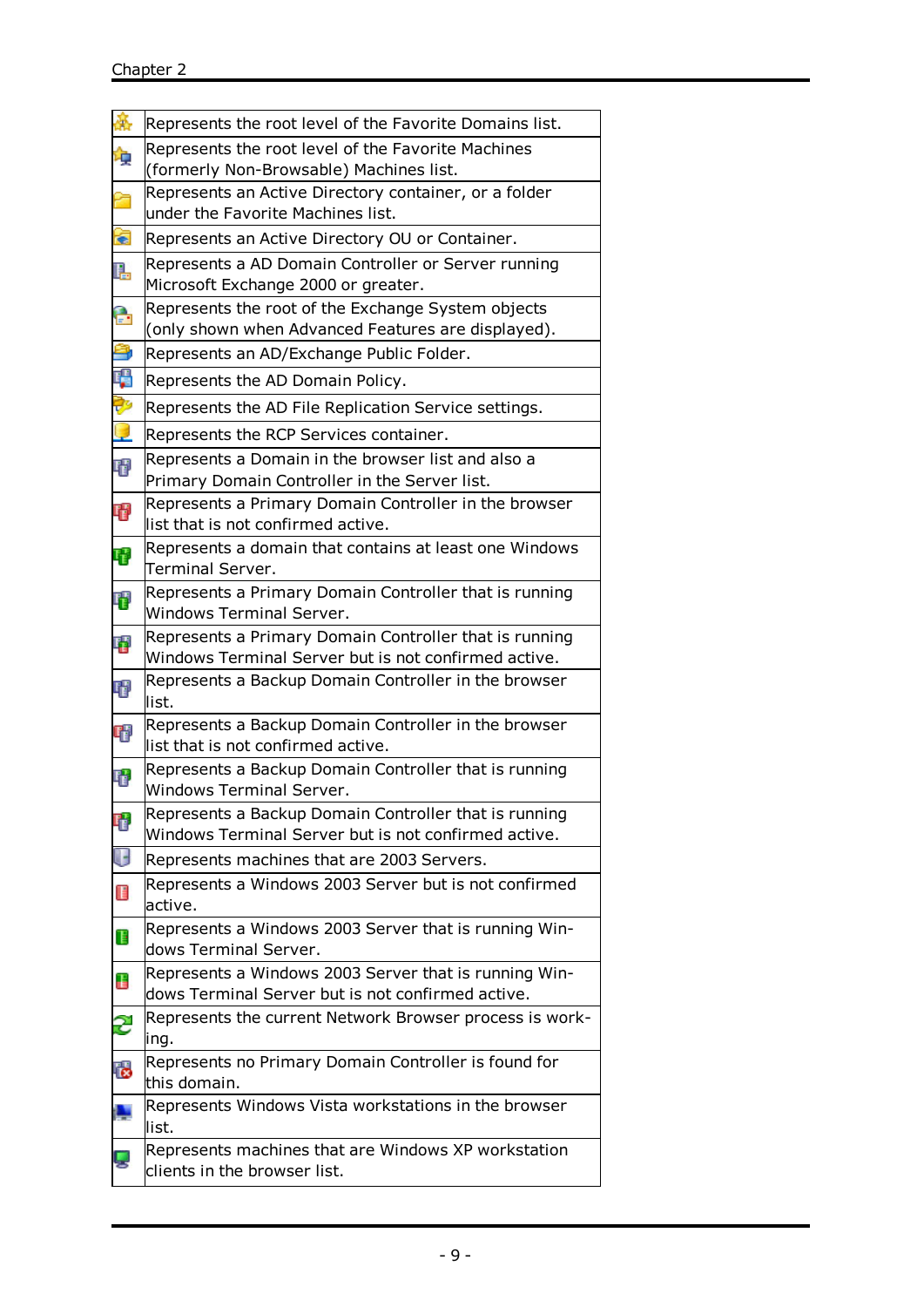| <b>Note:</b> Windows XP has Terminal Services enabled by<br>default.                                                                                             |
|------------------------------------------------------------------------------------------------------------------------------------------------------------------|
| Represents machines that are currently not available or<br>have not been checked on the current network connection<br>(s).                                       |
| Represents machines that have been disabled in the<br>browser list, or the root of the Computers list.                                                           |
| Represents machines that are Windows for Workgroups.<br>Note: Machines identified with this icon do not have<br>expanded views in the Network Browser tree view. |

# *Network Browser Tool Tips*

| Symbol       | <b>Meaning</b>                                     |
|--------------|----------------------------------------------------|
| <b>AFP</b>   | Apple File Protocol servers                        |
| <b>ALT</b>   | Return list for alternate transport                |
| <b>BBR</b>   | Server running a Browser service as backup         |
| <b>BDC</b>   | <b>Backup Domain Controller</b>                    |
| <b>CNT</b>   | NT cluster                                         |
| <b>DCE</b>   | IBM DSS (Directory and Security Services) or equi- |
|              | valent                                             |
| <b>DFS</b>   | Root of a DFS tree                                 |
| <b>DIS</b>   | Server running dial-in service                     |
| <b>DMBR</b>  | Server running the domain master browser           |
| <b>LOCAL</b> | Servers maintained by the browser                  |
| <b>MBR</b>   | Server running the master Browser service          |
| <b>MEMB</b>  | LAN Manager 2.x Domain Member                      |
| <b>MFPN</b>  | Microsoft File and Print for Netware               |
| <b>NW</b>    | <b>Novell servers</b>                              |
| <b>NT</b>    | Windows 2003 (either Workstation or Server)        |
| <b>NTS</b>   | Windows 2003 Non-DC server                         |
| <b>OSF</b>   | <b>OSF</b>                                         |
| <b>PBR</b>   | Server that can run the Browser service            |
| <b>PDC</b>   | Primary Domain Controller                          |
| PDOM         | Primary Domain                                     |
| PS           | Server sharing print queue                         |
| Sentinel     | All servers                                        |
| <b>SRV</b>   | All servers                                        |
| SQL          | Any server running with Microsoft SQL Server       |
| TS           | Server running the Timesource service              |
| <b>VMS</b>   | VMS                                                |
| <b>WIN</b>   | Windows XP or later                                |
| <b>WFW</b>   | Server running Windows for Workgroups              |
| WS           | All workstations                                   |
| <b>WTS</b>   | Server running Windows Terminal Server             |
| <b>XENIX</b> | Xenix server                                       |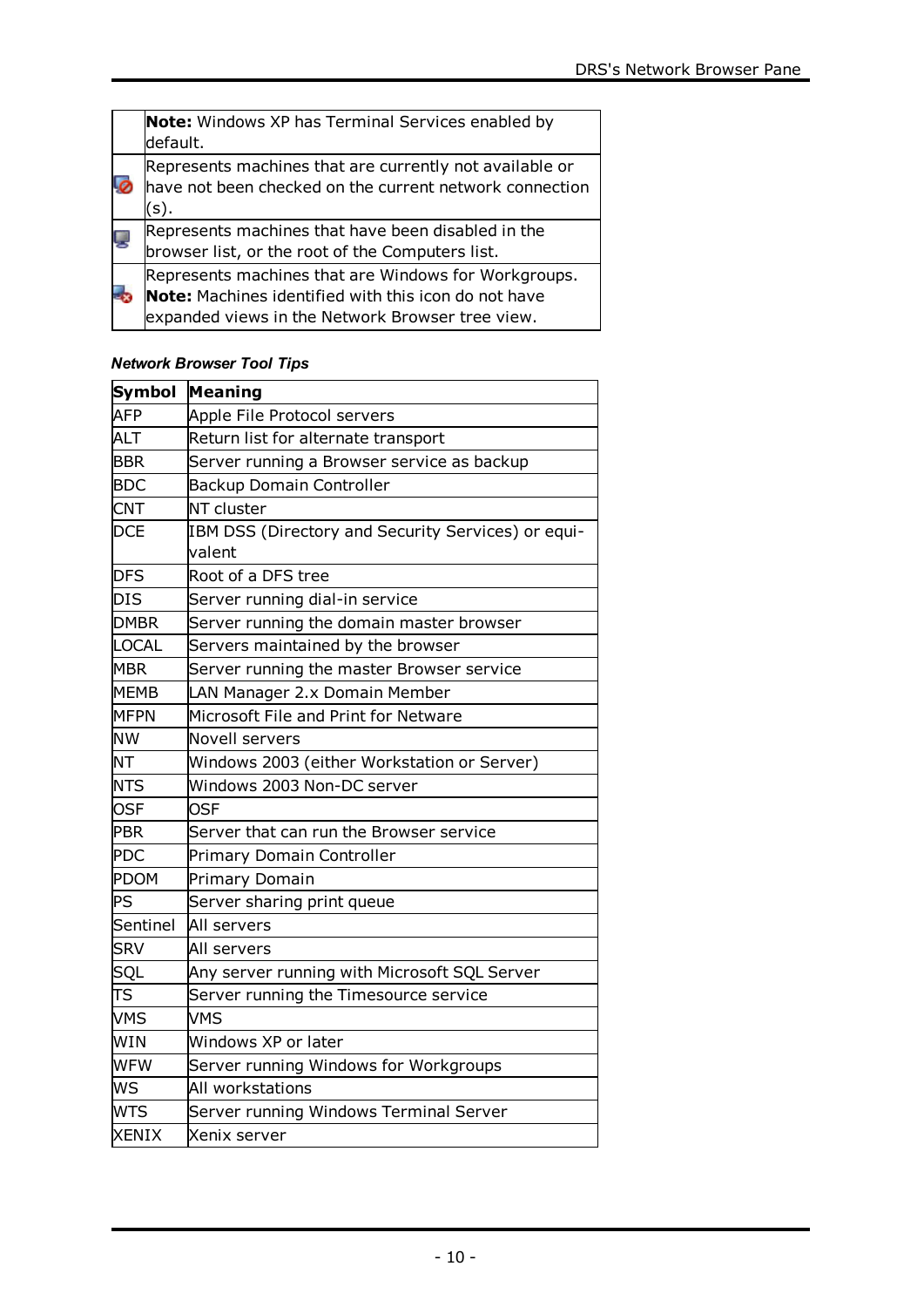# **How DRS Updates Icons in the Network Browser Pane**

DameWare Remote Support *does not* directly contact systems in the Microsoft Windows Network list in the Network Browser pane to update their status icons. This is because there should already be enough information available directly within Microsoft's Windows Network Browser itself. So the icons & tool tips for systems listed in the Network Browser pane, as well as the categories they are placed into, only reflects what information is available directly within Microsoft's Windows Network Browser. DRS retrieves this information by asking your local system for its Microsoft Windows Network Browser, and then displays the information according to the OS returns. DRS does not modify this information in any way.

With regard to Computers, DRS provides a list of all Domain Members directly from the Security Account Manager (SAM) database. The database could, however, list systems that are not currently online or do not even exist. In the latter case, non-existent systems will continue to show up until you manually delete the related computer account on the Domain.

On the other hand, DRS *does* attempt to directly contact the systems in the Active Directory and Favorite Machines lists to update their icons. To do this, DRS requests a NULL connection to the remote system, and then asks the OS to execute standard Microsoft Windows Network management API calls to retrieve the necessary information. The Microsoft Windows API call that DRS uses to contact these remote machines is called **NetServerGetInfo**. DRS changes the icon and tooltip accordingly.

# *Understanding the Icons*

Red (or Blue with the Red "Prohibited" sign) icons represent remote systems that have not been contacted yet, or could not be contacted. See System [Requirements](#page-4-0).

Green icons represent remote systems running Terminal Services. Computers with this status include computers running Windows XP and Windows Server 2003 since Terminal Services is part of the OS.

If you feel your icons are not being displayed properly, then you may also want to check DRS's Information pane for any errors encountered when contacting the affected systems.

# <span id="page-13-0"></span>**Authentication**

# *Authentication*

All of the functionality in DameWare Remote Support, including installing, removing, starting, or stopping the MRC Client Agent Service on a remote system, is accomplished by asking the Operating System on the local system to execute standard Microsoft Windows APIs. This requires local Administrator rights to the Operating System on the remote system, and uses either your current local logon credentials, or your current authentication to the remote system.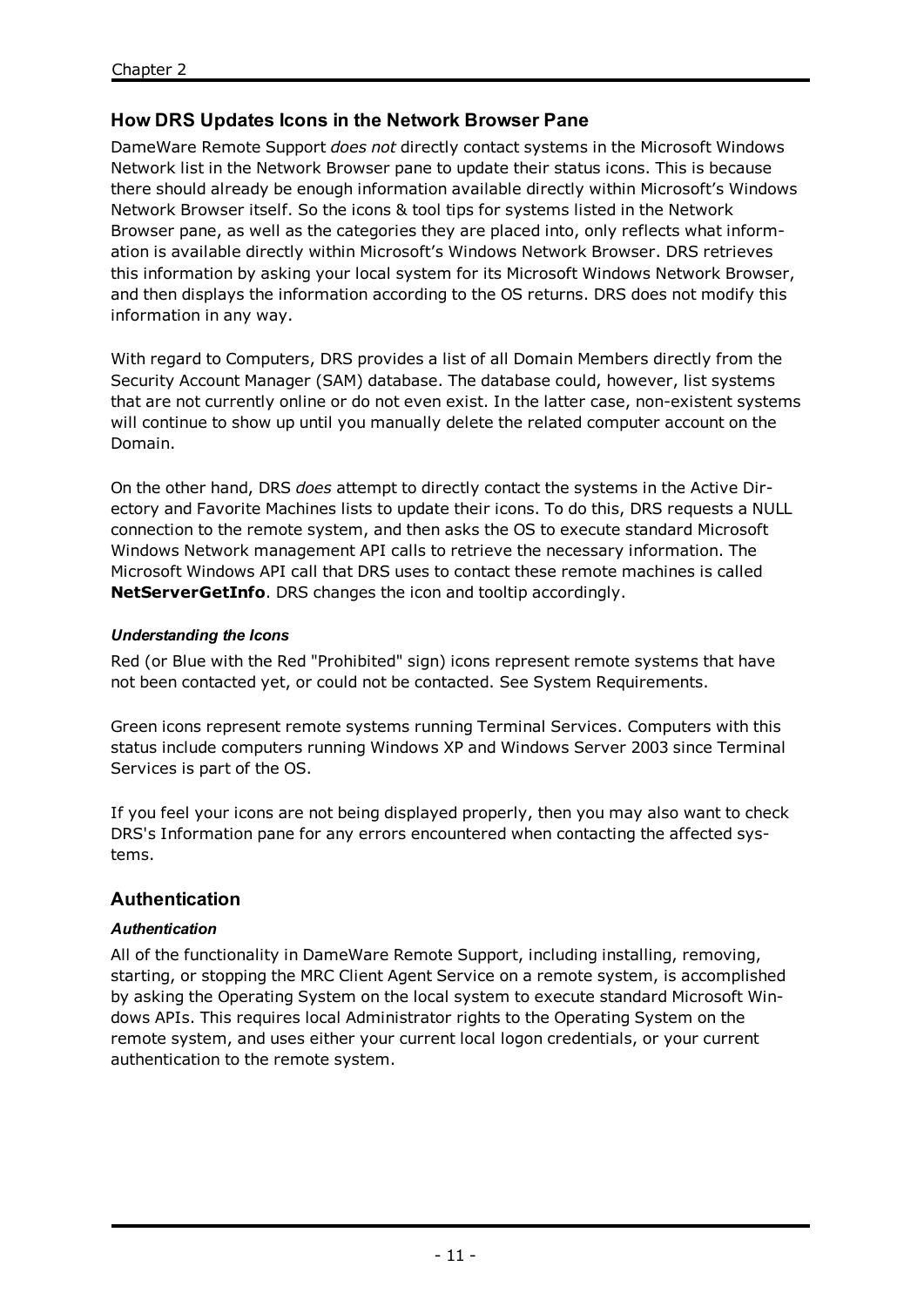In addition to local Administrator rights, these APIs require the following network settings are enabled on the remote system:

- File & Printer Sharing: ports 137-139, 445
- Server Service: Domain environments only
- NetLogon Service: Domain environments only

#### **See also**

- [Logon](#page-21-0) As
- Smart Card [Authentication](#page-14-0)

#### <span id="page-14-0"></span>*Smart Card Authentication*

When connecting to a remote computer from a computer with a Smart Card reader, you can use your Smart Card to authenticate instead of manually providing a "Connect As" username and password.

#### **To authenticate to a remote computer using a Smart Card:**

- 1. Select a remote computer in the left pane.
- 2. From the Tools menu, select **Logon As**.
- 3. In the Remote Logon window, click **Use Smartcard**.
- 4. In the **User name** field on the Smart Card Remote Authentication window, select your Smart Card.
- 5. In the **PIN** field, enter your Personal Identification Number (PIN).
- 6. Click **OK**.
- 7. Back on the Remote Logon window, select the appropriate connection options.
- 8. Click **OK**.

In addition to the general authentication requirements (see [Authentication\)](#page-13-0), Smart Card only environments where user IDs and passwords are no longer allowed have the following requirement:

Administrators must be able to map a network drive and/or access shared resources on remote systems using their Smart Card. To test whether this is allowed, run the following command from a Command Prompt on the administrator's computer, where **remoteSystem** is the machine name of the remote system and **Resource** is a shared resource on that system:

Net Use X: \\remoteSystem\Resource /smartcard

If you cannot access resources on remote systems using your Smart Card, you will not be able to use any of the DRS functionality. Furthermore, you will not be able to install, remove, start, or stop the DameWare Mini Remote Control client agent service on the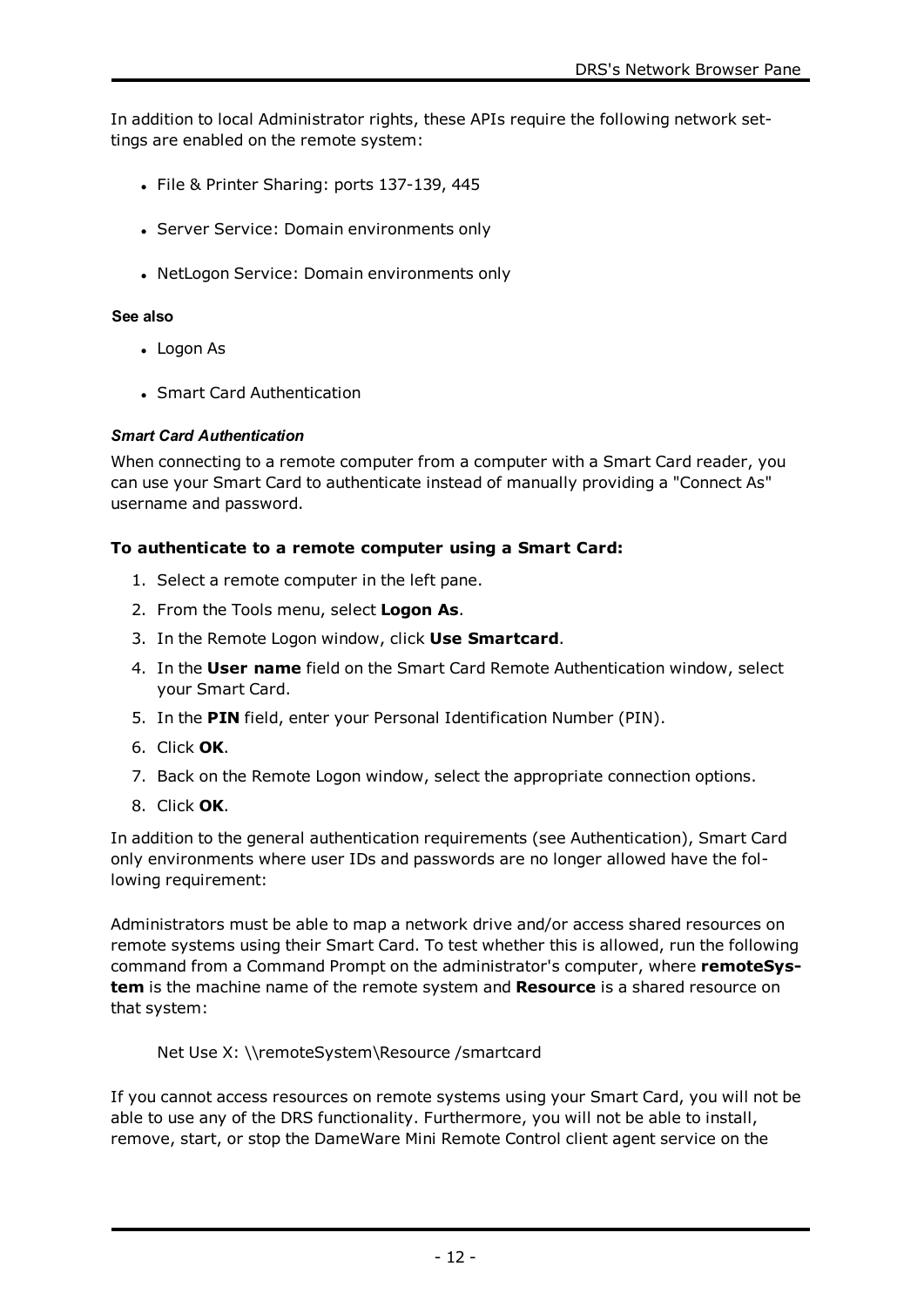remote system using Smart Card authentication. This is strictly a requirement of Microsoft, not directly of our software.

If your Smart Card environment still allows administrators to authenticate using a user ID and password, authenticate to the remote system with Administrator credentials to gain access to DRS functionality on that remote system.

# **Active Directory Browser**

#### *Active Directory Overview*

The DameWare Remote Support Active Directory (AD) administration tools simplify directory service administration and allow administrators to remotely manage multiple Active Directory sites directly from their workstation, without being physically logged into any domain.

For example, an Administrator can be logged into Domain A, or even working from home over a VPN connection without being logged into any Domain. He can then use DRS to perform Administrative tasks on Domain B, including Active Directory and Exchange tasks, without having to log into Domain B.

To access these tools, expand the **Active Directory** node in the Network Browser pane.

DRS's Active Directory functionality is only supported on systems running Windows 2003 and higher.

#### **Active Directory Support**

Use DameWare Remote Support to manage Active Directory on any domain to which your computer belongs. DRS uses the DameWare AD & Exchange Agent for management tasks, which it automatically deploys from your computer to the domain controller or Exchange server you want to administer.

#### **To specify the Active Directory servers you want to manager:**

- 1. In the DRS Network Browser pane, expand the **Active Directory** node.
- 2. From the AD menu, select **Add Active Directory Site**.
- 3. Enter the name or IP address for the AD site, and then click **Check**.
- 4. If the dialog returns the correct information, click **OK**.

You can add a new user, create their home folders with the correct security settings, create an Exchange Mailbox for the user, and even add their picture – all from within DameWare Remote Support.

#### **Active Directory Group Policy Objects and Organizational Units**

To manage your Group Policy Objects (GPO) and Organizational Units (OU) from within DameWare Remote Support, right-click the Active Directory site you would like to manage, and then select the appropriate option: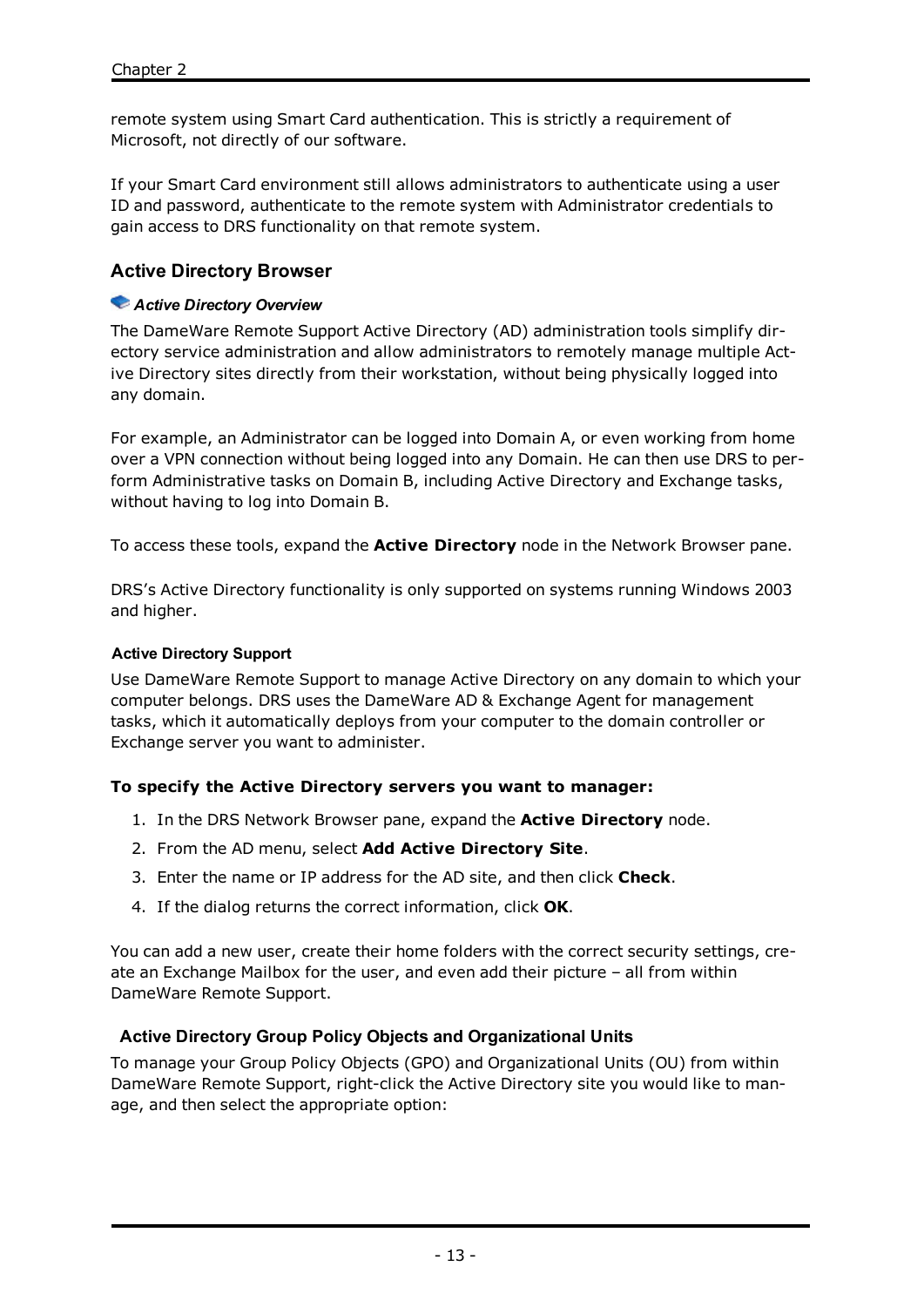- **Account Policy:** View and edit the AD site's account policy.
- **. Audit Policy:** View and edit the AD site's audit policy.
- <sup>l</sup> **Browse Group Policy Objects:** View and edit the GPOs for related domains, OUs, sites, and computers.
- <sup>l</sup> **Open Group Policy Objects:** Open the Group Policy Object Editor for the AD site.

#### **Microsoft Exchange 2003 support**

To manage Microsoft Exchange mailboxes for specific users from within DameWare Remote Support, right-click the user from the User Objects view, point to **Exchange Tasks**, and then select the appropriate option:

- <sup>l</sup> **Create Mailbox:** Create a new Exchange mailbox for the selected user.
- **Move Mailbox:** Move the selected user's mailbox to a different location.
- **. Delete Mailbox:** Delete the selected user's mailbox.
- <sup>l</sup> **Establish e-mail addresses:** Establish an email address for the selected user.
- <sup>l</sup> **Delete e-mail addresses:** Delete an email address for the selected user.
- **. Update Now:** Updates the selected user's Exchange account.

You can also access other Exchange settings on the Exchange General, Email-Addresses, or Exchange Advanced tabs on the User Properties view: right-click a user in the User Objects view, and then select **Properties**.

If these tabs are not available, select **View Advanced Features** on the Active Directory tab in the DameWare Remote Support Properties view.

#### **Microsoft Exchange and the DameWare AD & Exchange Agent**

Exchange functionality does not necessarily require the DameWare AD & Exchange Agent. DRS automatically detects if the Microsoft Exchange Admin tools are installed locally. DRS uses the Exchange tools if it finds them. Otherwise, DRS attempts to install a DameWare AD & Exchange Agent.

**Note:** DRS's Exchange Tasks are only available if DRS detects Microsoft Exchange 2000 or greater on the selected AD site. The Exchange server must also be an AD domain controller for the domain. If your Exchange server is not running AD, the Exchange Tasks menu does not function properly, and its task will return an error.

#### **To add an Exchange server running AD as an AD site in DRS:**

- 1. In the DRS Network Browser pane, expand the **Active Directory** node.
- 2. From the AD menu, select **Add Active Directory Site**.
- 3. Enter the name or IP address for the Exchange server, and then click **Check**.
- 4. If the dialog returns the correct information, click **OK**.

#### *Active Directory Objects*

In simplest terms, Active Directory is basically a database of **Objects** and their corresponding **attributes**. Every resource in Active Directory is represented as an object,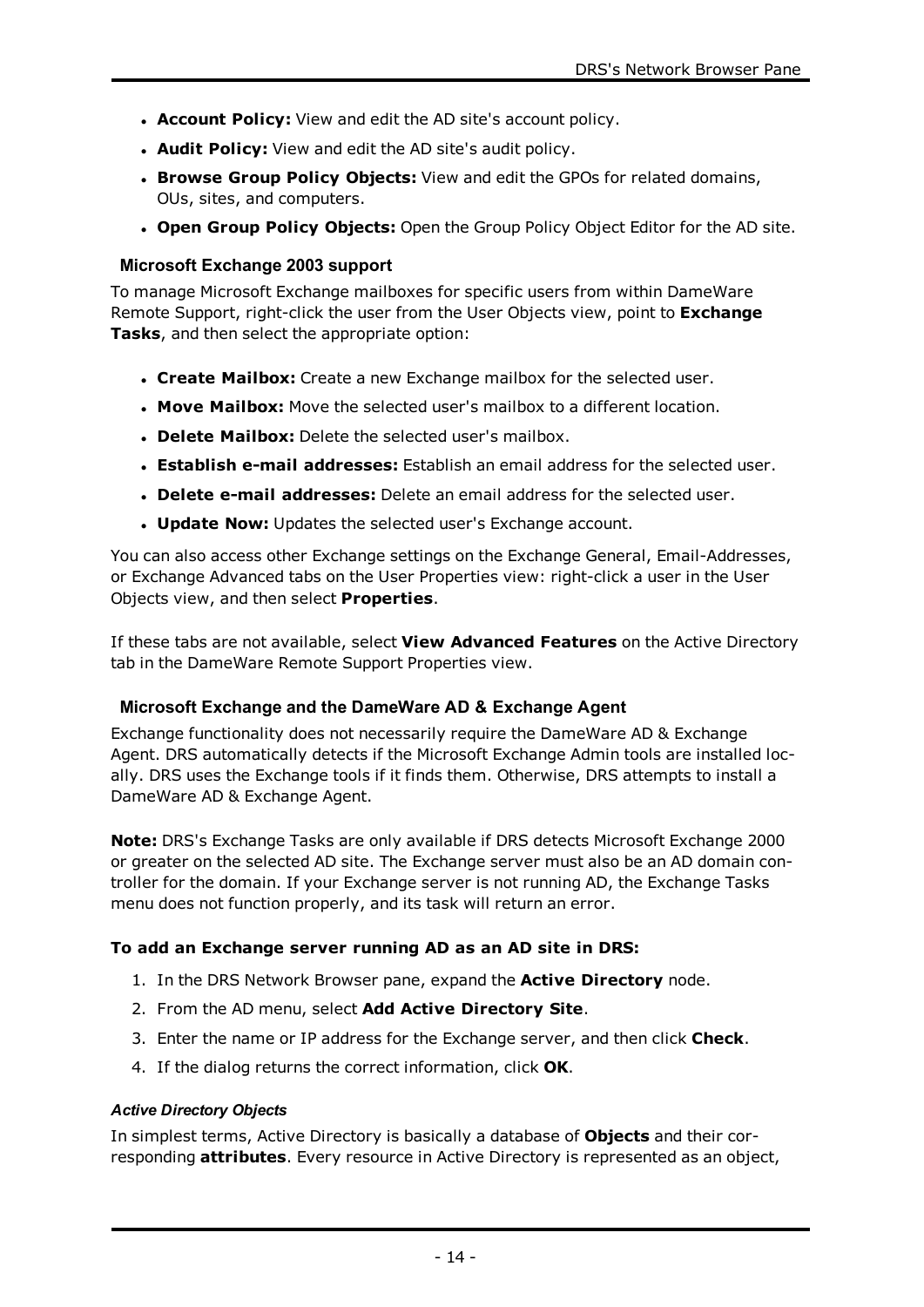such as Contacts, Shares, OUs, Servers, Workstations, Printers, Domains, Users, and Groups. All Active Directory Objects in DRS are displayed in a consistent style AD Object Viewer layout.

Each AD site under the **Active Directory** node in the Network Browser pane has the following containers under it:

#### **Active Directory Computers**

DRS's Active Directory Computers container contains a list of all computers within the selected AD Domain. Use this list to quickly find a Computer without having to drill down through all OUs & Containers.

#### **Active Directory Quick OUs**

DRS's exclusive Quick OUs container allows Administrators to create shortcuts to commonly used OUs.

#### **Active Directory Users & Computers**

DRS's Active Directory Users & Computers is very similar to Microsoft Active Directory Users & Computers tool, except when using DRS you are not restricted to being a member of the Domain or being physically logged into the Domain. Active Directory Users & Computers objects are divided into the following default containers. However, in addition to these default containers, you can also organize AD Objects in logical units by creating containers called organizational units (OUs).

Double-click any container in this list to open the corresponding Objects view in the center pane.

- **Builtin:** Active Directory Builtin Objects contain objects that define the default built-in groups, such as Account Operators or Administrators.
- <sup>l</sup> **Computers:** Computer objects contains Windows XP and Windows Server 2003 computer objects.
- <sup>l</sup> **Domain Controllers:** Domain Controller Objects are computer objects for machines serving as domain controllers running a Windows Server Operating System (i.e. Windows Server 2003, 2008, etc.).
- <sup>l</sup> **ForeignSecurityPrincipals:** ForeignSecurityPrincipals contain information on objects from a trusted external domain. Normally, these objects are created when an object from an external domain is added to a group in the current domain.
- <sup>l</sup> **LostAndFound (Advanced View Only):** LostAndFound objects are objects whose containers were deleted at the same time the object was created. If an object has been created in or moved to a location that is missing after replication, the lost object is added to the LostAndFound container. LostAndFound objects basically stores Active Directory objects that have been orphaned. Available in Advanced View only.
- <sup>l</sup> **System (Advanced View Only):** System Objects contain built-in system settings for various system service objects & containers. Available in Advanced View only.
- **. Users:** Default container for user objects.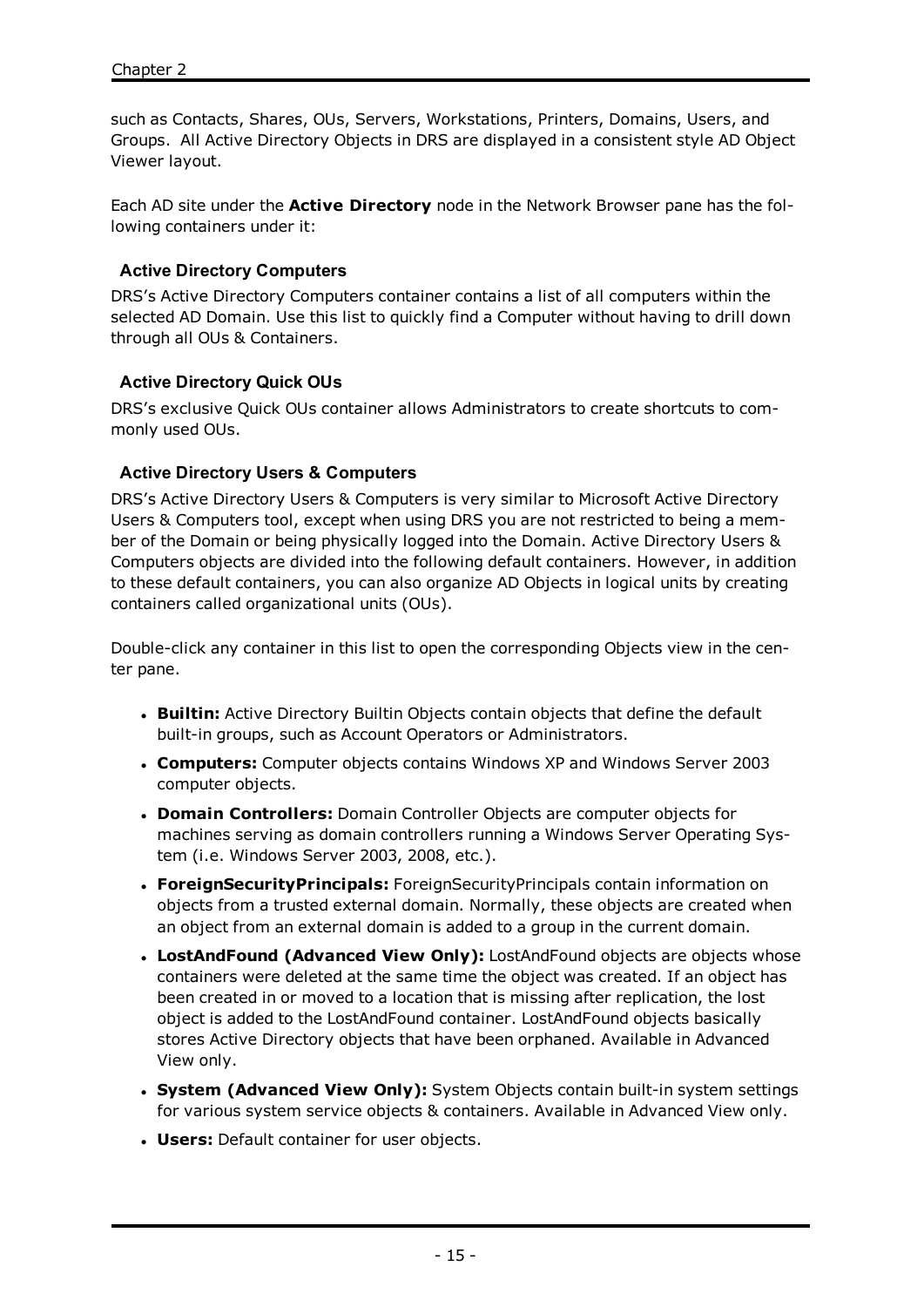# **Microsoft Windows Network Browser**

# *Microsoft Windows Network Browser Overview*

The DameWare Remote Support Network Browser tree view displays all Microsoft Windows Network components in an explorer tree view. This window displays all domains and systems available in the Microsoft's Windows Network Browser list (equivalent to My Network Places or Network Neighborhood). DRS displays available domains in a collapsed tree view, with a dynamic count of member servers and workstations next to them. Expand these containers to list all active systems that belong to that domain.

DameWare Remote Support dynamically changes available menu items depending on the current selection. For example, if you open the **Groups** view for a domain controller, DRS displays the global groups for that domain. On the other hand, when you open **Groups** from a workstation, DRS displays the workstation's local groups.

# **Favorite Domains**

# *Favorite Domains Overview*

DameWare Remote Support includes a feature that allows you to add, edit and delete domains that are used more frequently than others to the Favorite Domains list. Similar to the Active Directory Quick OUs & Favorite Machines features, Favorite Domains provides a quick view and access to a custom domain list.

# **Favorite Machines**

# *Favorite Machines Overview*

DameWare Remote Support incorporates a special feature that allows you to add, edit and delete systems that are not automatically included in Microsoft's Windows Network Browser list. Systems added to the Favorite Machines list can be entered by machine name or IP address.

DameWare Remote Support also allows you to add systems in a range of IP Addresses. For example, add systems that utilize dial up connections, hidden machines, or systems that are physically connected to different networks.

Provided you have the appropriate administrative permissions to the systems listed under Favorite Machines, you can run many of the integrated DRS utilities and custom tools against these systems. For additional information, see [Authentication](#page-13-0).

# **Global Host List**

# *Global Host List Overview*

DameWare Central Server administrators can create a common list of hosts that are available to all technicians by installing the DameWare Central Server and upgrading all consoles to use DRS or MRC in centralized mode in version 11.0.

Technicians can access the host list in the Remote Connect dialog after logging on to the application.

For more information about creating global host lists, see the [online](http://documentation.dameware.com/dmg/) help.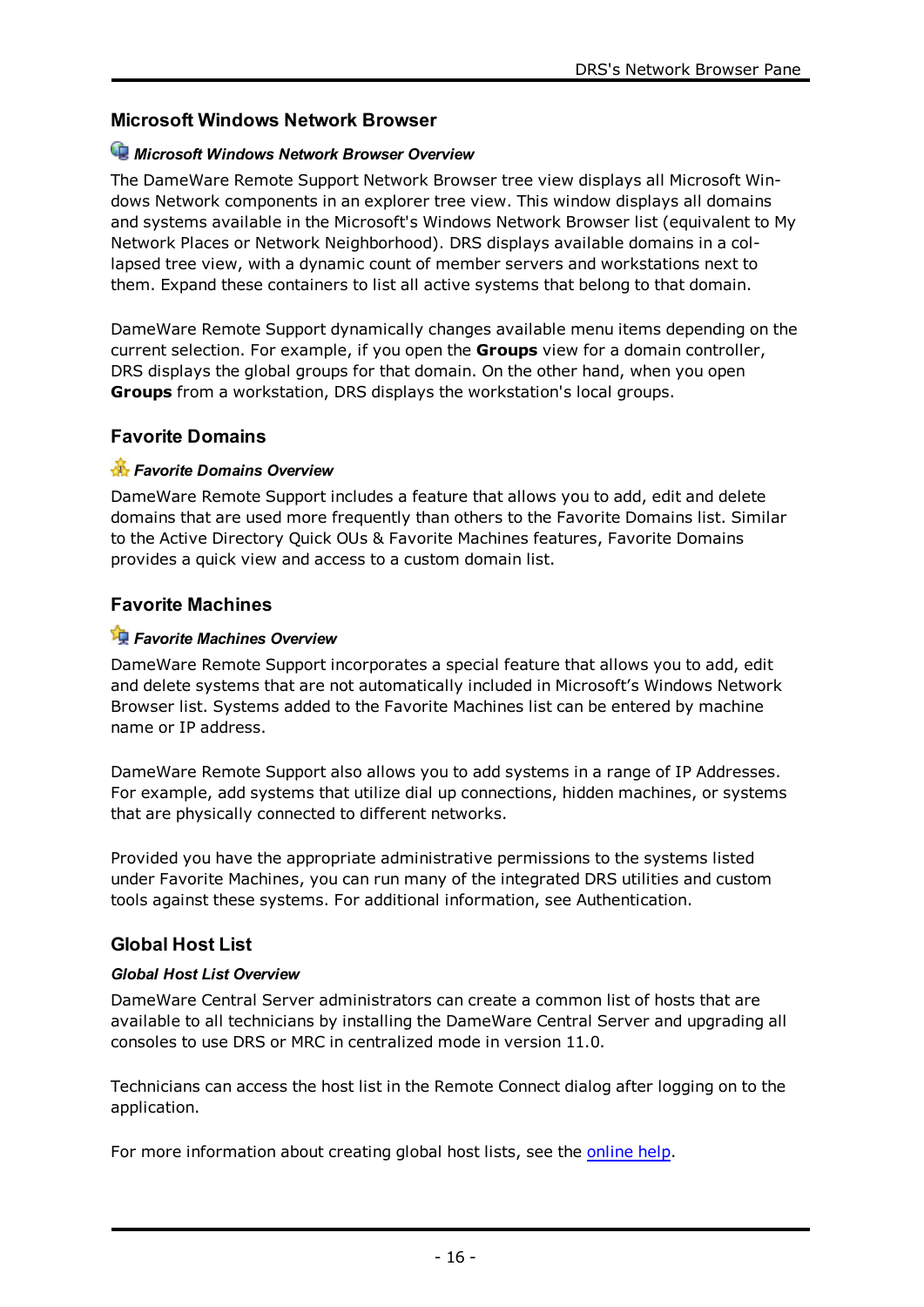# **Personal Host List**

# *Personal Host List Overview*

You can create your own host list that follows you to different installations of the DRS or MRC applications. This feature is available to DameWare Central Server users (version 11.0 and later) with DRS or MRC running in centralized mode.

Changes you make to your personal host list are saved to the Central Server. Every time you log in to DRS or MRC running in centralized mode, the application queries the Central Server for your personal host list.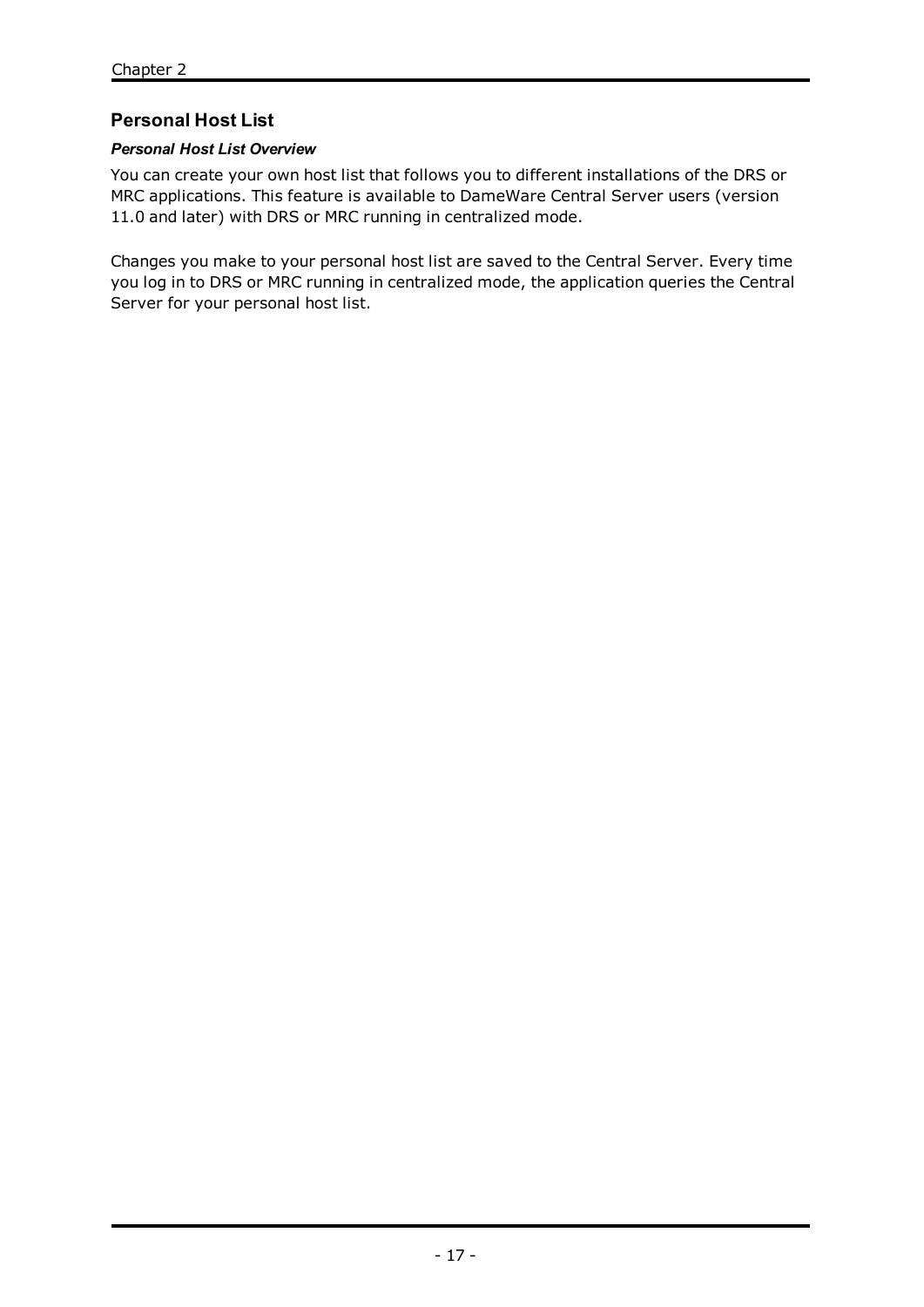**Chapter 3**

# **Toolbar buttons**

# **Active Directory Toolbar**







Edit Active Directory Site Settings



Remove Active Directory Site

GoTo (Active Directory) – see [GoTo](#page-21-1).

**Standard Toolbar**



**Add Favorite Domain or Favorite Machines** 

Edit Favorite Domain or Favorite Machines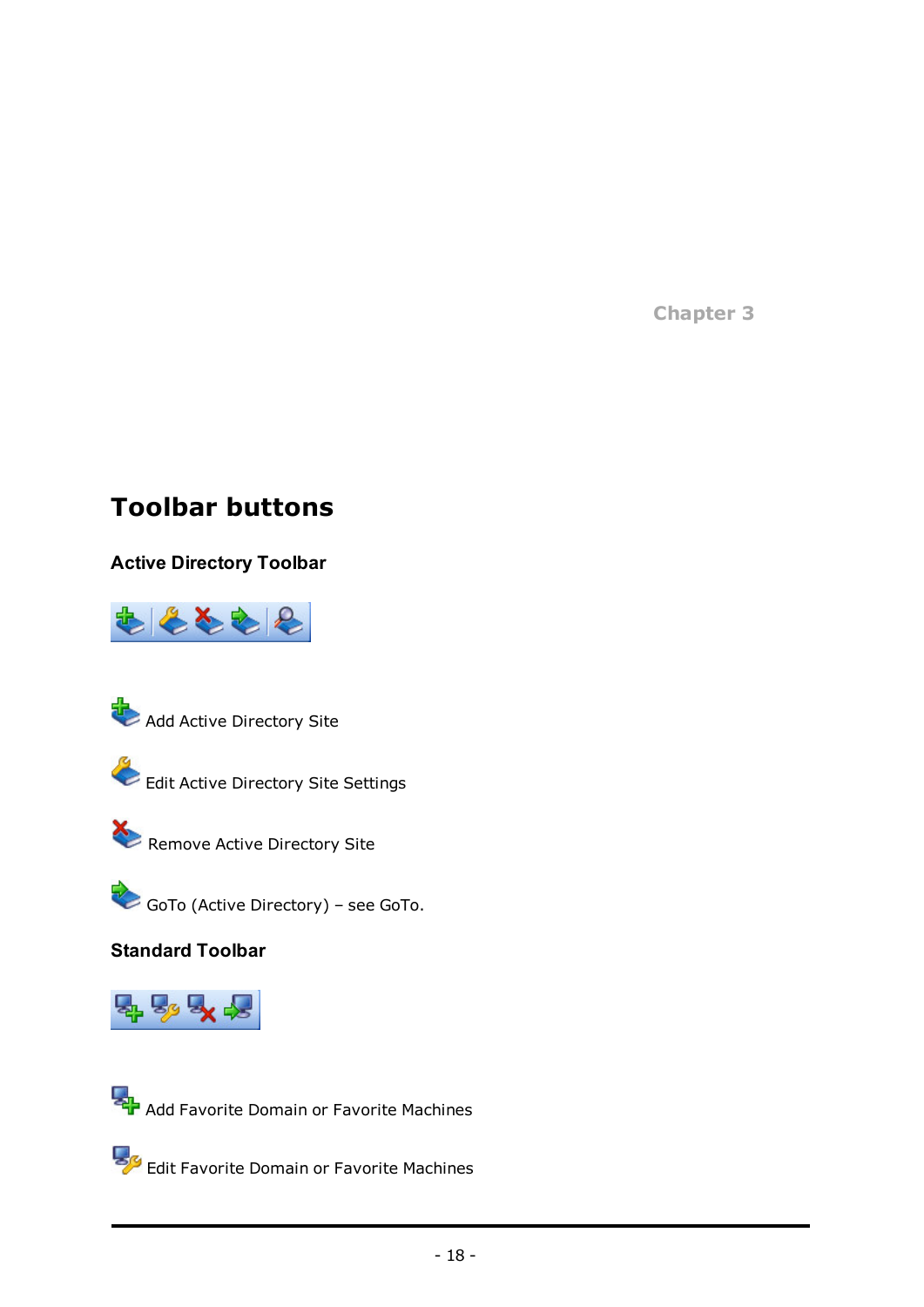Delete Favorite Domain or Favorite Machines



# **Tools Toolbar**



**Application Properties** 



Stop Current View action



Refresh Current View

**Logon As** 



Disconnect Network Connections

Print (active view)



**About DRS** 

**Help Topics** 

# <span id="page-21-1"></span>**GoTo**

Opens the GoTo dialog window. In the GoTo dialog, enter a machine name or IP address, and DRS directs you to the specified computer in the network browser pane. If the computer is not available in the network browser, DRS asks if you want to add the computer to the Favorite Machines list.

# <span id="page-21-0"></span>**Logon As**

The Logon As function of DameWare Remote Support provides remote logon capabilities to any computer or domain you specify. Save credentials for use later, or clear that option to instruct DRS to prompt for credentials every time you connect to a remote computer.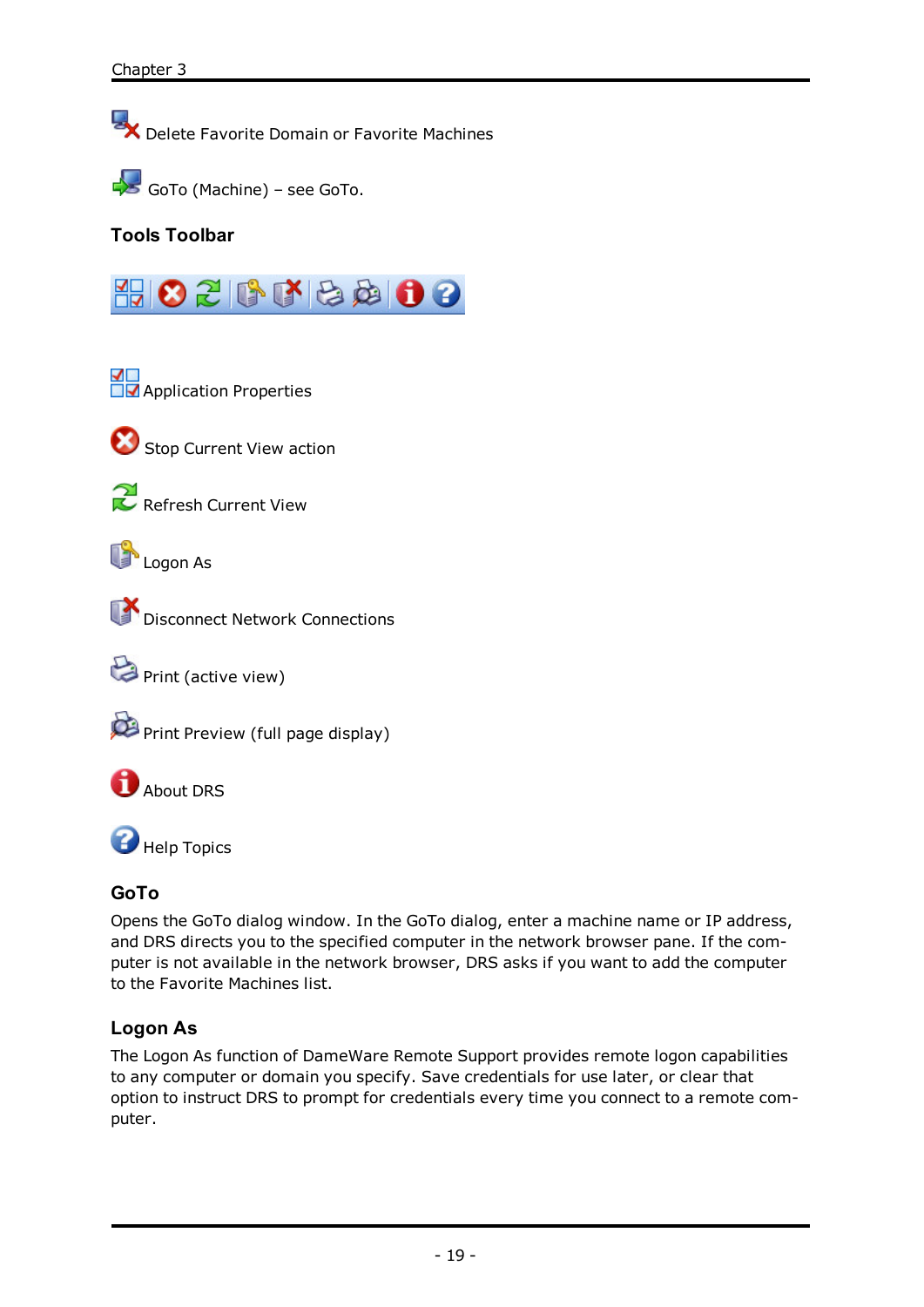#### **To specify credentials in the Remote Logon dialog:**

1. In the **Machine Name** field, enter the machine name or fully qualified domain name of the computer or domain you want to connect to.

**Note:** If you selected a specific computer in the Network Browser pane before clicking **Logon As**, this field already contains that computer's machine name.

- 2. In the **Connect As** field, enter the user ID you want to use to connect to the specified computer. This field accepts user IDs in both **userID** and **DOMAIN\userID** format.
- 3. In the **Password** field, enter the password for the account you entered.
- 4. Select any of the following options as applicable:
	- <sup>l</sup> **Close any current connections to this machine:** Closes any current connections so you can reconnect as the specified user.
	- <sup>l</sup> **Remember Security Credentials:** Saves the credentials for the specified computer or domain.
	- <sup>l</sup> **Set as default Security Credentials:** Saves the credentials as the default credentials for all connections that do not have other credentials specified.
- 5. Click **OK**.

For information about Smart Card authentication, see Smart Card [Authentication](#page-14-0).

#### **Disconnect Network Connections**

The Disconnect Network Connections dialog displays all current network connections. To disconnect from a computer or domain, highlight the computer or domain (use **Ctrl+click** to select multiple connections), and then click **Disconnect**. The **Refresh** button refreshes the window view with the current network connections.

The following options are disabled by default:

- <sup>l</sup> **Show Machines Connections:** Displays any machines' connections.
- <sup>l</sup> **Show Disconnected Connections:** Displays any current disconnected connections.

When you are finished with the dialog, click **Close** to close the window.

The Disconnect Network Connections dialog window presents the following columns of information to the user.

| <b>Column</b> | <b>Information</b>                                                                                                                   |
|---------------|--------------------------------------------------------------------------------------------------------------------------------------|
| Status        | Displays current status of the network connection.                                                                                   |
| Local         | Displays the local drive letter associated with a local drive con-<br>nection. Displays <b>None</b> for non-local drive connections. |
| Remote        | Displays the UNC name of the connection. For example, \\ma-<br>chinename\IPC\$, \\machine\home, or \\machine\Admin\$.                |
| User ID       | Displays the User ID that is authenticated to this connection. For<br>example, mydomain\administrator.                               |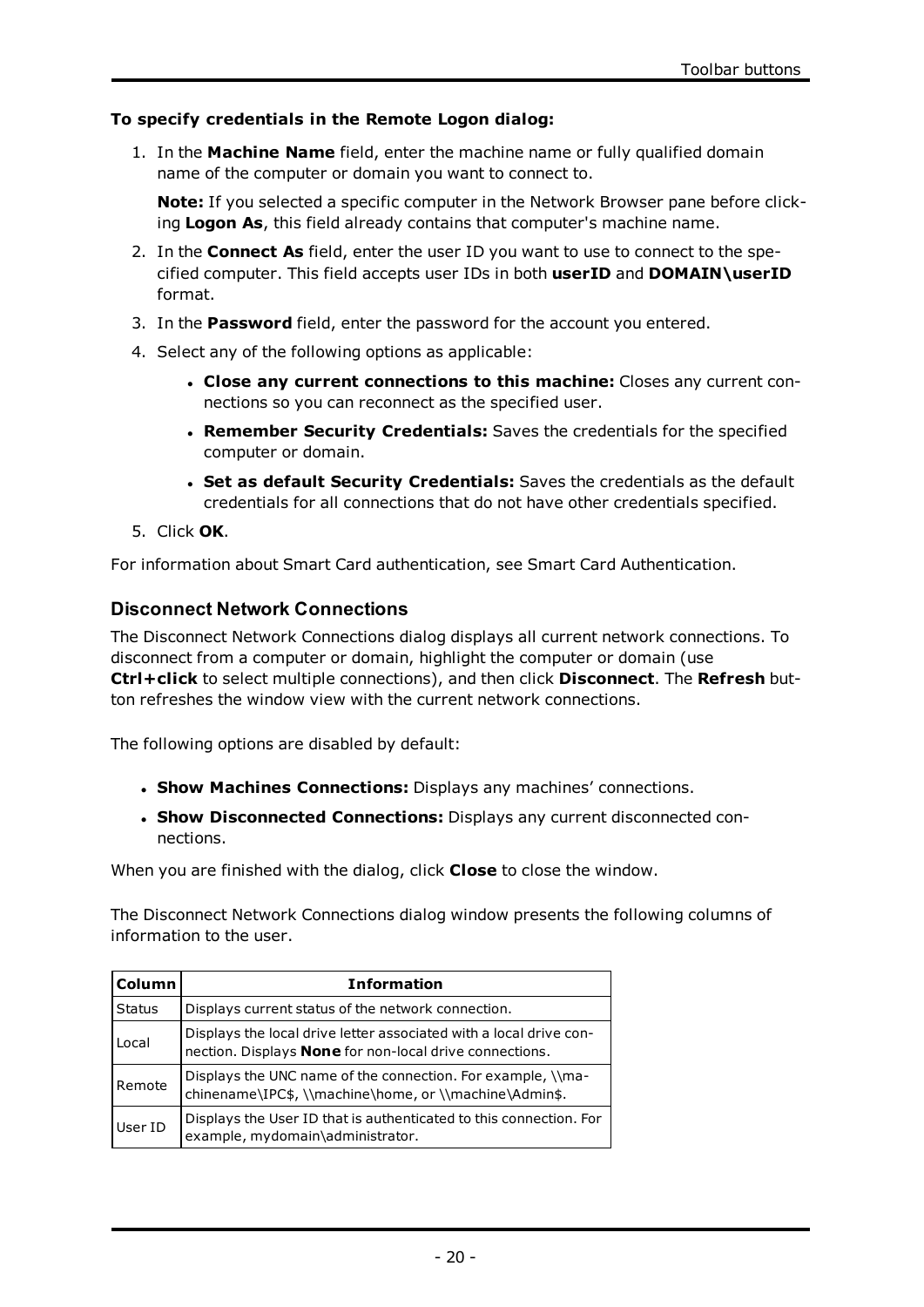**Chapter 4**

# **Remote System Tasks and Views**

# **Active Directory Objects View**

The Active Directory objects view looks the same regardless of the type of AD object you are viewing. The fields at the top of the view display the total number of objects in the selected container and the number of objects in the current view, respectively. These two numbers are the same unless of have applied a filter using the AD Filter toolbar.

The main area of the AD objects view displays the objects' details in the following 3 tabs.

#### **List tab**

Displays the currently selected AD objects in a list-style view (default).

#### **Tree tab**

Displays the currently selected AD objects in a tree-style view.

#### **Picture tab**

Displays the currently selected AD objects in DRS's picture viewer. Use DRS's picture viewer to manage photos and logos for each applicable AD object. Upload image files to use as ID pictures and company logos, and view them along with the user's name, AD object type, and description.

# **Batch Processing**

Batch Processing allows DRS administrators to execute certain tasks throughout the DRS interface against a group, or batch, of systems from a single view. When a view supports Batch Processing, the Batch pane appears at the bottom of the view.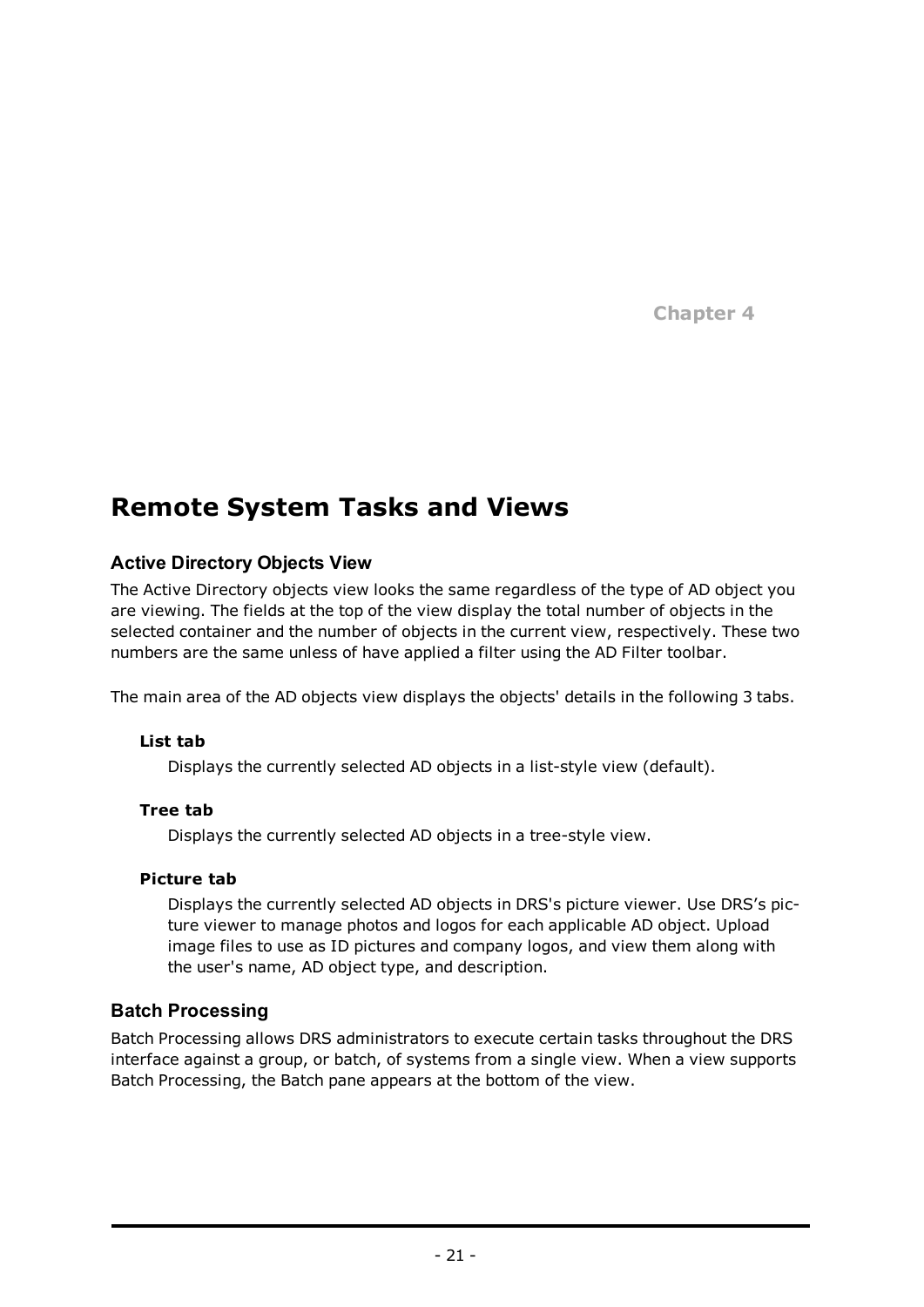#### **To execute a Batch Processing task:**

- 1. Add one or more systems to the Batch list using any of the following methods:
	- Open a pre-configured batch machine file.
	- Drag the systems you want to include into the Batch pane from the Network Browser pane.
	- Click the menu for the view at the top of the DRS window, and then select **Add Machine**.
- 2. If you want to save your list of systems for future use, click the **Save As** icon on the Batch mini toolbar, and then enter a new name for your batch list.
- 3. In the Batch pane, select the systems you want to include in the task. Hold **Ctrl** or **Shift** to select multiple systems.
- 4. Click the menu for the view at the top of the DRS window, and then select **Batch Processing**.
- 5. Complete the Batch Properties window according to the current view.
- 6. Click **OK**.

After you run the Batch, the icons in the Batch list change according to the status of the task.

The **Status** column returns the following status codes based on the results of a batch task:

- **· None:** No Batch has been performed.
- **. Complete:** The Batch completed as configured.
- <sup>l</sup> **Error:** The Batch item failed. Refer to the **Error** column for additional details.
- **Pending:** The Batch item is in the queue to be scheduled on that system.
- **Active:** The Batch item is in progress on that system.

# **Disk Drives**

# *Disk Drives View*

DameWare Remote Support Disk Drives view provides an easy interface to enumerate the disk drives on a remote computer. After the system enumerates the drives, you can open a Windows Explorer view without having to previously map the drive. The Disk Drives view displays the number of disk drives on the remote computer, along with details for each drive in the following sortable columns:

- $\cdot$  the drive letter
- the disk drive's format
- $\bullet$  total units
- **.** free units
- $\cdot$  units used
- $\cdot$  percent free
- percent used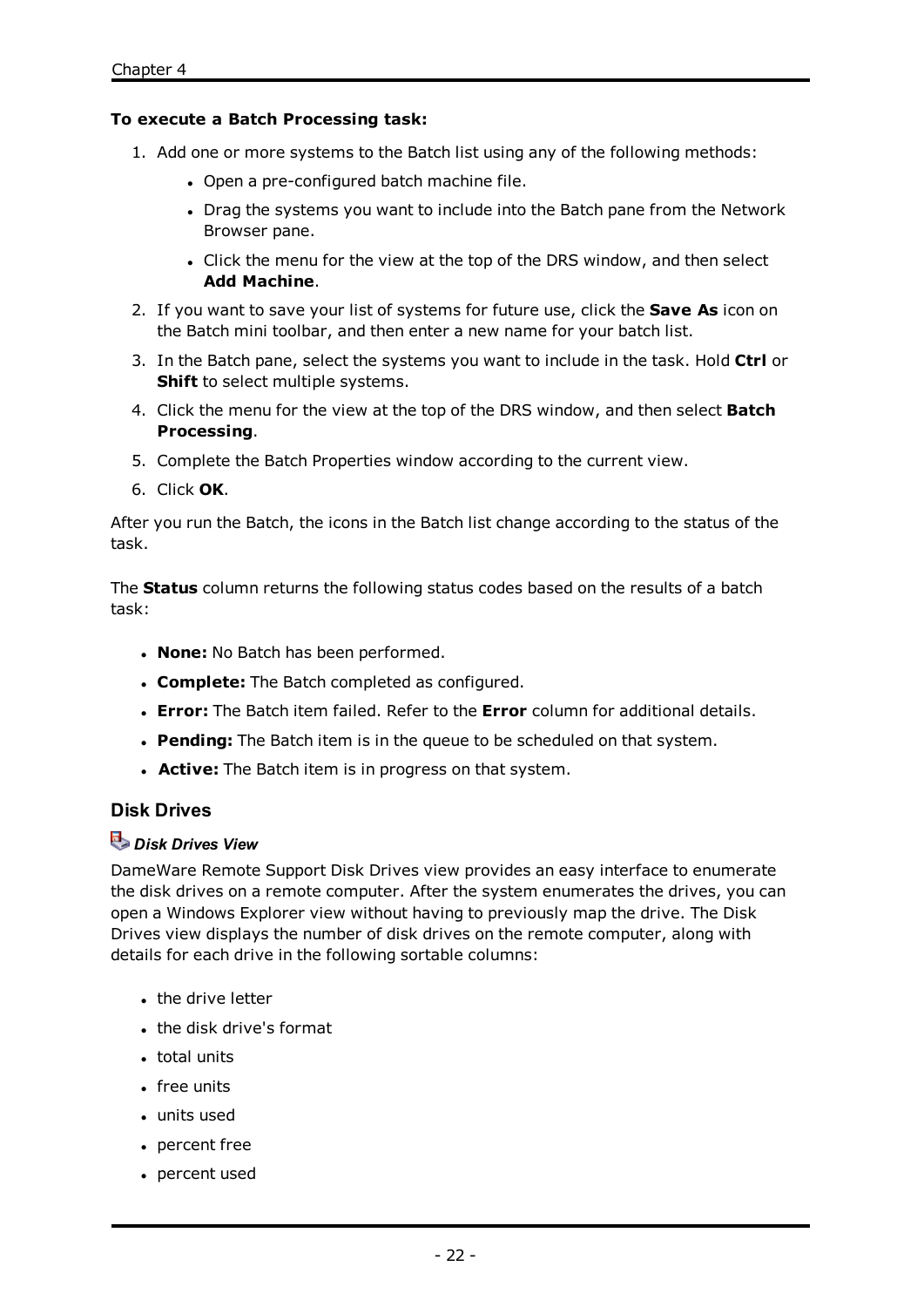**Note:** Use the buttons on the Disk Drives view mini toolbar to specify the unit of measurement you want to use for the Disk Drive view.

The following icons distinguish the disk drive type(s):

- Diskette or removable drives
- Hard disk drives
- **CD-ROM**
- Other drives Unknown type

# *Disk Drive Details*

When you double-click a drive in the Disk Drive view, the system opens the Disk Drive Details dialog, which displays the following details:

- Volume name
- Serial number
- File System
- Sectors/Cluster
- Bytes/Sector
- Free clusters
- Clusters
- Total Space (in bytes)
- Free Space (in bytes)
- Flags

# **Event Log**

# *Event Log View*

DRS provides a custom Event Log view with many enhancements over the standard Windows Event Viewer. DRS's Event Log view displays a total count of all entries in the list and then dynamically loads a number of entries at a time. It then loads the remaining entries and updates the appropriate counter(s) with the number of entries read in a lower priority thread. Specify the maximum number of log entries the DRS retrieves in the **Event Log** tab of the DameWare Remote Support Properties window. For additional information, see [Event](#page-70-0) Log Tab.

Use DRS's Event Log view to view and manage the Application, Security, and System Event Logs on remote systems. Switch between event logs by selecting the corresponding tab from the top of the Event Log view.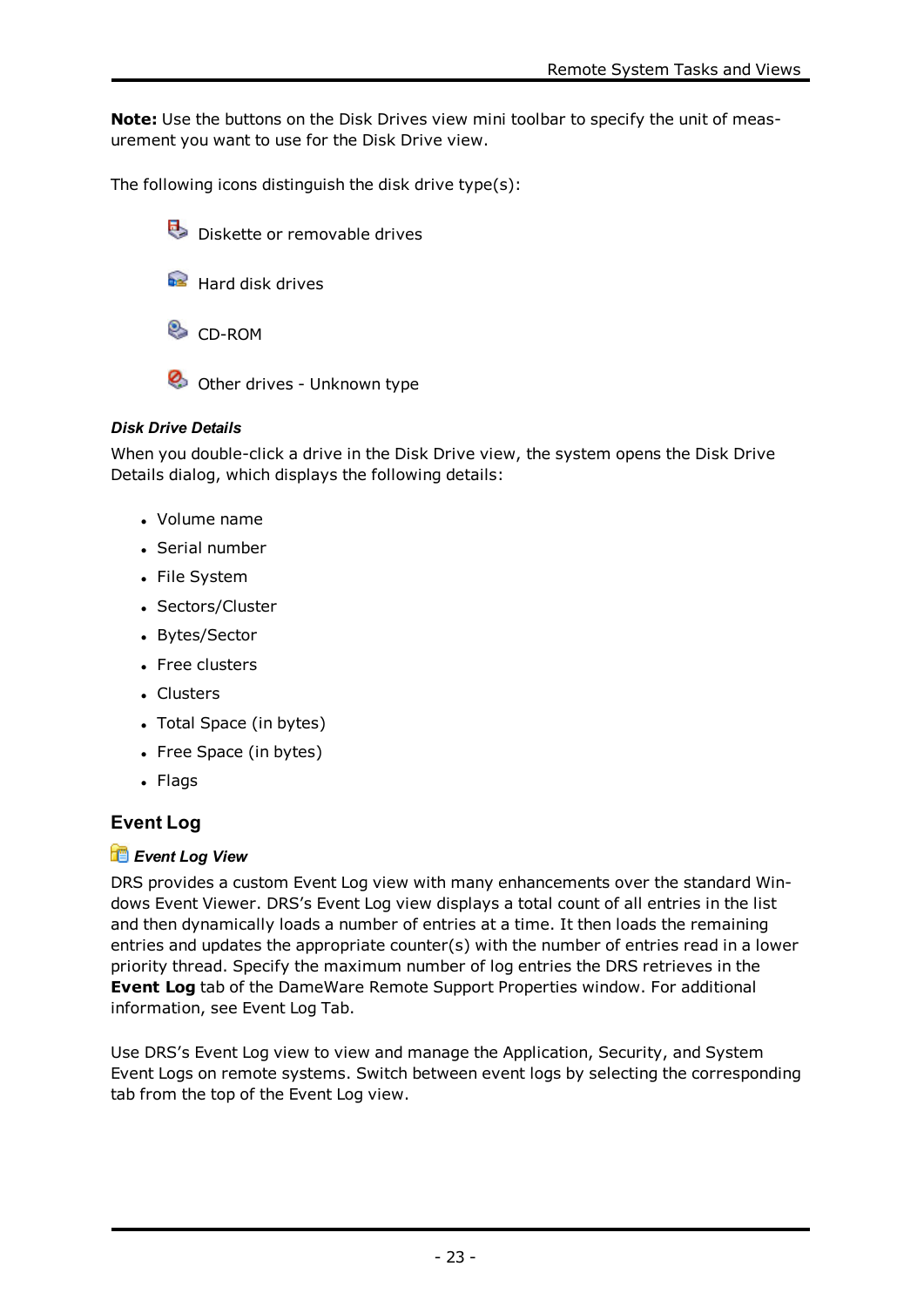The following icons illustrate the type of event in the far-left column:

<sup>1</sup> Information event

**C** Error event

**Warning event** 

Success Audit event (Security Event Log)

**P** Failure Audit event (Security Event Log)

Windows stores the event logs in the following default locations:

- <sup>l</sup> **Application Event Log:** %SYSTEMROOT%\system32\config\AppEvent.Evt
- <sup>l</sup> **System Event Log:** %SYSTEMROOT%\system32\config\SysEvent.Evt
- <sup>l</sup> **Security Event Log:** %SYSTEMROOT%\system32\config\SecEvent.Evt

#### *Event Details*

When you double-click an entry in the Event Log view, the system opens the Event Detail window. The Event Details dialog allows easy navigation with **Up** and **Down** buttons. Additionally, you can copy the event log details to the clipboard to paste into other applications.

# *Opening Saved Event Logs*

When you click the File tab at the top of the Event Log view the system prompts you to open a previously saved Event Log (.evt) file.

# *Saving Event Logs*

When you choose to save an event log using the Event Log view mini toolbar or context menu, the system opens the Save Event Log As dialog. Use this dialog to browse to the folder in which you want to save the event log and specify its file name. Event logs always use the file format Windows Event Log file format (.evt).

# *Clearing Event Logs*

When you clear an event log using the Event Log view mini toolbar or context menu, the system clears all of the events from the selected event log. After you clear events from an event log, only new events show in the Event Logs view.

If you want to clear events from a previously saved event log, delete the event log's .evt file from the remote computer's file system.

# <span id="page-26-0"></span>*Event Log Properties*

View and edit event log properties using the Event Log view mini toolbar or context menu. The Event Log Properties window displays the location and file name of the selected log, provides its size settings, and defines its filtering parameters.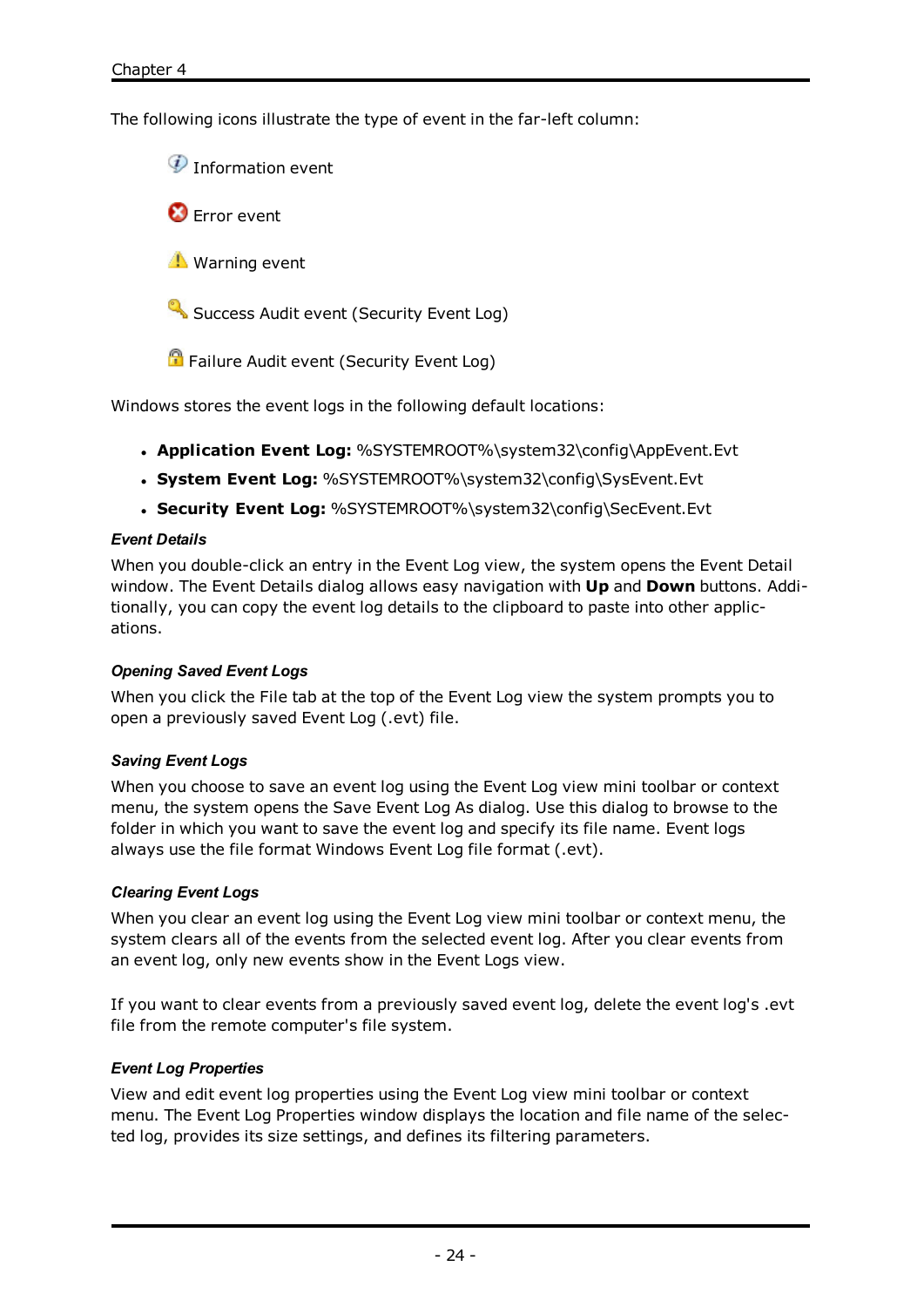# **To modify an event log's size settings:**

- 1. In the Event Log view, click  $\mathbb{R}$ .
- 2. In the **Display Name** field, select the event log you want to modify.
- 3. In the Log Size section, enter or select a size in the **Maximum Log Size** field.
- 4. Under **When maximum log size is reached**, select one of the following:
	- Overwrite Events as Needed
	- Overwrite Events Older than XX Days
	- Do Not Overwrite Events (Clear Log Manually)
- 5. Click **OK**.

# **To define the filtering parameters for an event log:**

- 1. In the Event Log view, click  $\mathbb{F}$ .
- 2. In the **Display Name** field, select the event log you want to modify.
- 3. In the Event Types section, select the types of events you want to see.
- 4. If applicable, select or enter a filter value in any of the following fields:
	- Event Source
	- Category (only applicable if you specify an Event Source)
	- Event ID
	- User
	- Computer
- 5. In the **From** and **To** fields, specify a start and end time for the log to display.
- 6. Click **OK**.

For information about how to apply event log filters, see Event Log [Filtering.](#page-27-0)

# <span id="page-27-0"></span>*Event Log Filtering*

When you choose to filter an event log using the Event Log view mini toolbar or context menu, the system applies the filter defined in the event log's properties. By default, DRS displays remote systems' event logs in their unfiltered state.

For additional information about how to define event log filter parameters, see [Event](#page-26-0) Log [Properties](#page-26-0).

# **Explore Network View**

Use DRS's Explore Network view (Tools > Explore Network) allows you to view a variety of network logical components by domain. Use the menu at the top of the view to switch between domains. Use the tabs across the top of the view to specify the type of systems you want to see. The Total Matches value shows the total number of systems that match the current query, based on your domain and tab selection.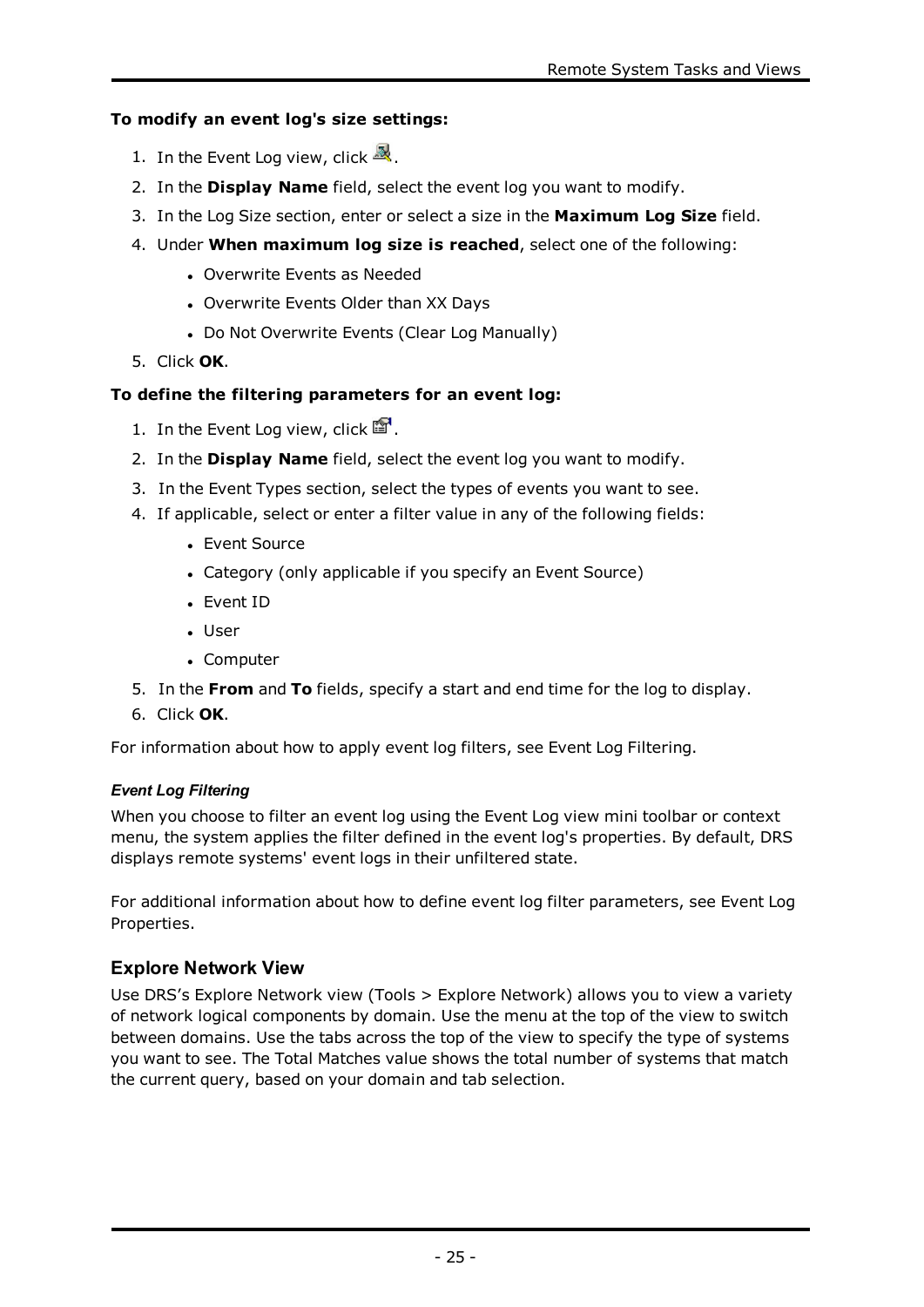Expand nodes in the result window for additional information about the system, including:

- Primary Role
- Description
- Version
- Platform ID
- Flags (system attributes)

# **Groups View**

DameWare Remote Support supports both Local and Global group administration. When you open the Groups view from the Network Browser pane, DRS determines the role that the selected machine is playing in the network and then displays the appropriate Groups view, either Local or Local and Global. Use the Groups view to view, add, or delete groups relative to the computer you selected prior to launching the view.

The following icons distinguish the group type(s) in the far-left column of the Groups view:



Global groups

#### *Definitions*

#### **Global Groups**

Global groups contain user accounts from the domain in which they are created. Global groups cannot contain other groups or users from other domains and cannot be created on a computer running Windows XP Professional, or Windows XP Home. A global group name cannot be identical to any other user or group name in the domain or computer being administered. It can contain up to 20 uppercase or lowercase characters except for the following: 'r; / \[  $] : ; | = , +^*$ ? < > A global group name cannot consist solely of periods (.) and spaces.

# **Local Groups**

Local groups can contain user accounts and global groups from the domain in which they are created and in any trusted domain. Local groups cannot contain other local groups. A local group name cannot be identical to any other group or user name of the domain or computer being administered. It can contain up to 256 uppercase or lowercase characters except for the backslash character (\).

# **Intel AMT**

Intel Active Management Technology (AMT) allows system administrators to manage remote systems at the hardware level, even when the system is powered off. DameWare Remote Support integrates with this technology, allowing you to mount CD, DVD, or floppy images on the remote computer and turn remote systems on and off, regardless of the hardware state. Intel AMT only works with Intel systems equipped with vPro technology.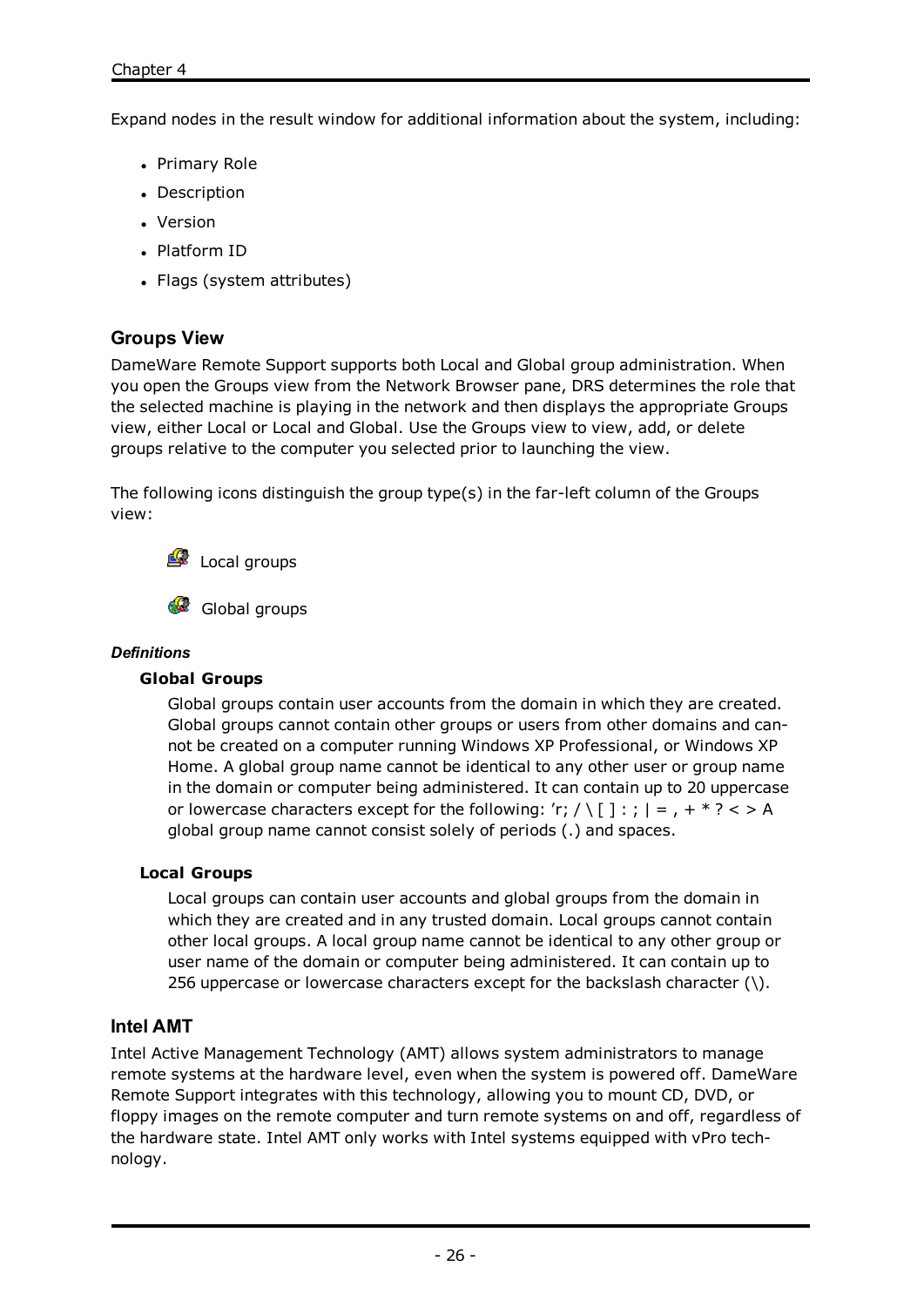If your systems are capable, enable vPro and then use DRS or MRC to connect to the system. For additional information about how to enable vPro on capable systems, see [vPro](#page-30-0) [Setup.](#page-30-0)

# *Virtual CD/Floppy Dialog*

The **Virtual CD/Floppy** dialog under **Intel AMT** in the DRS network browser allows you to mount CD, DVD, or floppy images or physical disks on remote systems enabled with Intel AMT technology. When you execute this task, DRS attempts to mount the drive you select. After you have selected a drive or image file, use the following radio buttons to specify what you want to do, and then click **Mount**.

# <sup>l</sup> **No change**

Mounts the image or drive on the remote system but does not boot from the image or drive

# <sup>l</sup> **Boot from ISO**

Attempts to boot from the selected CD or DVD image or drive when the computer reboots

# <sup>l</sup> **Boot from IMG**

Attempts to boot from the selected floppy image file or drive when the computer reboots

**Note**: You cannot power off a remote system using the Intel AMT Power Management dialog while a remote drive is active.

For additional information about enabling Intel AMT functionality on remote systems, see vPro [Setup](#page-30-0).

# *Power Dialog*

The **Power** dialog under **Intel AMT** in the DRS network browser allows you to power on, power off, or reboot remote systems enabled with Intel AMT technology. When you execute this task, DRS attempts to detect the current power state of the remote system. If the system is AMT-enabled, DRS returns the system's state at the bottom of the dialog. Use the following radio buttons to specify what you want to do, and then click **Apply**.

- Power On
- Power Off
- Reboot

For additional information about enabling Intel AMT functionality on remote systems, see vPro [Setup](#page-30-0).

# *Settings Dialog*

Use the **Settings** dialog under **Intel AMT** in the DRS network browser to specify security settings for remote vPro AMT hosts. This dialog contains two options: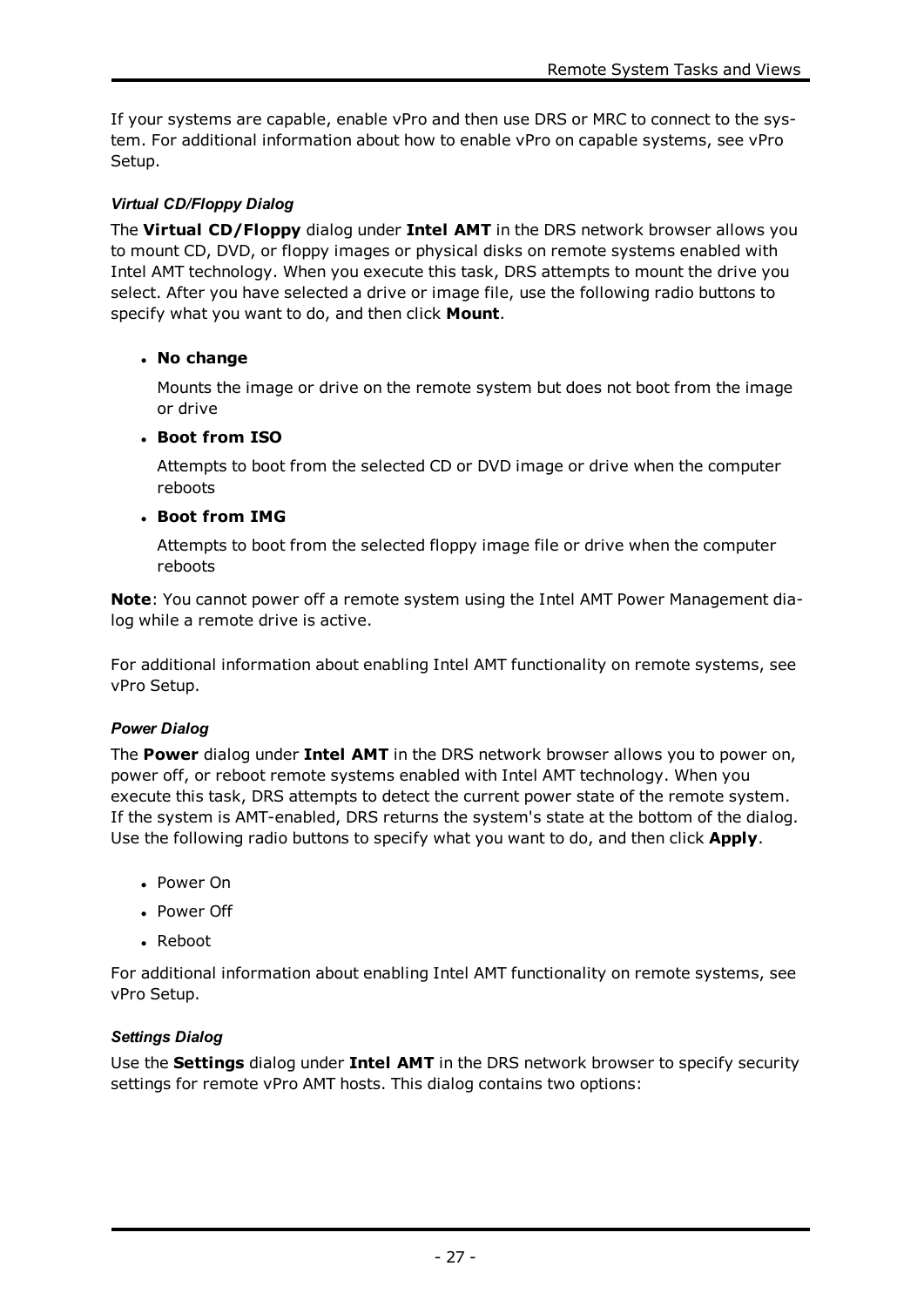# **Use TLS**

Select this option if you use Transport Layer Security (TLS) to connect to remote systems. If you require secure connections between servers and clients, ensure all systems have the appropriate certificates in their **Trusted Root Certification Authorities** and **Personal** certificate stores.

For additional information about how to configure Intel AMT to use TLS, see the video, "Using Intel [AMT Director](http://software.intel.com/en-us/videos/channel/manageability-security/using-intel�-amt-director-to-set-up-intel�-amt-with-tls-security/1127441216001) to set up Intel AMT with TLS security," from Intel.

#### **Use HTTP proxy**

Select this option if you use a proxy server to connect to remote systems. Enter the hostname and port number for the proxy server DRS should use. If necessary, also provide the username and password required by an authenticated proxy.

**Note**: Do not use DameWare Internet Proxy information. The DameWare Internet Proxy is only used for Internet Sessions.

#### <span id="page-30-0"></span>*vPro Setup*

The **Intel AMT > Power** task in DRS allows users to connect to remote systems running on Intel vPro hardware that supports the AMT KVM feature. For this to work, enable the AMT KVM feature on your vPro hardware.

#### **To configure Intel vPro hosts for AMT KVM connections:**

- 1. Reboot the host, and then enter its BIOS configuration menu.
- 2. Under AMT Options, select the following options:
	- Firmware Verbosity
	- AMT Setup Prompt
- 3. Reboot the host, and then enter the Management Engine BIOS Extension (MBEx): Just after the BIOS startup screen, press **Ctrl+P**.
- 4. If you are prompted for a password, enter the default password, **admin**, and then create a new password.
- 5. In the Intel ME Platform Configuration menu, select **Activate Network Access**.
- 6. In the Intel ME Network Setup menu, select **Intel ME Network Name Settings**.
- 7. Select **Host Name**, and then enter the hostname for the host.
- 8. Press **Esc** to return to the previous menu.
- 9. Select **Manageability Feature Selection**, and then ensure it is enabled in the lower pane.
- 10. Select **SOL/IDER**.
- 11. In the SOL/IDER menu, enable the following options:
	- $\cdot$  SOL
	- <sup>l</sup> IDER
	- Legacy Redirection Mode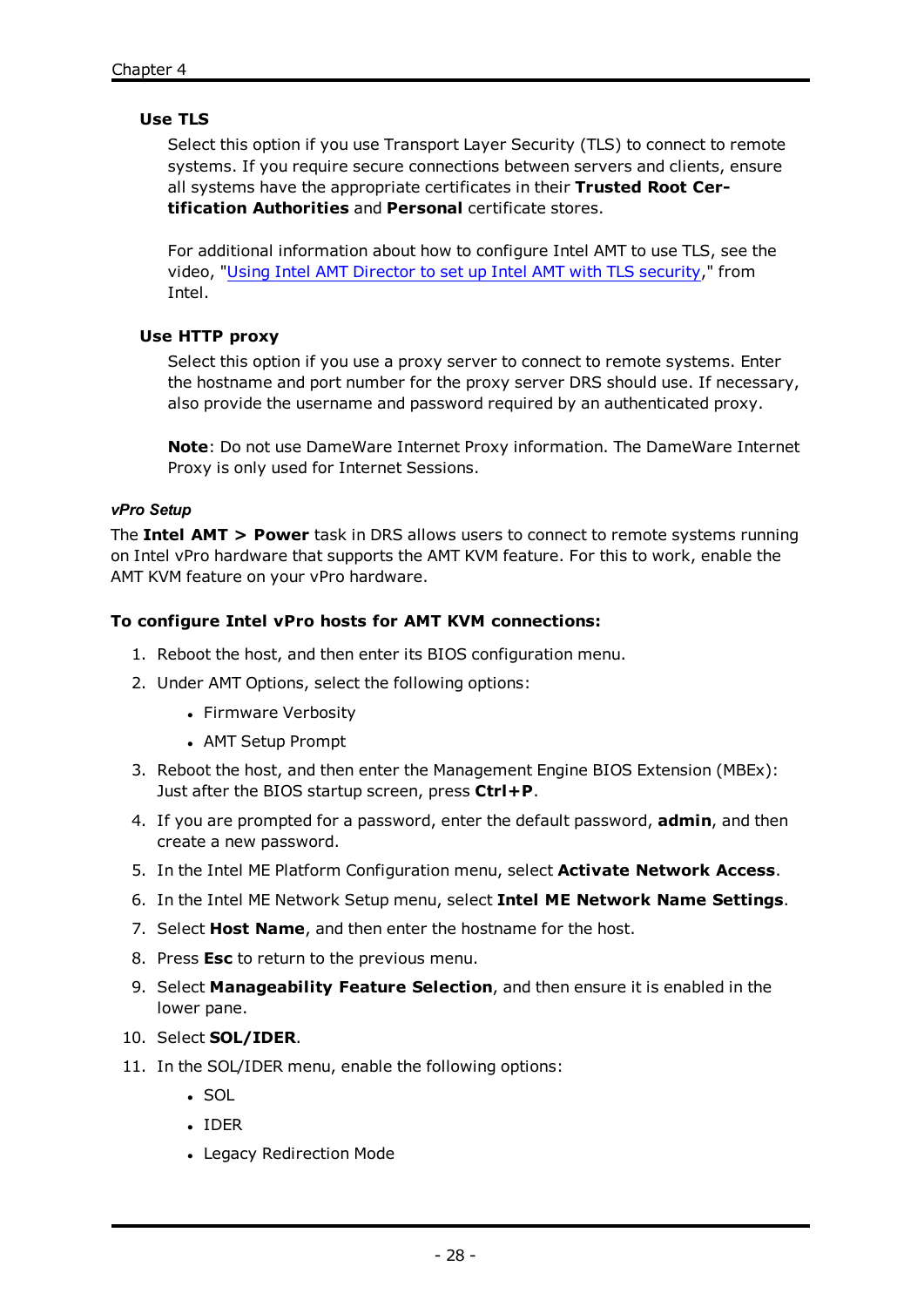- 12. Return to the previous menu, and then select **KVM Configuration**.
- 13. In the KVM Configuration menu, select **KVM Feature Selection**, and then ensure it is enabled in the lower pane.
- 14. In the upper pane, select **User Opt-in**, and then select **User Consent is required for KVM Session** in the lower pane.
- 15. In the upper pane, select **Opt-in Configurable from remote IT**, and then select **Enable Remote Control of KVM Opt-In Policy** in the lower pane.
- 16. Press **Esc** until you are prompted to leave the MEBx menu.

Source: <http://www.howtogeek.com/56538/>

#### **Members**

#### *Members View*

Use DRS's Members view to add and remove computers to/from a domain. If you are running an NT4 domain, the Members view provides a Synchronize the Entire Domain option in the view's context menu. DameWare Remote Support dynamically determines the role the computers within the Members view are playing and displays the appropriate icon for that computer type. Toggle the scope of the Members view using the corresponding buttons on the Members view mini toolbar. For example, click  $\blacktriangleright$  to view only workstations.

The Members view displays the Computer Count and Status at the top of the view, along with the following sortable columns:

- Computer name
- Type
- Description
- Version

The following icons distinguish the computer type(s) within the Members view:

Windows XP workstations

Windows Server 2003 servers

Inactive Windows XP or Windows Server 2003 workstations or servers

Windows Server 2003 domain controllers

Inactive Windows Server 2003 domain controllers

The Synchronize Monitor view provides functionality to synchronize a Backup Domain Controller with the Primary Domain Controller and force full synchronization with the Primary Domain Controller. For additional information, see [Synchronize](#page-32-0) Monitor View.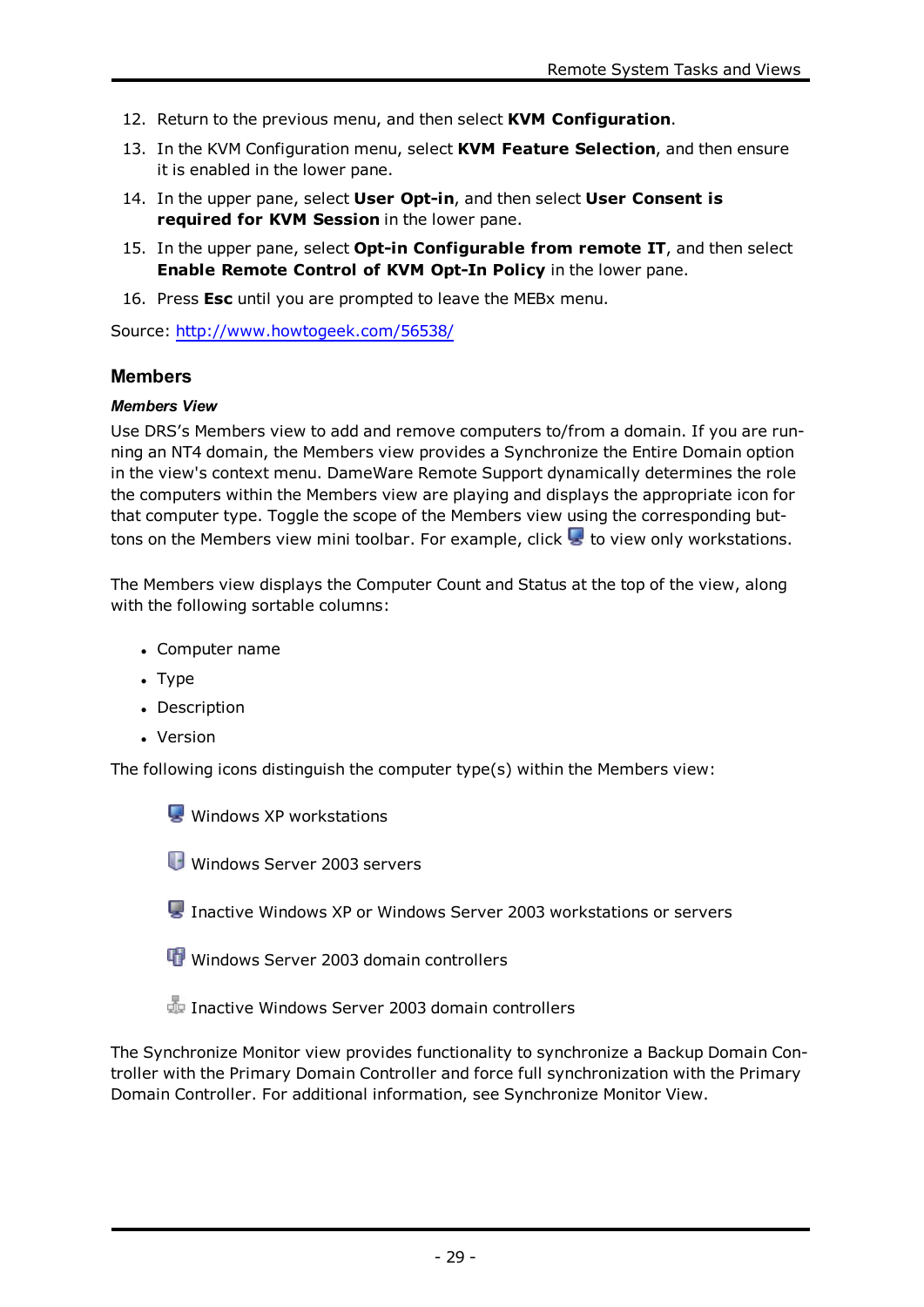#### <span id="page-32-0"></span>*Synchronize Monitor View*

The Synchronize Monitor view contains several columns of information for both the Selected Domain Controller and All Domain Controllers within a domain:

- **Machine:** The name of the selected Primary Domain Controller or Backup Domain Controller.
- **.** Sync. Item: A description of the sync item.
- <sup>l</sup> **Status:** In the case of sync item **Connection Status**, this contains any error that may occur or zero (0), if no errors.

All other sync items indicate **Yes** if sync item is occurring or **No**, if sync item is not occurring.

- **Last:** The data and time the sync item last occurred.
- **. Count:** The number of times the sync has occurred.
- **Error:** The error condition.

**Note:** It is possible to miss a sync event if the event occurs between checks. A smaller refresh interval could help eliminate this condition.

#### **NetLogon Service**

The NetLogon Service automatically synchronizes changes in the Windowsdirectory database stored on the Primary Domain Controller (PDC) to all Backup Domain Controllers (BDC). Based on settings in the registry, the PDC sends timed notices that signal the BDCs to request changes at the same time. When a BDC requests changes, it informs the PDC of the last change it received so that the PDC can determine whether a BDC needs updating. If a BDC is up to date, its NetLogon service does not request changes.

The NetLogon Service synchronizes three domain directory databases: the security accounts manager (SAM) database, the SAM built-in database, and the Local Security Authority (LSA) license database.

#### **SAM database**

Contains Microsoft domain user and group accounts that you create. Includes all computer accounts added to the domain such as domain controllers (DCs) and Windows-based computers.

#### **SAM built-in database**

Contains the local computer's built-in user and group accounts such as Administrator and Domain Admins.

#### **LSA license database**

Contains LSA Secrets that are used for trust relationships and DC computer account passwords. Also includes the account policy settings that you configure.

Synchronization occurs:

- When a backup domain controller is initialized or restarted in the domain.
- When "forced" by a network administrator using Server Manager.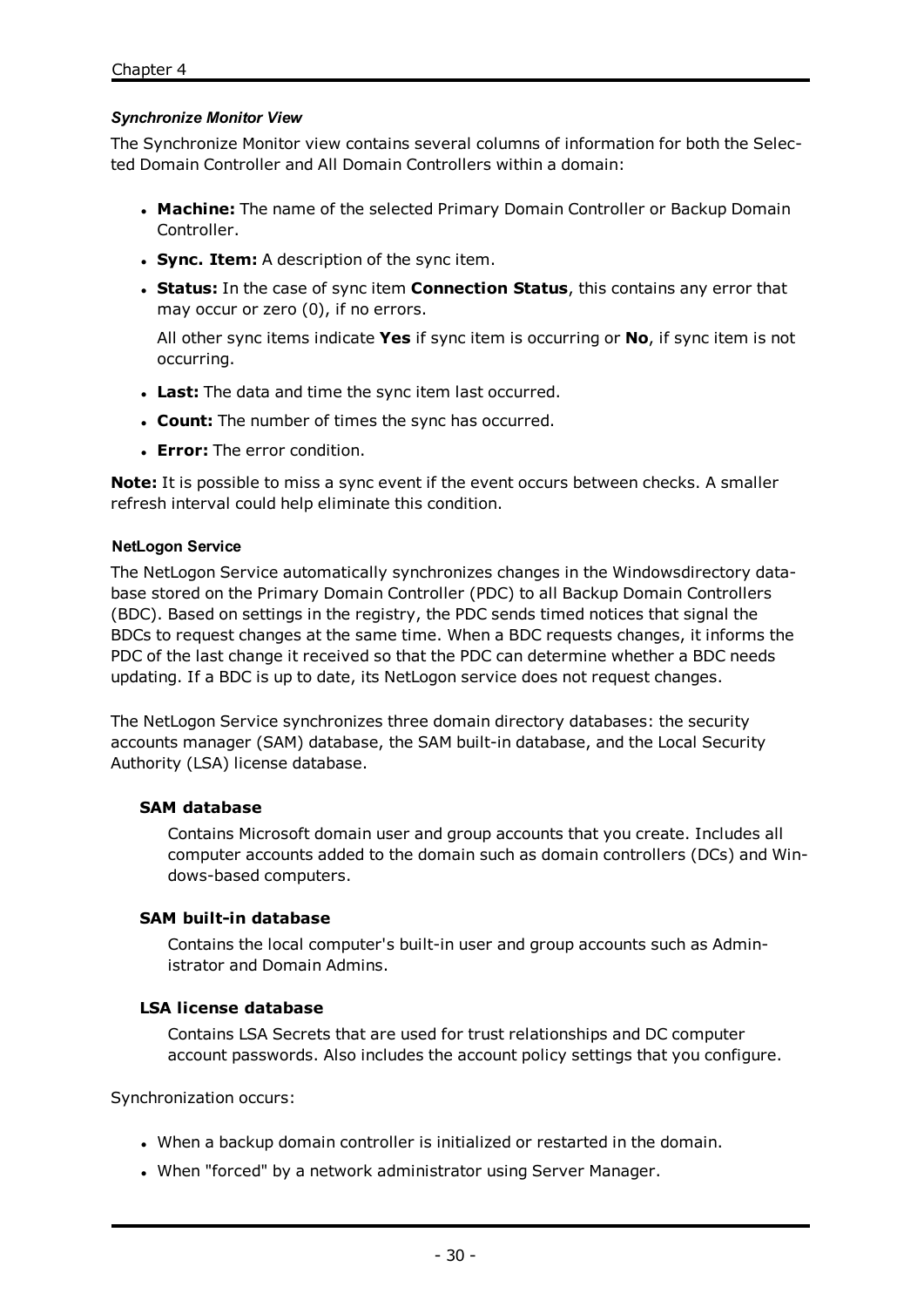It occurs automatically by the DCs, depending upon members' registry configuration.

The change log records changes to the domain-directory databases, including new or modified passwords, user and group and accounts and group membership and user rights. Its size determines how many changes the log can hold and the duration. Typically, the change log holds approximately 2000 changes, retaining only the most recent changes and deleting the oldest ones first. When a BDC requests changes, it receives only changes that occurred since the last synchronization.

The NetLogon Service checks for updates every five minutes (default). If a BDC does not request changes in a timely manner, the entire domain directory must be copied to that BDC. For example, if a BDC is offline for a time (such as for system repair), more changes could occur during that timeframe than can be stored in the change log.

Partial synchronization consists of the automatic, timed replication of directory database changes to all BDCs since the last synchronization. Full synchronization copies the entire directory database to a BDC. This occurs automatically when changes have been deleted from the change log before replication or when you add a new BDC to a domain.

Both the NetLogon Service updates and the change log size ensure that full synchronization does not start up under most operating conditions. In the WAN environment, you can control and refine NetLogon activity using the member registry entries and a variation of the following method.

# **To reduce the number of full synchronizations needed in a WAN environment:**

- 1. Build BDCs at the corporate network site so that the full directory database can be quickly transferred from a PDC to BDCs.
- 2. Send the new BDCs to the branch offices
- 3. Put the new BDCs into service as soon as possible (within 3 to 6 days of dispatch).

When the new BDC starts up, it contacts the PDC to obtain any directory database changes that occurred while the BDC was offline.

# **Open Files View**

The Open Files view displays a custom view that shows any files, folders, and pipes that are open on the remote computer. The Open Files view displays the Open File Count and Status at the top of the view, along with the following sortable columns:

- UserID
- $\bullet$  Path
- Access Type
- Locks
- $\cdot$  ID

The only option available to you in this view are to select one or more open files, folders or pipes and issue a disconnect on the item. When a disconnect is issued, DameWare Remote Support prompts you with an information dialog containing the message,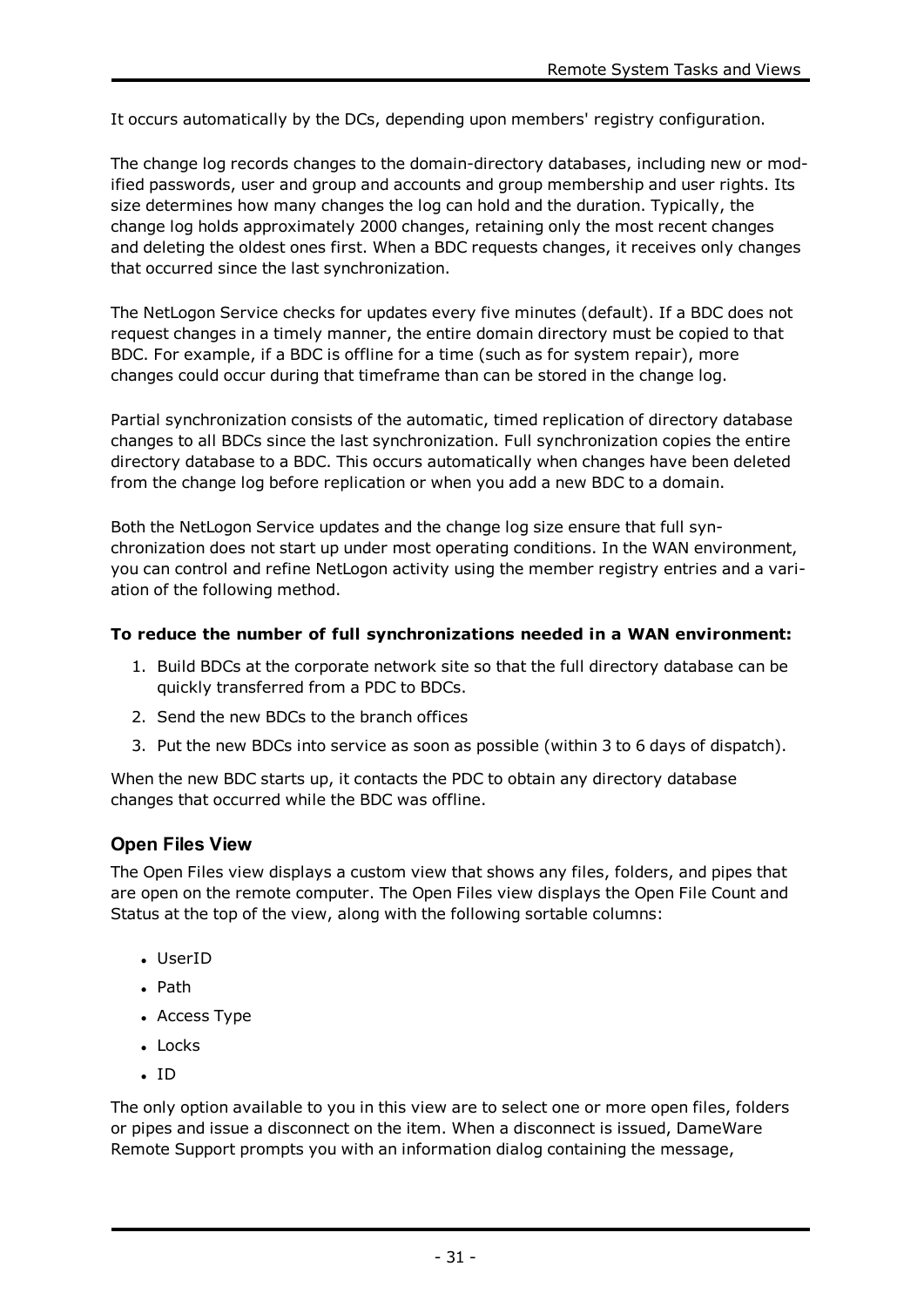"Forcing *userID* to close filename. May result in loss of data. Do you want to continue?" Click **Yes** to disconnect, or **No** to return to the Open Files view without performing a disconnect.

**Note:** A pipe, by definition, is an interprocess communication mechanism that allows one process to communicate with another local or remote process.

# **Printers View**

The Printers view displays a custom view that lists all of the printers on the remote system. Toggle the scope of the Printers view using the corresponding buttons on the Printers view mini toolbar. For example, click  $\mathcal{C}$  to view only shared printers.

The Printers window view displays the Printer Count and Status at the top of the view, along with the following sortable columns, depending on the view tab:

#### **Normal Listing**

- Printer Name (UNC)
- Description
- Comments
- Container

#### **Detailed Listing**

- Printer (name)
- **Share Name**
- Location
- Comments
- <sup>l</sup> Port Name
- Driver Name
- Separator File
- Print Processor
- Parameters
- $\cdot$  Jobs

When you select a printer, open the printer queue window from the Printers view mini toolbar to pause, resume, restart, or cancel a print job. Open the printer's properties window to manage properties such as the printer's sharing settings and port schedule.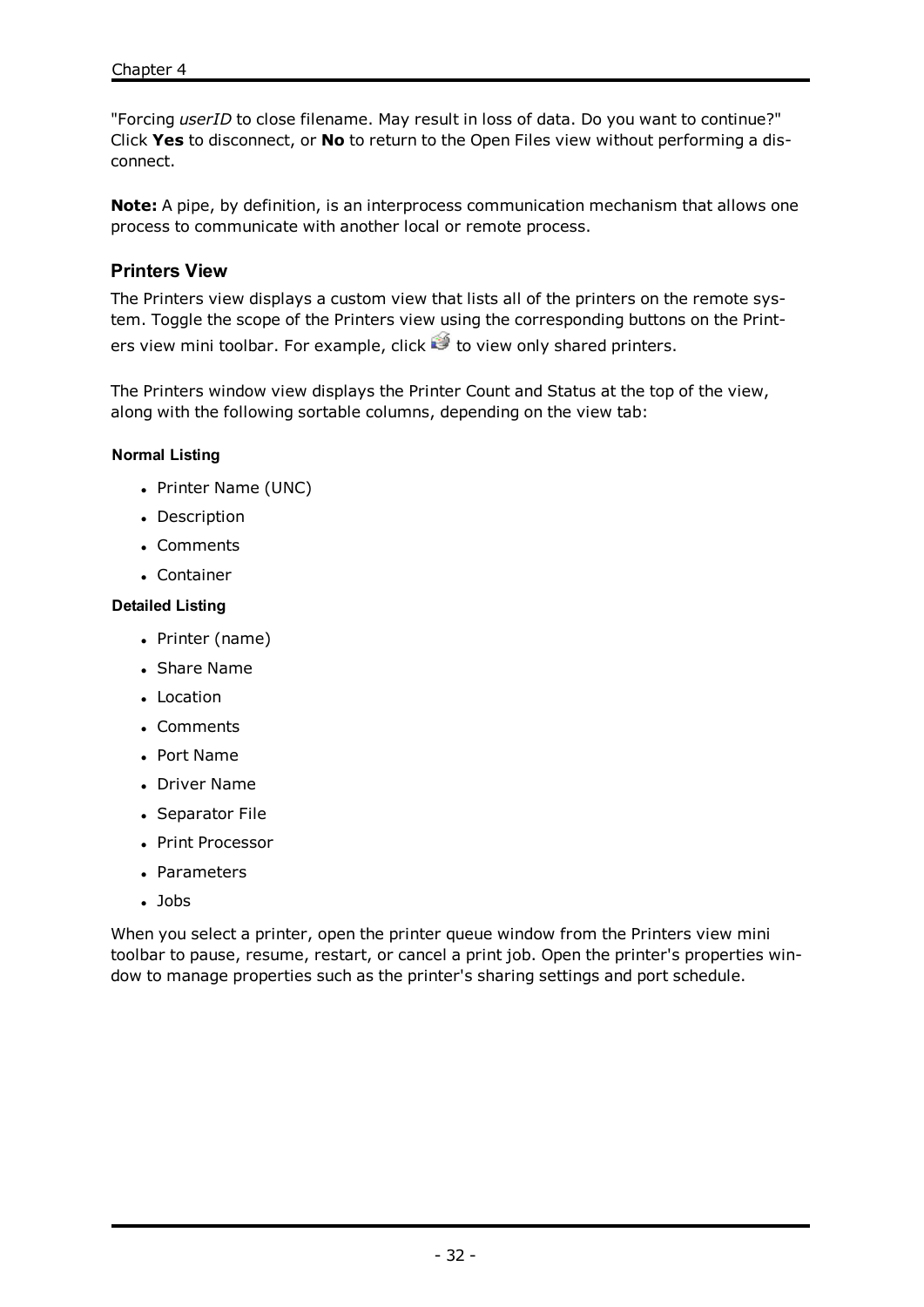# **Processes View**

The DameWare Remote Support Processes view is designed to allow robust remote process management functionality. The Processes view displays the total number of processes currently executing on the remote computer and its Central Processing Unit (CPU) utilization at the top of the view. The Processes view also displays the details of each current process in the following sortable columns:

- Image Name
- PID (Process Identifier)
- $\cdot$  CPU (% used)
- CPU Time
- Mem Usage (amount of memory used)
- Privileged (% used in Privileged mode)
- User (% used in User mode)
- Threads  $( # running)$
- Start Time
- Elapsed Time

When you select a process, the Processes view displays each of the Threads associated with that process in the lower pane, with the following details:

- Processor Time
- Privileged (% used in Privileged mode)
- User (% used in User mode)
- Priority

The Processes view's mini toolbar provides the following functionality:

# **End Selected Process**

When selected, DRS presents a Warning dialog stating that terminating a process can cause undesired results, including loss of data and system instability. To terminate the process, click Yes. To return without terminating the selected process, click No.

# **Run Application Remote**

When this option is selected, the DRS displays the **Run Task As** dialog. In this dialog, specify the application you want to run and the credentials you want to use to run it. The dialog consists of the following fields/options:

- **Run:** Enter the name of the application you want to run, or select an application from a list of history items.
- **. Show Window:** Select whether you want the application window to run in Normal, Minimized, or Hidden mode.
- <sup>l</sup> **Load User Profile:** Select this option if you want to run the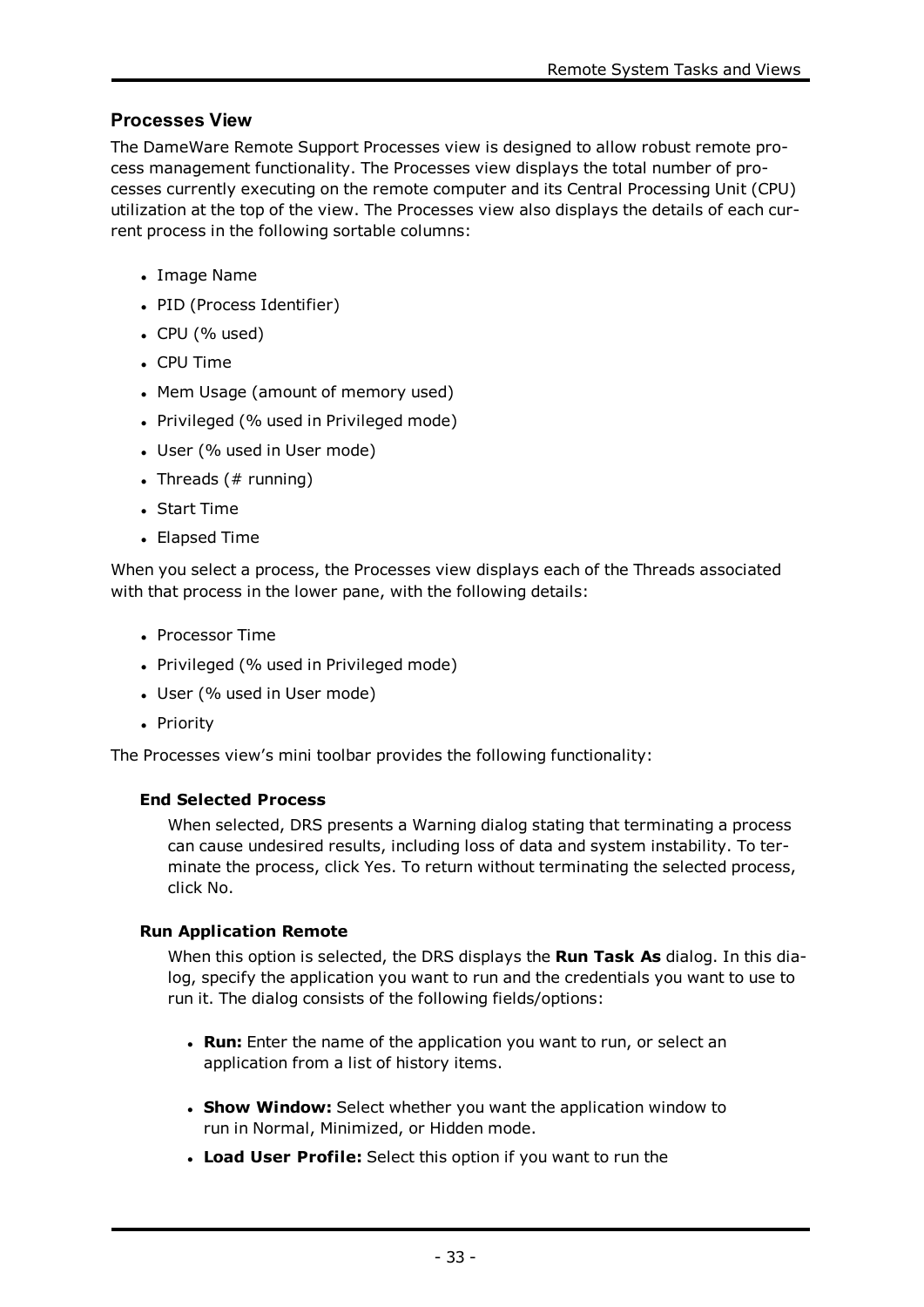application under the context of the specified user profile.

**Run As:** Select this option to run the remote application using the credentials you supply. If you do not specify credentials in this section, the DameWare Remote Support Service impersonates the user invoking this process.

If an error occurs during the execution of the remote process, the DameWare Remote Support service writes an event to the application error log on the remote system. DRS reminds you of this when you launch the remote application.

**Note:** If you load a profile from a service, you will not be able to use that profile to log into the console of the remote system. If the selected user logs onto the console, the Windows operating system creates a new profile for the user. To avoid this, create a local user account on the remote machine to use specifically for this purpose.

### **View Running Applications**

When selected, DRS displays a dialog window listing all applications currently executing on the selected machine. A total count is displayed at the top of the window. Click **Refresh** to refresh the contents of the window.

### **Auto Update**

The Auto Update feature is disabled by default. If you are accessing the remote system through a fast network link, then you may wish to enable the Auto Update feature. When enabled, the process information will be updated in real time.

### **Re-sort On Update**

When selected, DRS re-sorts the Processes list according to the currently selected sort column on each update.

# **Display Memory Details**

When selected, DRS displays a dialog window listing the Process name, Process ID and User Address Space information for individual resources used by the process, including Mapped Commit and Private Commit statistics. The dialog also displays Virtual Memory Counts information, including working set, pages, virtual sizes and fault count.

### *User Mode and Privileged Mode*

One aspect of thread behavior is whether it is running in User mode or Privileged mode.

**User mode** is the processing mode in which applications run. Threads running in user mode are running in their own application code or the code of another user mode process, such as an environment subsystem. Processes running in user mode cannot access hardware directly and must call operating system functions to switch their threads to Privileged mode to use operating system services.

**Privileged mode**, or kernel mode, is the processing mode that allows code to have direct access to all hardware and memory in the system. For example, the Windows OS executive services run in privileged mode. Application threads must be switched to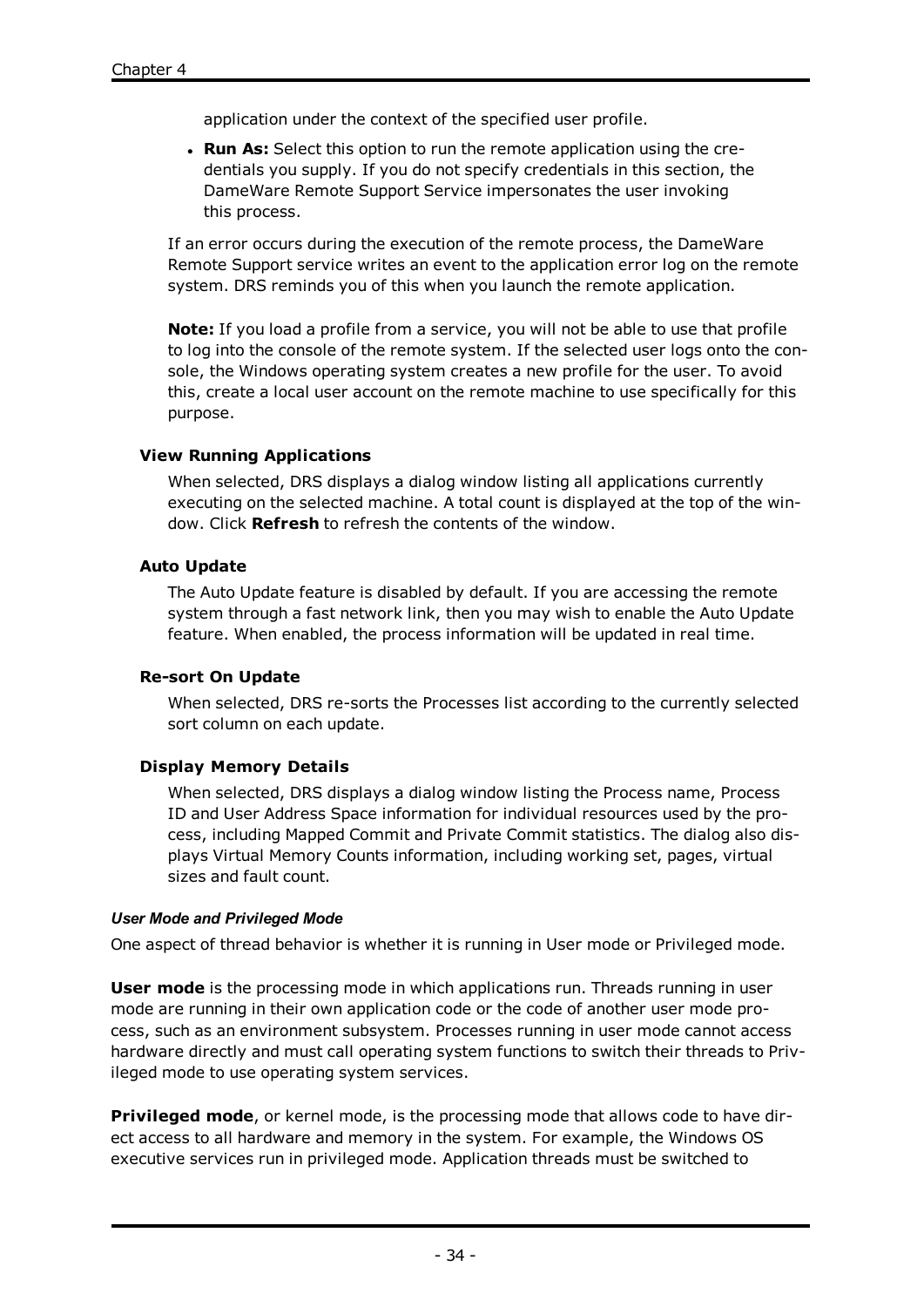privileged mode to run in operating system code. Applications call privileged-mode operating system services for essential functions such as drawing windows, receiving information about user keyboard and mouse input and checking security.

# **Properties View**

The DameWare Remote Support Properties view is implemented as an MDI child window with eight tabs for categorized properties information. Use Batch Processing to update the following properties on one or more selected computers from the lower pane of the Properties view:

- Machine Visibility
- Legal Notice

For additional information about Batch Processing, see Batch [Processing](#page-23-0).

The following sections discuss the Properties view tabs in more detail.

### *Time tab*

Displays the following time information for the remote system:

- <sup>l</sup> **Current Local Time:** The actual time of the local system.
- <sup>l</sup> **Current Remote Time:** The actual time on the remote system.
- <sup>l</sup> **Zone Difference:** The difference between the time zones on the remote and local systems.
- **. Start Time:** The last recorded start time of the remote system.
- **. Up Time:** The time in days, hours, minutes and seconds that the remote system has been running. This counter is reset after 49.7 days or 4,294,967,295 milliseconds. Due to this limitation, DRS has an option to use the local system's event log for this calculation.

**Note:** If the event log on the remote system is cleared, this option is not viable. Also, using the event log for this calculation can be time consuming, especially with very large logs.

- <sup>l</sup> **Remote to Local Time:** This time is converted from the remote time to the local time using the time zone of the local system. This is not the actual time on the local system.
- **Time Variance:** The calculated time difference between the remote and local systems.

**Note:** The Current Remote Time and Current Local Time may be the same if both the remote and local systems are in the same time zone.

### *Version tab*

Displays the following version information for the remote system:

- Current Build Number
- Current Type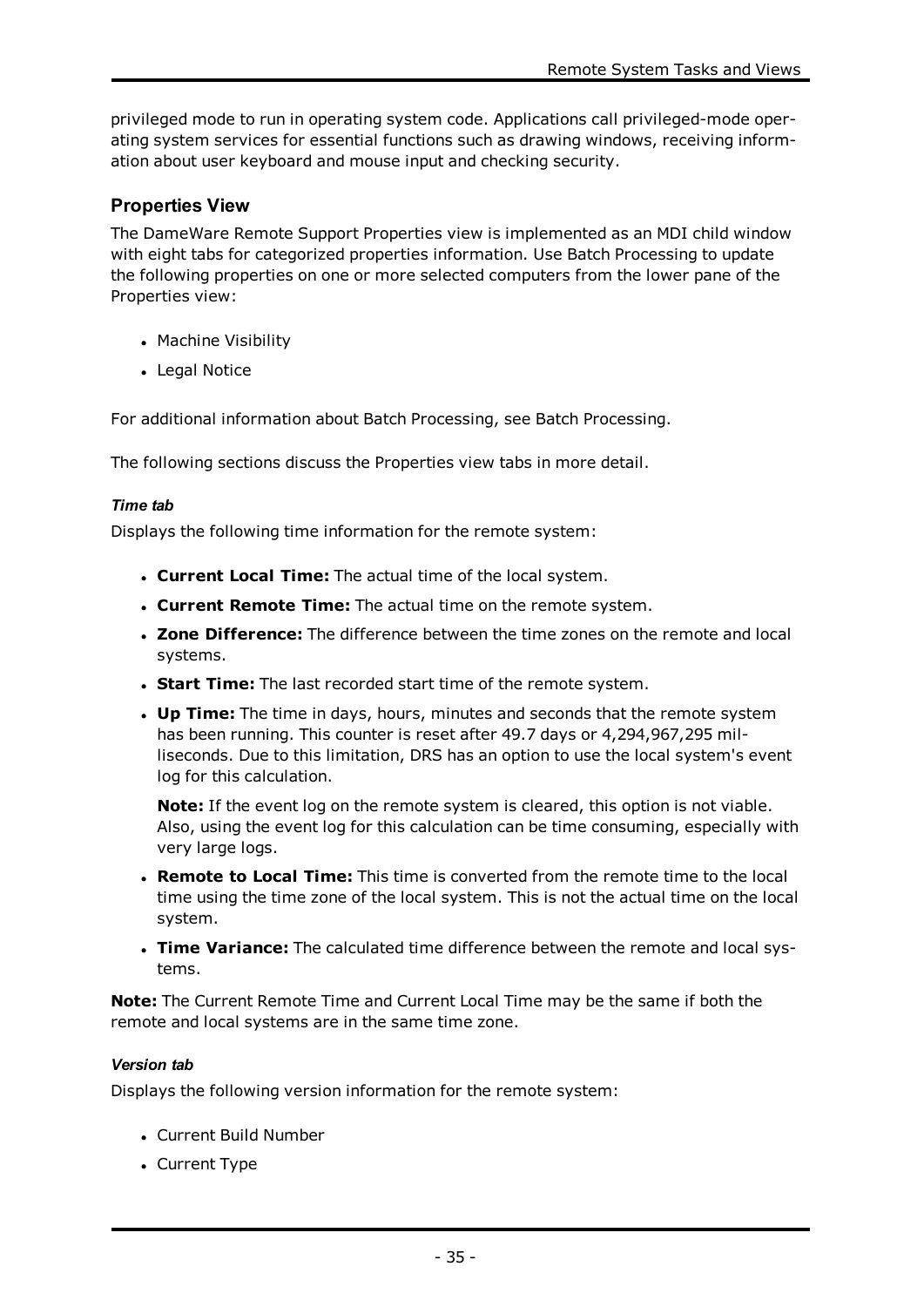- Current Version (see table)
- Install Date
- Path Name
- Product Type
- Registered Organization
- Registered Owner
- Software Type
- System Root

### **Table of Operating System Names by OS Version**

|     | <b>OS Version Corresponding Operating System Name</b> |  |
|-----|-------------------------------------------------------|--|
| 5.1 | Windows XP Home, Windows XP Professional              |  |
| 5.2 | Windows Server 2003                                   |  |
| 6.0 | Windows Vista, Windows Server 2008                    |  |
| 6.1 | Windows 7, Windows Server 2008 R2                     |  |

### *System tab*

Displays the following system information:

- Identifier
- Bios Version
- Bios Date
- CPU Identifier
- CPU Vendor Identifier
- CPU MHz
- CPU Name String
- $-HAL$
- Physical Memory

If the hardware manufacturer has provided it, DRS collects the following additional information from remote systems using Windows Management Instrumentation (WMI):

- (Bios) Bios Manufacturer
- (Bios) Bios Version
- (Bios) SMBios Version
- (Bios) Serial Number
- (Computer System) Manufacturer
- (Computer System) Model
- (Computer System) System Type
- (System Enclosure) Manufacturer
- (System Enclosure) Asset Tag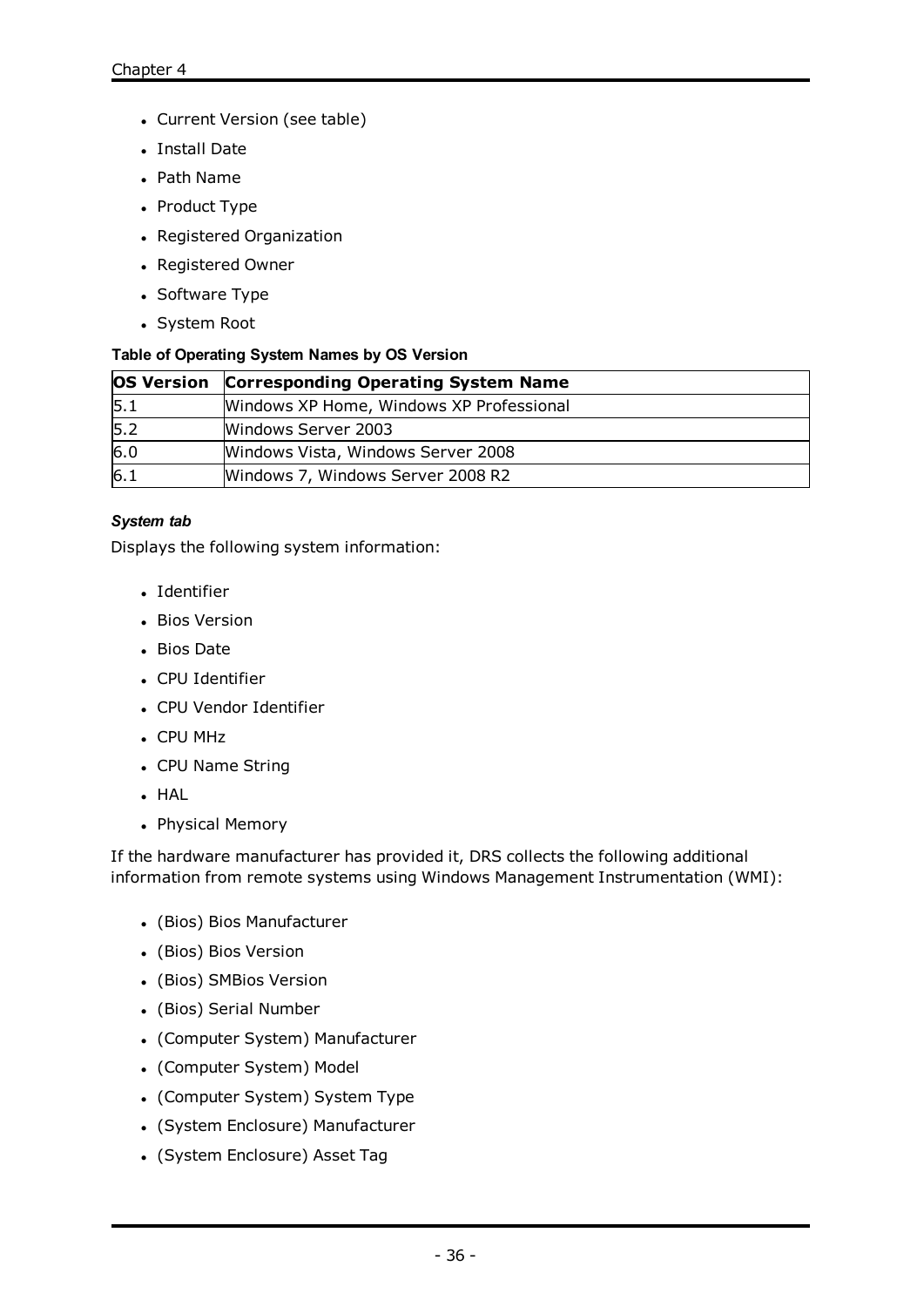**Note:** There are some known issues with retrieving WMI information from remote systems running Windows XP SP2 with the Windows Firewall enabled. For additional information, see [Windows](#page-76-0) XP & Service Pack 2.

# *Display tab*

Displays the following display information:

- Bios Date
- Bios Version
- Driver
- Driver Company
- Driver Description
- Driver Product
- Driver Version
- Memory Size

### *Resources tab*

Displays the following information on their respective tabs at the bottom of the view:

# **IRQ tab**

Displays the following information about the remote system's interrupt requests (IRQ):

- $\cdot$  IRQ (number)
- Device
- $\cdot$  Bus
- $\cdot$  Type

# **I/O Port tab**

Displays the following information about the remote system's input/output (I/O) ports:

- Address
- Device
- $-Bus$
- $\cdot$  Type

# **DMA tab**

Displays the following information about the remote system's direct memory access (DMA):

- Channel
- Port
- . Device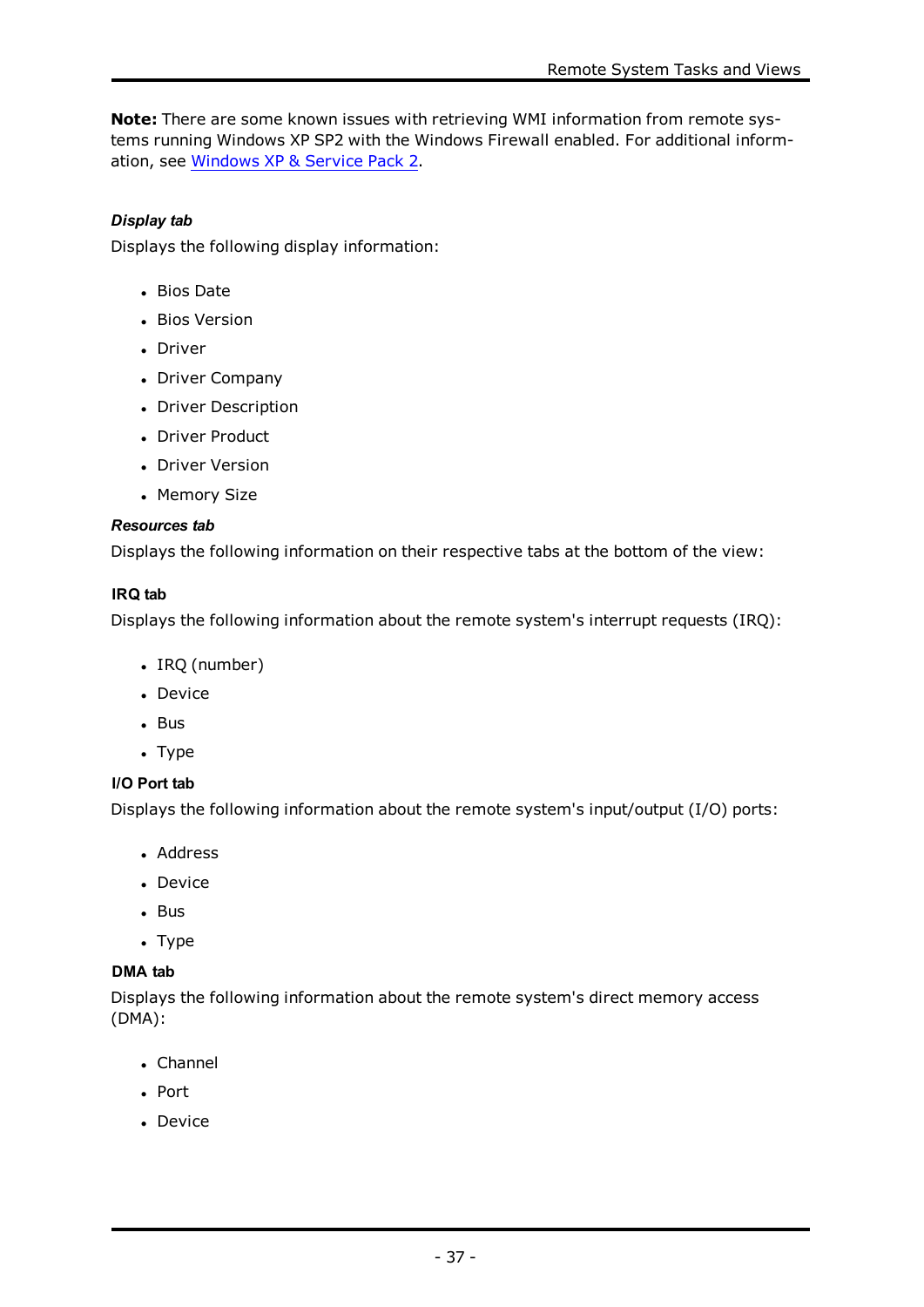- $-Bus$
- $\cdot$  Type

### **Memory tab**

Displays the following information about the remote system's memory resources:

- Address
- Device
- $-Bus$
- $\cdot$  Type

### **Devices tab**

Lists the remote system's devices.

### *Environment tab*

Displays and defines all of the environment variables currently defined on the remote system, including:

- ComSpec
- NUMBER\_OF\_PROCESSORS
- $\cdot$  OS
- Os2LibPath
- Path
- PROCESSOR\_ARCHITECTURE
- PROCESSOR\_IDENTIFIER
- PROCESSOR\_LEVEL
- PROCESSOR\_REVISION
- $\bullet$  windir

### *Network tab*

Displays the following information on their respective tabs at the bottom of the view:

### **General tab**

Displays general network information for the remote system, including:

- Comment
- Domain or Workgroup
- $\bullet$  Hidden\*
- Lan Root
- Legal Notice Caption\*
- $\cdot$  Legal Notice Text\*
- Logged On Users
- Max Users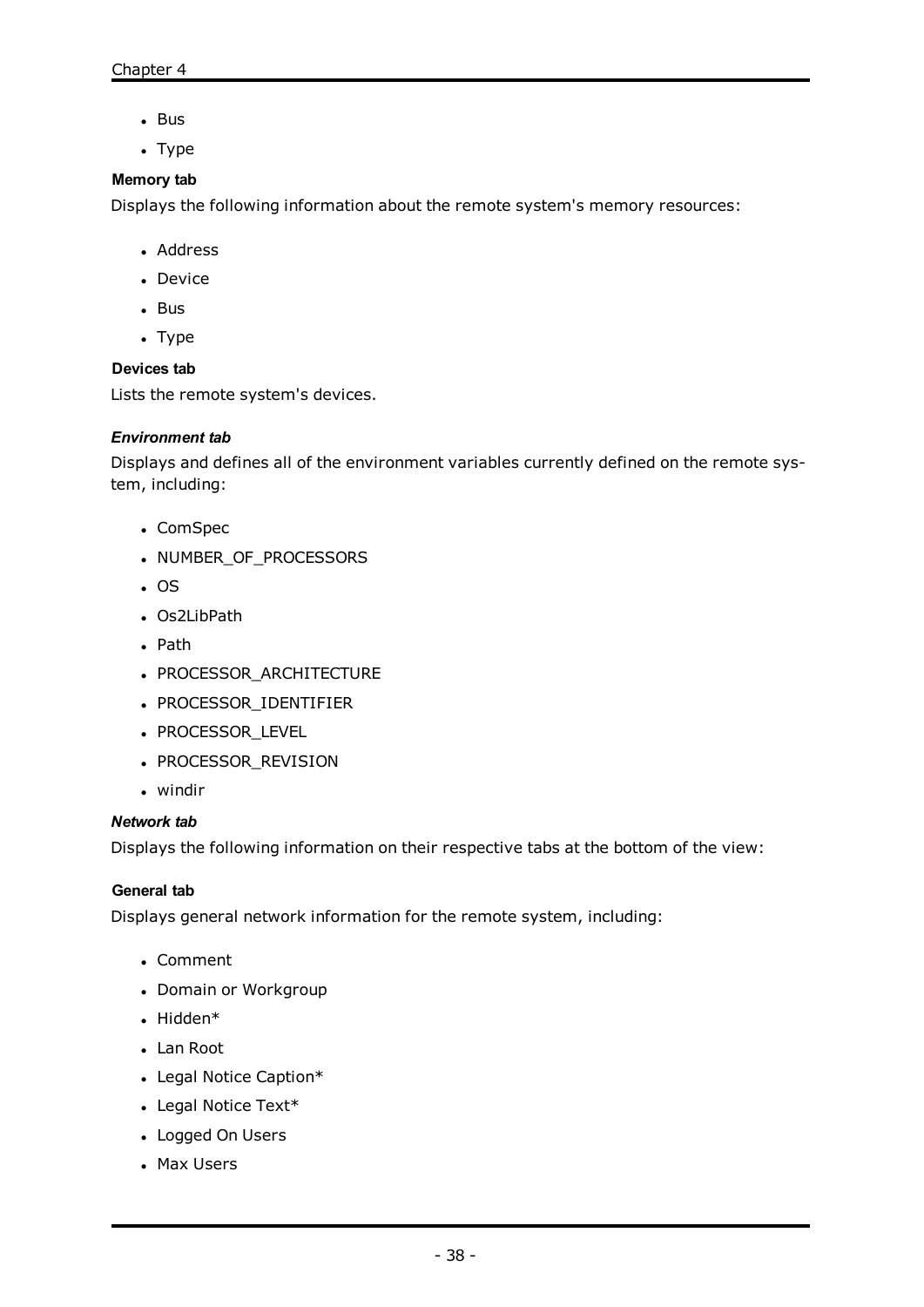- Network Version
- Platform ID
- User
- User Logon Domain
- User Logon Server
- User Path
- User Per License

\* You can modify these settings using DRS's batch processing functionality. For additional information, see Batch [Processing](#page-23-0).

# **Transports tab**

Displays the following information for the remote system's transports:

- Transport (name)
- Address
- $\cdot$  VC's
- $\cdot$  WAN
- Quality

### **Settings tab**

Displays the following settings and their current values for the remote system:

| Buffer Deny Write Files   | Buffer Pipes             |
|---------------------------|--------------------------|
| Cache Time Out            | Character Buffer Size    |
| Character Time            | Datagram Reset Frequency |
| Force Core Creation       | Illegal Datagrams        |
| Lock Increment            | Lock Quota               |
| Mailslot Buffers          | Maximum Collection Count |
| Maximum Locks             | Maximum Pipes            |
| Pipe Increment            | Read Ahead Throughput    |
| Session Time Out          | Use Close Behind         |
| Use Lock                  | <b>Read</b>              |
| Use Opportunistic Locking | Use Raw Read             |
| Use Unlock Behind         | Use Write Raw Data       |
|                           |                          |

# **Statistics tab**

Displays the following statistics and their current values for the remote system:

| <b>Bytes Transmitted</b>                                  | Cache Read Bytes<br>Requested | Cache Write Bytes Requested |
|-----------------------------------------------------------|-------------------------------|-----------------------------|
| Character Wait                                            | Core Connects                 | Current Commands            |
| Failed Completion Oper- Failed Sessions<br><b>lations</b> |                               | <b>Failed Use Count</b>     |
| Hung Sessions                                             | Initially Failed Oper-        | Large Read SMBs             |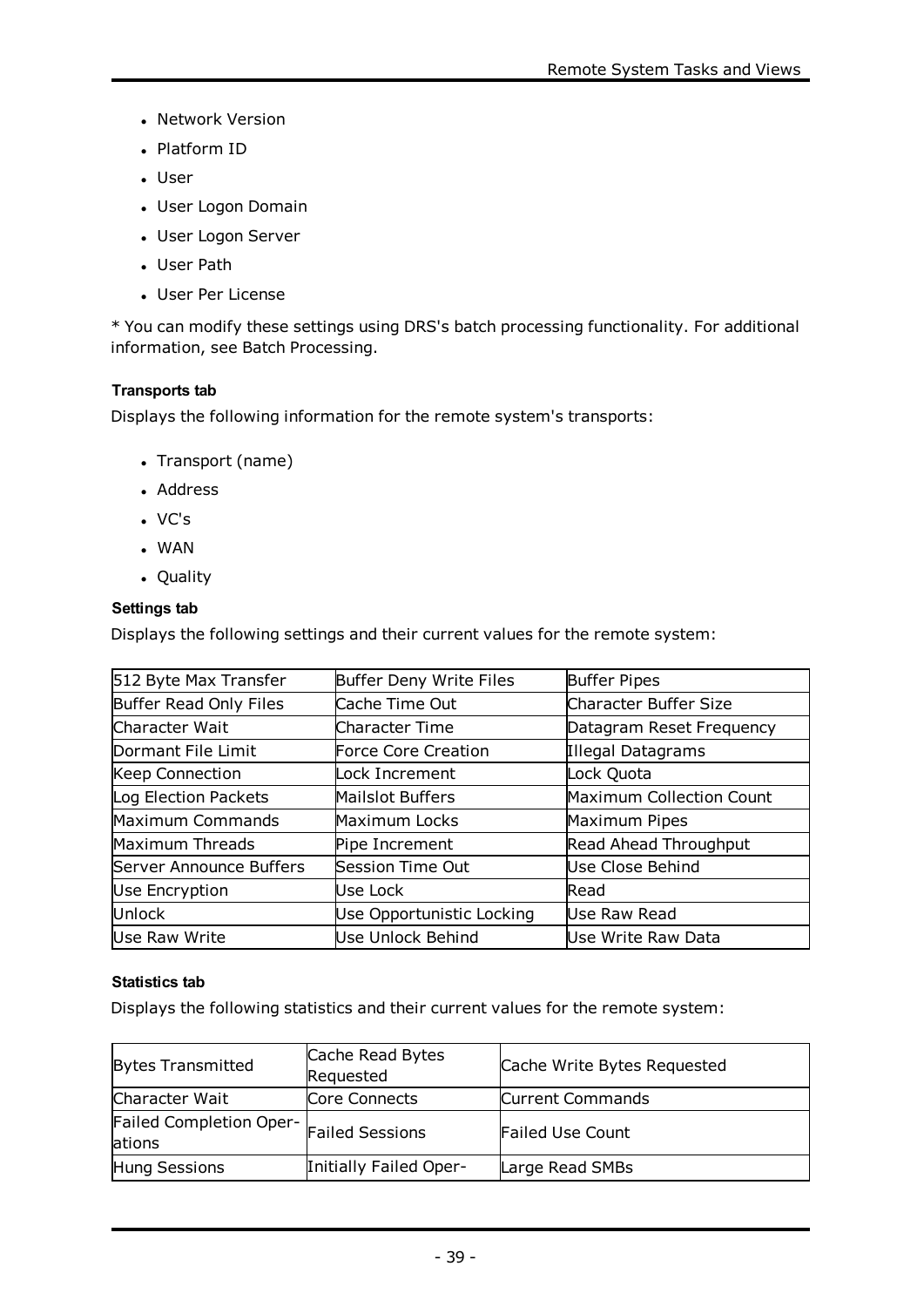|                                  | lations                         |                                                   |
|----------------------------------|---------------------------------|---------------------------------------------------|
| Large Write SMBs                 | LM 2.0 Connects                 | LM 2.x Connects                                   |
| <b>Network Errors</b>            | Network Read Bytes<br>Requested | Non Paged Write Bytes Requested                   |
| Paged Read Bytes<br>Requested    | Paged Write Bytes<br>Requested  | Random Read Operations                            |
| <b>Read SMB's</b>                | Reconnects                      | Server Average Response Time                      |
| Server Big Buffers<br>Needed     | Server Bytes Received           | Server Bytes Sent                                 |
| Server Device Opens              | Server Disconnects              | Server File Opens                                 |
| Server Jobs Queued               | Server Password<br>Errors       | Server Permission Errors                          |
| Server Request Buffers<br>Needed | Server Sessions Open            | lServer Sessions Errored Out                      |
| Server Sessions Timed<br>Out     | Server System Errors            | Sessions                                          |
| <b>Small Read SMBs</b>           | <b>Small Write SMBs</b>         | <b>SMBs Received</b>                              |
| <b>ISMBs Transmitted</b>         | Use Count                       | Windows XP/2003/Vista/2008/Win-<br>dows7 Connects |
| <b>Write Operations</b>          | Write SMBs                      |                                                   |

# *Hotfixes tab*

Displays the following information about the hotfixes on the remote system:

- $\bullet$  Hotfix (name)
- . Valid
- Installed
- Installed By
- Installed On
- Description
- Comments

# **RAS View**

**Important:** DRS's RAS view only supports RAS (Remote Access Service), not RRAS (Routing and Remote Access Service). Beginning with Windows 2000, Microsoft combined both routing and remote access into a single service (RRAS).

DameWare Remote Support provides two levels of Port statistics from within the Remote Access Service (RAS) Administration view: Port Status and Port Performance Data. Toggle between the two views using the **Port Status/Port Performance Data** icon in the RAS view mini toolbar.

The **Port Status** view displays information such as Port statistics, Connection Statistics, Device errors and Remote Workstation information.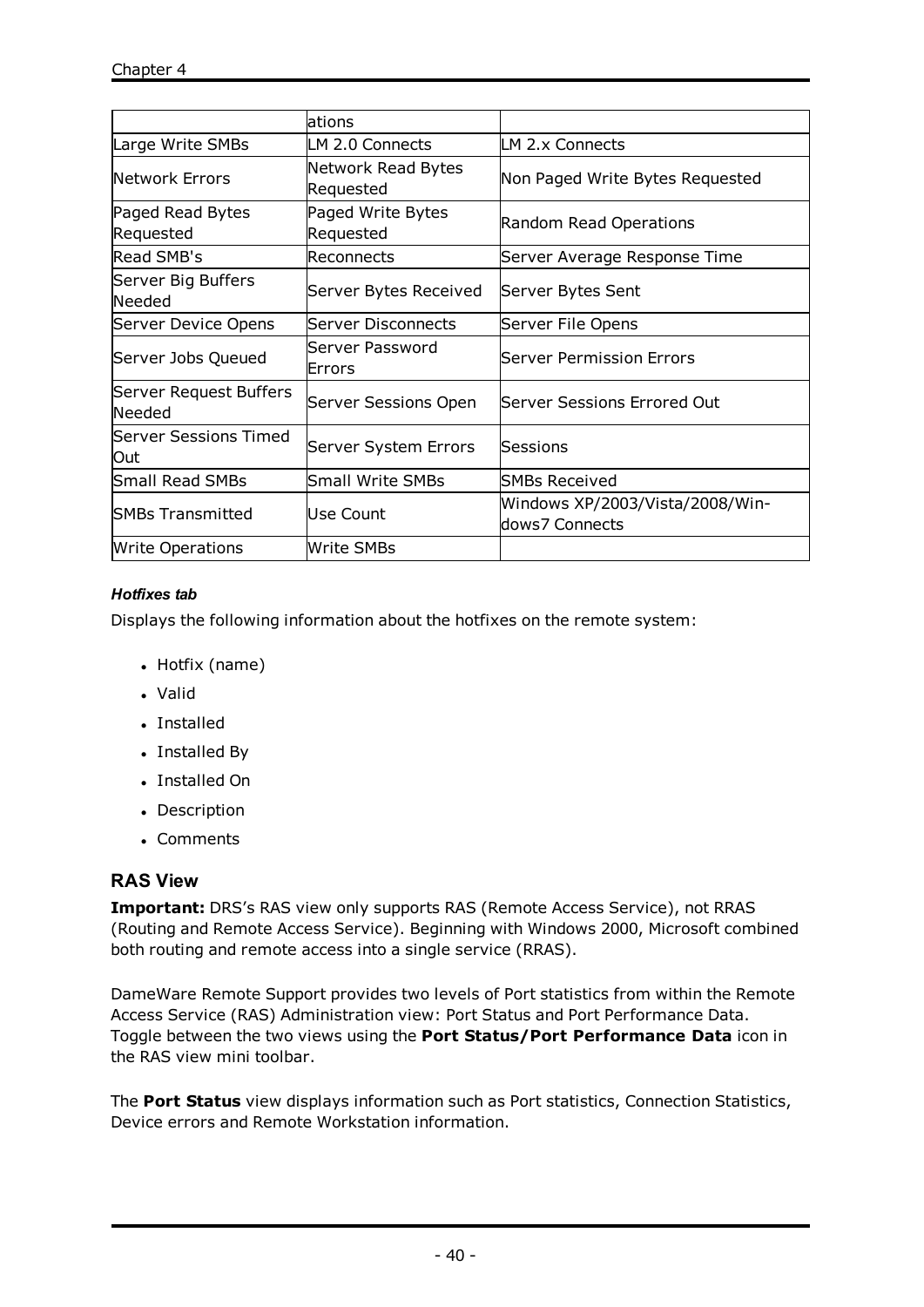The **Port Performance Data** view actually connects to the Performance counters that are tracked by the operating system. The Port Performance Data contains more detailed information related to bytes, frames, compression, device errors and timeouts.

Configure the refresh delay for the RAS Administration view on the **RAS** tab of the DameWare Remote Support Properties window. For additional information, see [RAS](#page-74-0) Tab.

# *Selecting a Server or Domain to Administer*

You must have administrator privilege or server operator and account operator privileges for the domain or server you select to administer.

### *Dial-Up Networking Overview*

Dial-Up Networking is the client version of Windows Remote Access Service (RAS). Dial-Up Networking allows remote users to work as if they were connected directly to the network. Microsoft does not support access to Macintosh volumes and AppleTalk printers over dial-in lines. A Windows RAS configuration includes the following components:

# **Dial-Up Networking clients**

Windows for Workgroups, MS-DOS (with Microsoft network client software installed) and LAN Manager RAS clients can all connect to a Windows RAS server. Clients can also be any non-Microsoft PPP client.

### **RAS Servers**

The Windows Server RAS permits up to 256 remote clients to dial in. Windows Workstation permits one remote client to dial in. The RAS server can be configured to provide access to an entire network or restrict access to the RAS server only.

# **LAN protocols**

LAN protocols transport packets across a local-area network (LAN) whereas remote access protocols control the transmission of data over the wide-area network (WAN). Windows supports LAN protocols such as TCP/IP and RAS, IPX and RAS and NetBEUI and RAS, which enable access to the Internet and to NetWare and UNIX servers. Windows Sockets applications over TCP/IP or IPX, named pipes, Remote Procedure Call (RPC) and the LAN Manager API are supported.

# **Remote Access Protocols**

Windows supports Remote Access Protocols such as PPP, SLIP on RAS clients and the Microsoft RAS Protocol.

# **WAN options**

Clients can dial in using standard telephone lines and a modem or modem pool. Faster links are possible using ISDN. You can also connect RAS clients to RAS servers using X.25, an RS-232C null modem or using the Point-to-Point Tunneling Protocol (PPTP).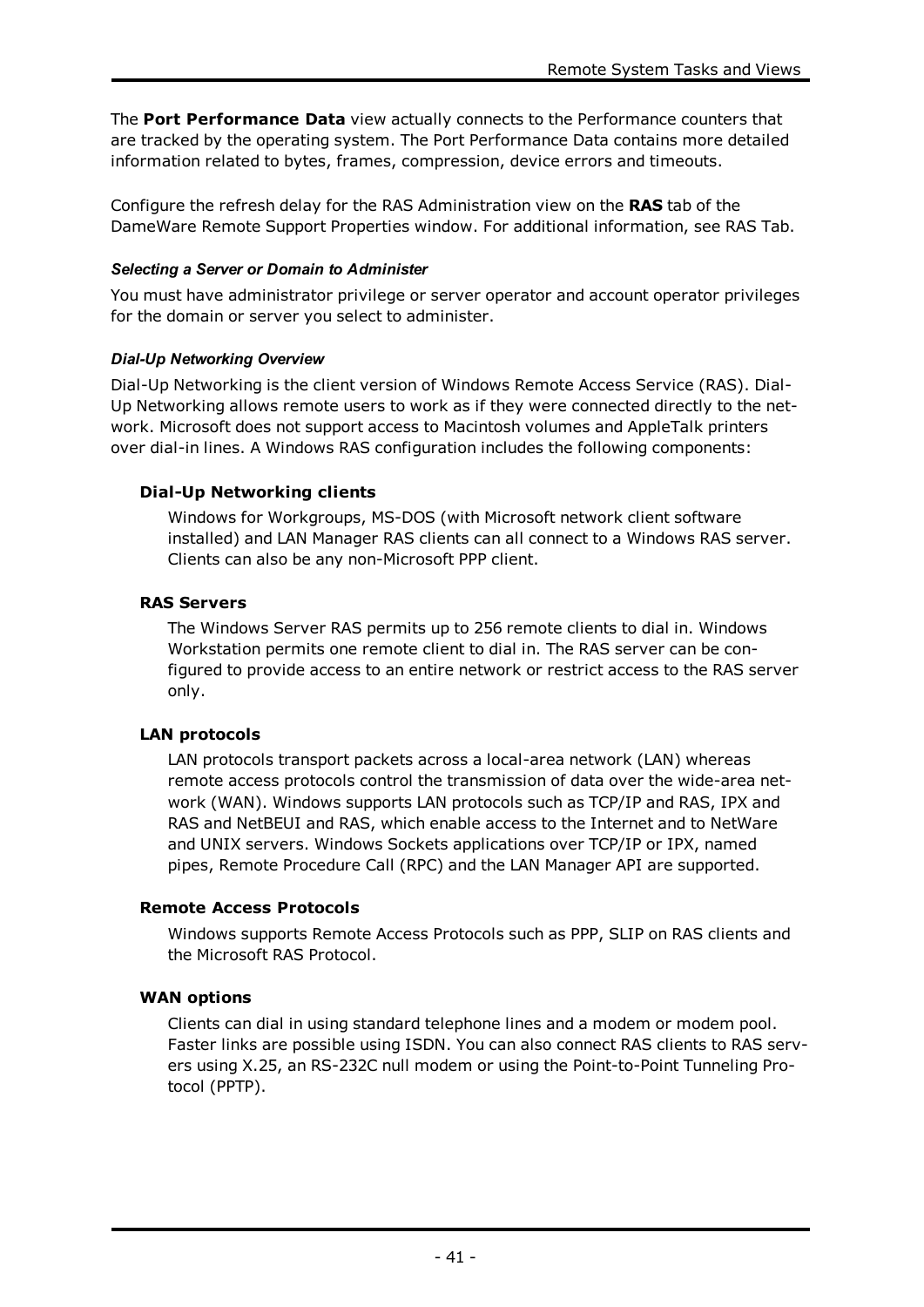### **Security features**

Clients can dial in using standard telephone lines and a modem or modem pool. Faster links are possible using ISDN. You can also connect RAS clients to RAS servers using X.25, an RS-232C null modem or using the Point-to-Point Tunneling Protocol (PPTP).

### **Internet support**

RAS enables Windows to provide complete service to the Internet. A Windows Server computer can be configured as an Internet Service Provider, offering dial up Internet connections to a PPP client. A computer running Windows Workstation can dial into an Internet connected computer running Windows Server 3.5 or later or to any one of a variety of industry standard PPP or SLIP-based Internet servers.

### **RAS Servers**

Windows Server administrators use the Remote Access Admin program to control the RAS server, view users, grant permissions and monitor remote access traffic. For more information about using the Remote Access Admin program see Rasadmin.hlp.

The server must have a multi-port adapter or modems (9600 baud or above is recommended for acceptable performance), analog telephone lines or other WAN connections and the RAS software installed. If the server will provide access to the network, a separate network adapter card must be installed and connected for each network the server will provide access.

RAS servers are configured during initial RAS setup. You must specify whether access will be to the entire network or to the RAS server only. You must also select the protocols to use on the LAN (IPX, TCP/IP and NetBEUI) and an authentication encryption option.

Ports on RAS servers are configured individually. Each port can be set to Dial Out Only, Receive Calls Only or Dial Out and Receive Calls. These settings affect only the port specified, not all ports. For example, your RAS server can be configured to receive calls and COM2 can be configured for dial out and receive. A remote user can call in on either COM port but a local user can use only COM2 for outbound RAS calls.

Events and errors are recorded in Event Viewer on Windows RAS clients and servers. Evaluating the log in the Event Viewer can help you determine the source of problems. The Windows Server RAS permits up to 256 remote clients to dial in. The RAS server can be configured to provide access to an entire network or restrict access to resources on the RAS server only.

### **Using Windows Server to Provide Internet Access**

In conjunction with a router and Internet service provider, Windows Server acts as a gateway to the Internet for remote clients. Up to 256 clients can dial into the RAS server using standard telephone lines, ISDN lines, X.25 or PPTP. The clients then use any PPP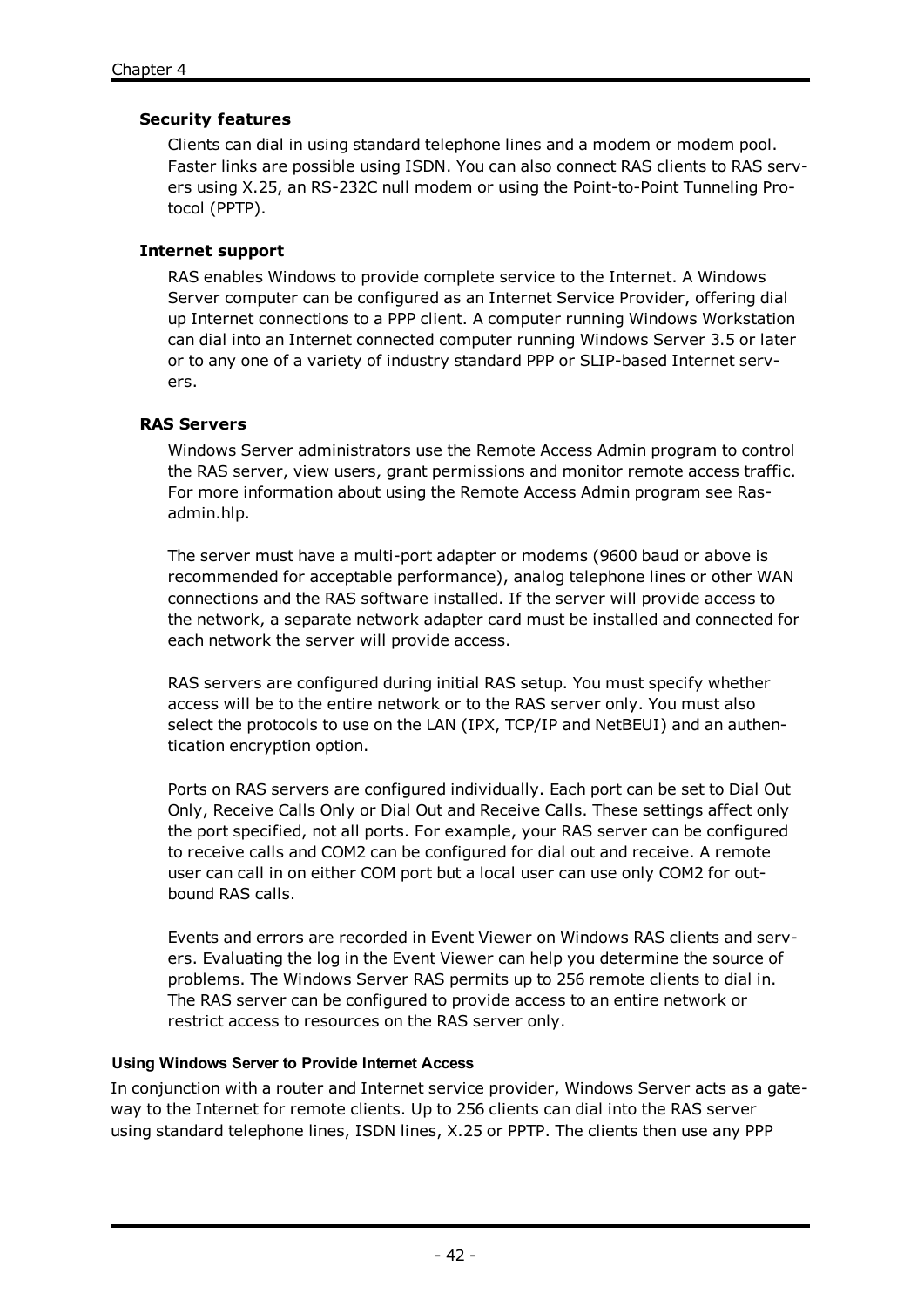compliant software or Windows computer together with Internet browsing tools to access the Internet.

### **The Internet Connection**

The Internet connection to your site will typically be made through a leased line to a router located on your network. Thus data travels over the Internet, over a leased line to a router, through the router, over you local network, to the RAS server and then to remote clients.

# **Registry View**

The DameWare Remote Support Registry view provides a robust and easy to use interface to manage the registry on both local and remote systems. Use Batch Processing to import registry files to one or more selected computers from the lower pane of the Registry view. For additional information about Batch Processing, see Batch [Processing](#page-23-0).

The upper portion of the Registry view shows the registry hives and keys in the left pane, and the names and values for the selected registry key in the right pane. Use the Registry view to do any of the following:

- Export the selected registry hive(s)/key(s) to a .REG file
- Import .REG files to one or more systems
- Add or change values for REG\_BINARY data types.

**Note:** DRS supports registry files that are in Microsoft RegEdit4 signature file format. DRS's Registry view currently **does not** support the following functionality:

- Batch deleting Registry keys
- REGEDIT5 formatted registry (.reg) files
- Changing registry key permissions

### *Rules for Registry Components*

The following rules govern the content of registry value entry components:

- The name of the value is a string of up to 16,000 Unicode characters (32K). This name can contain backslash (\) characters. The name itself can be null (that is, " ").
- The data type of the value is REG\_BINARY, REG\_DWORD, REG\_EXPAND\_SZ, REG MULTI\_SZ or REG\_SZ. The DameWare Remote Support Registry view, as well as the XP/2003/Vista/2008/Windows7 Registry Editor, allows edits values of these types only.
- The value in a value entry can be data of a size up to 1 MB in any data type except REG\_DWORD, including arbitrary strings and raw binary data. However, to be efficient, values larger than 2048 bytes should be stored as files with the filenames stored in the Registry.
- The Registry preserves case as you type it for any entry but ignores case in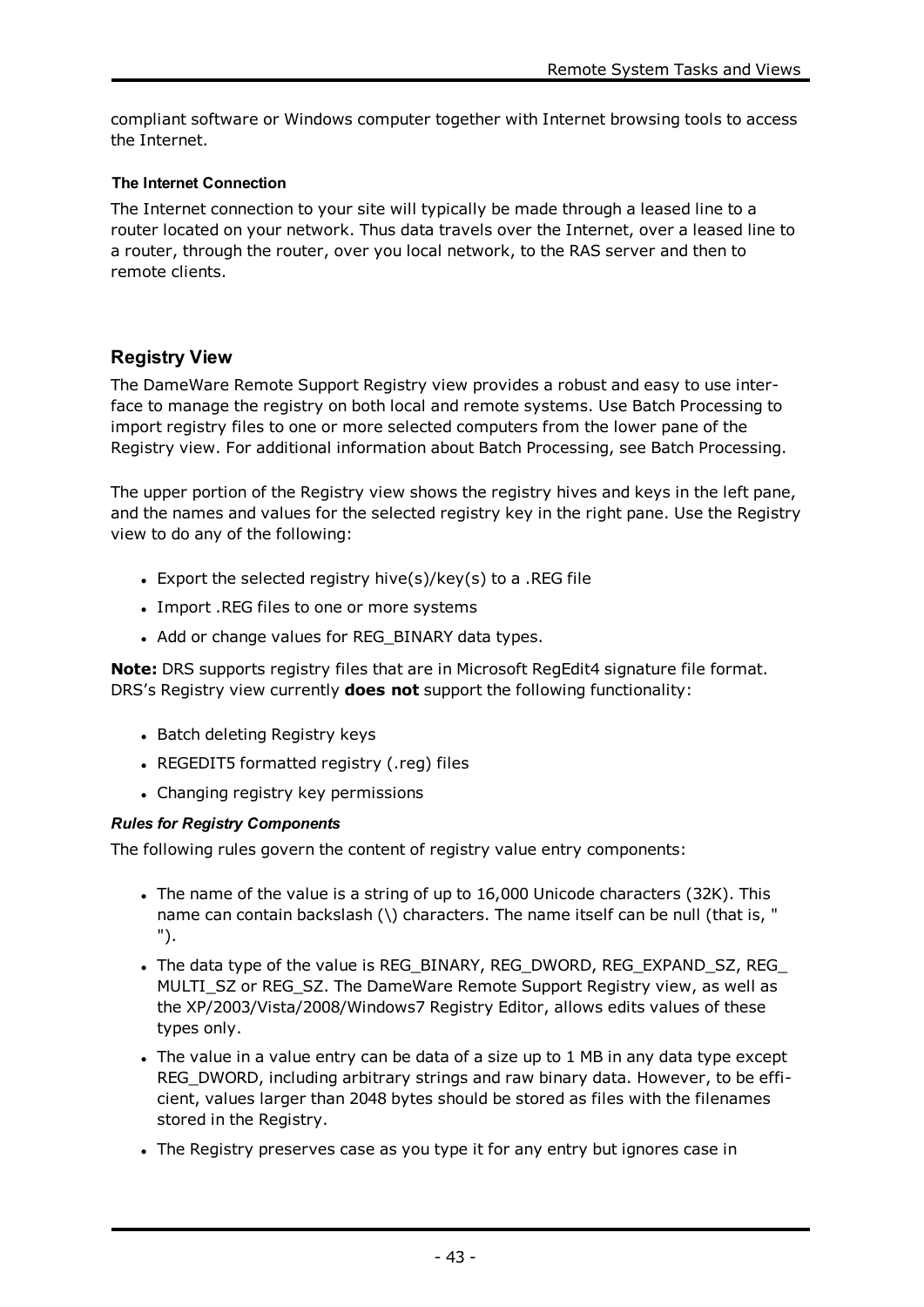evaluating the data. However, the data is defined by specific applications (or users) so applications that use the data might be case sensitive depending on how the program that uses it treats the data.

- Numeric values and ranges that take the REG\_DWORD data type can be expressed as either hexadecimal or decimal numbers, or in hex or decimal base. If the defined value is represented in a hexadecimal base, the value is preceded by 'r;0x' to indicate that it is hexadecimal.
- To assist you in applying changes to hexadecimal-base value entries or interpreting the current values, you can use a scientific calculator, such as the Calculator application (Calc.exe) to make conversions between hexadecimal and decimal values.

# **Remote Command View**

DameWare Remote Support provides a Remote Command View and Remote Command Console that enables you to execute commands and kill processes on remote systems. When you select either of these options for a remote system, DameWare Remote Support determines whether DRS's service is installed or not. If it is not, DRS asks you whether it should install the DameWare Remote Support service on the remote system. With the DameWare Remote Support service installed, the Remote Command View/Console connects with the DRS service on the remote system and displays the Status, **Remote Command Ready**.

**Note:** You can stop and restart the DameWare Remote Support service at any time from the Remote Command View by clicking the corresponding buttons on the mini-toolbar. For example, stop the service if you want to keep the service installed on the remote system, but would like to conserve memory while the service is not being used.

Remote Command from DRS is secure in two ways:

- The logged on user must have interactive logon privileges on the target computer in order to connect to it.
- Any programs executed on the target computer are executed impersonating the logged on user. Any access validation (such as opening files) is performed as if the user were logged on to the local computer.

#### **Notes:**

- All Windows Workstation users have interactive logon privileges by default. Anyone who can locally log on to your system can transparently access it over the network unless you configure it otherwise. For Windows Server users, however, only system administrators have this privilege.
- Executing START on the remote computer will result in spawning detached processes. These processes are not "connected" (that is, no input or output is possible) and will not be killed when you exit the remote command shell. This wastes resources on the remote computer.
- The standard users environment is not set up in the remote command shell. Any environment must be set up explicitly during the command session.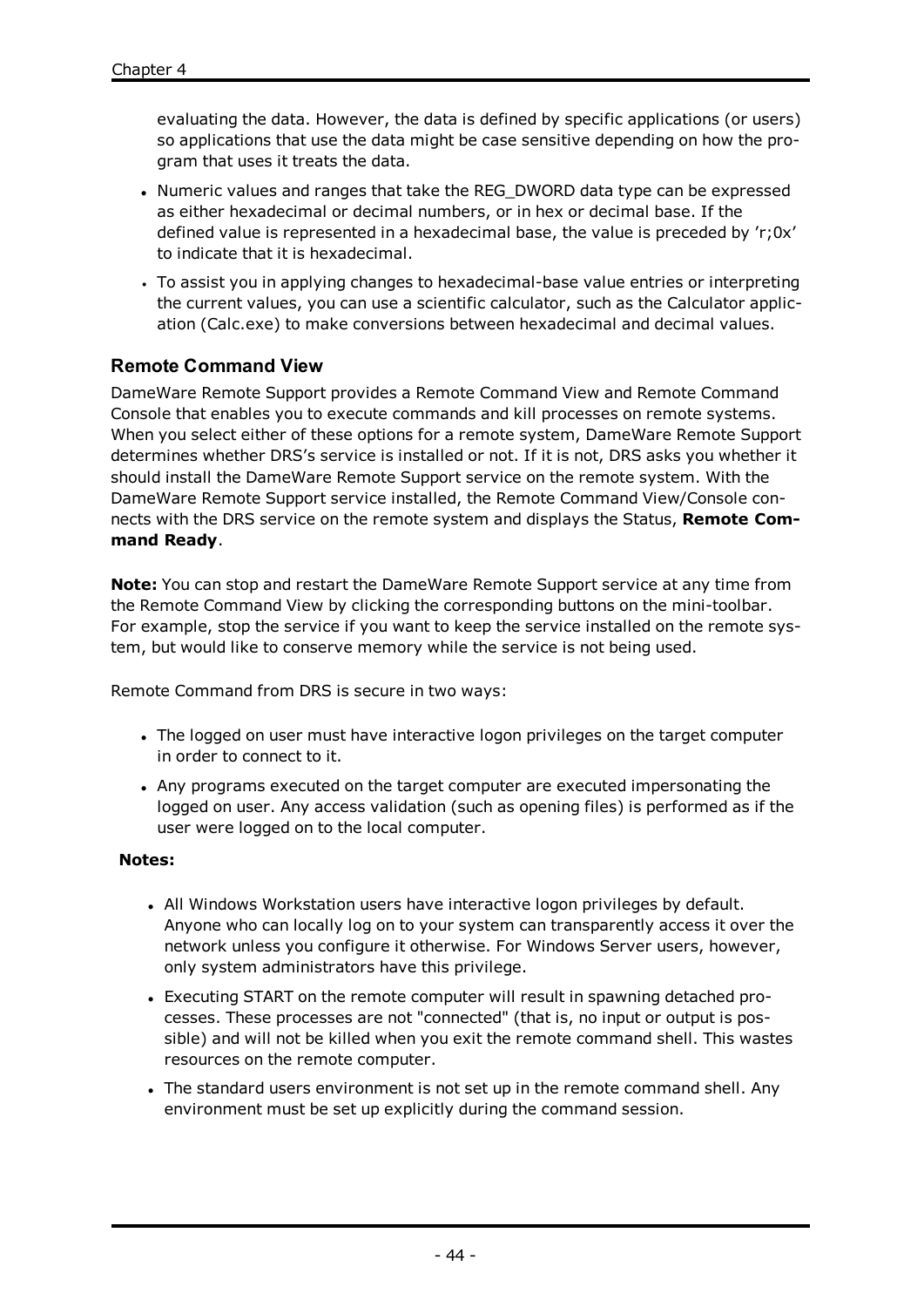# **Remote Control**

### *Remote Control Overview*

DameWare Remote Support has three Remote Control options in the Network Browser:

- Mini Remote Control
- Mini Remote Control RDP
- RDP View

Both of the **Mini Remote Control** options launch the DameWare Mini Remote Control program (as a separate application passing command line parameters) for the system highlighted in the Network Browser pane. If MRC has this system in its Saved Host List, the program uses those settings for the MRC connection. If the system is not in the Saved Host List, MRC creates a new (temporary) entry using the details in the Default Host Properties dialog in MRC.

**Note:** If you want MRC to automatically connect to the remote system when you launch MRC from the DRS Network Browser, ensure the **Attempt to Connect** setting is enabled on the Remote Control tab in DRS's Properties dialog. If this setting is not enabled, the MRC program opens the Remote Connect dialog and displays the selected system's Saved Host List entry if available. For additional information about DRS's Remote Control properties, see [Remote](#page-71-0) Control Tab.

For additional information about DameWare Mini Remote Control, see the Mini [Remote](http://www.dameware.com/products/mini-remote-control/updates.aspx) Control [release](http://www.dameware.com/products/mini-remote-control/updates.aspx) notes.

The **RDP View** option opens an RDP viewer in the DRS application and establishes a connection to the remote system using credentials and options you specify. For additional information about this option, see RDP [View.](#page-47-0)

# <span id="page-47-0"></span>*RDP View*

DameWare Remote Support's RDP view allows you to connect to remote system using an RDP viewer in the DRS application. Use this view to connect to remote systems running Terminal Services. All you need is network access, the correct TCP ports open on any routers or firewalls between the local & remote systems, and the necessary permissions to connect.

# **To make an RDP connection:**

- 1. Open the RDP view.
- 2. If the RDP view does not automatically display the RDP Host Properties dialog, click **Connect** in the RDP view mini toolbar.
- 3. Enter the hostname or IP address of the remote system.
- 4. Enter the User Name, Password, and Domain Name for the remote system.
- 5. Click **OK**.
- 6. If Remote Desktop is not enabled on the remote system, DRS displays a dialog asking if you want to enable it: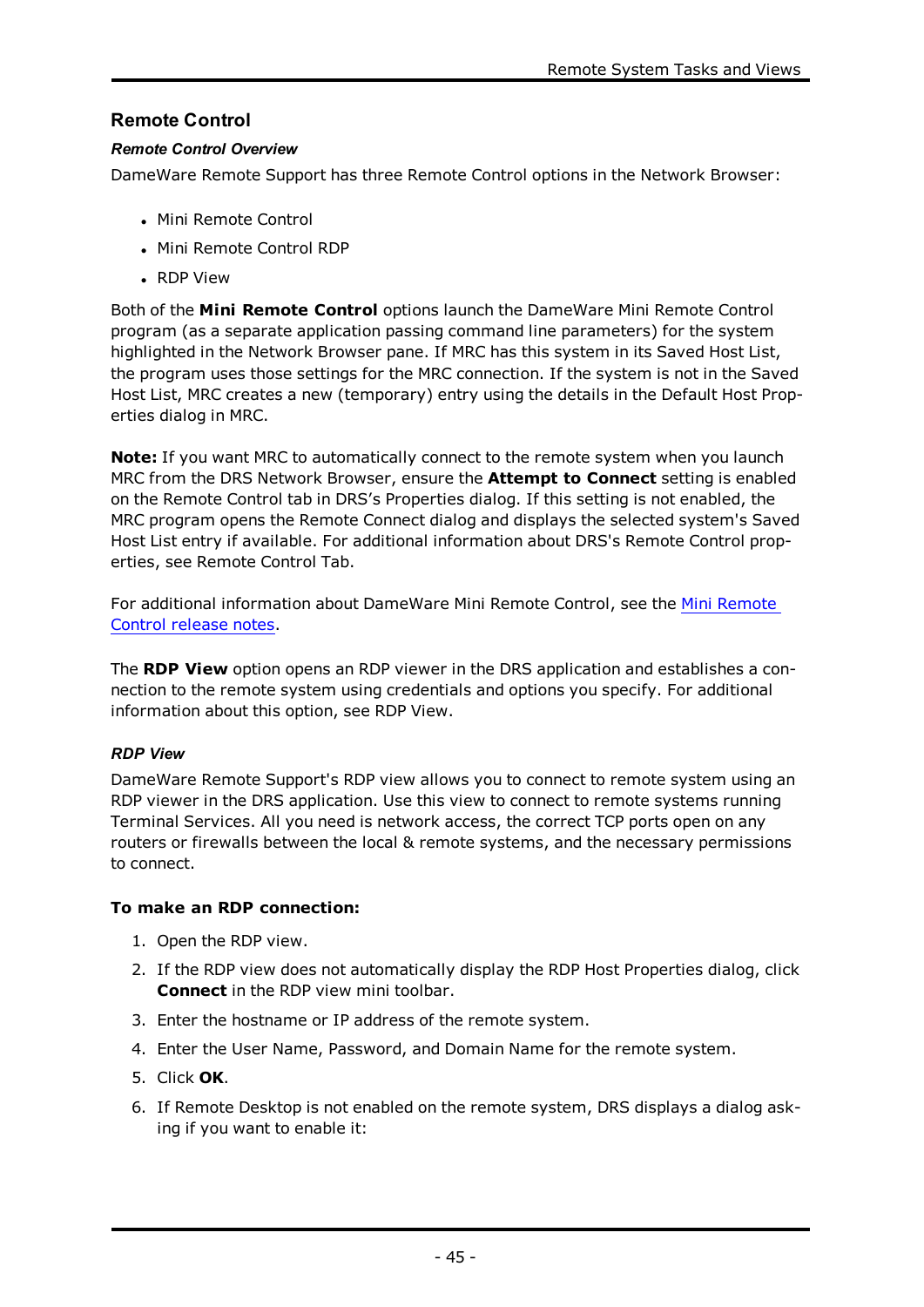- a. If applicable, select **Disable Remote Desktop on Disconnect**.
- b. If you want to enable Remote Desktop on the remote system, click **Yes**. Otherwise, click **No**.

# **Replication View**

**Important:**If you open the Replication view for a computer that does not support it, DRS returns an error.

The DameWare Remote Support Replication view allows you to manage replication on remote systems running older versions of Windows. You can manage both import and export directories in one window interface. The Replication view displays the following sortable columns in their respective panes:

# **Import Directory pane**

- Import Directory
- State
- Last Update
- Lock Count
- Lock Time
- Exporter

### **Export Directory pane**

- Export Directory
- Stabilize
- Subtree
- Lock Count
- Lock Time

**Note:** The Export Directory window pane will be enabled only for systems running a server version.

### *Windows Replication Overview*

**Directory replication:** Directory replication is the copying of a master set of directories from a server (called an export server) to specified servers or workstations (called import computers) in the same or other domains. Replication simplifies the task of maintaining identical sets of directories and files on multiple computers because only a single master copy of the data must be maintained. Files are replicated when they are added to an exported directory and every time a change is saved to the file.

### **Export Server**

To temporarily stop exporting a subdirectory, select the subdirectory and then click **Add lock to the selected directory** in the Replication view mini toolbar. To resume exporting a locked subdirectory, select the subdirectory and then click **Remove lock from the selected directory**. To export a subdirectory and all of the subdirectories in its' tree,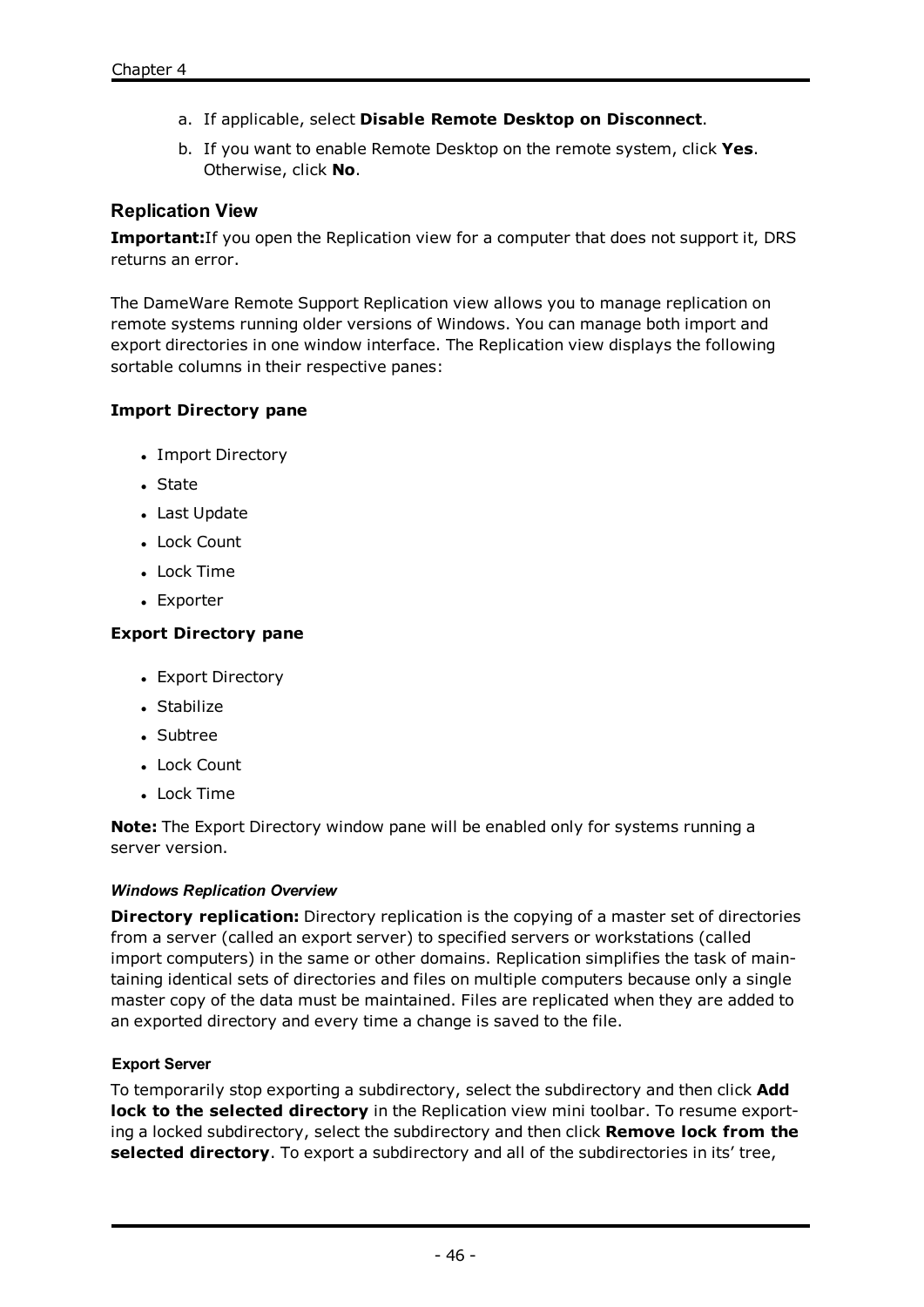select the subdirectory and then select Entire Subtree. Or, to export only the highest subdirectory in a tree, select the subdirectory and then select Entire Subtree to unselect. To specify a two-minute or longer delay during which no changes can be made before files are exported, select a subdirectory and then select the Wait Until Stabilized option. To export files immediately after they are changed, select a subdirectory and then select Wait Until Stabilized option to unselect.

# **Notes:**

- Usually, you should only remove locks that you have applied. Exporting resumes only when the Locks column shows a value of 0 for the subdirectory.
- Select the Add Replication Entry option to add a subdirectory to the list. Select Delete Replication option to remove the selected subdirectory from the list.
- <sup>l</sup> If it does not already exist, the system creates the share REPL\$ which is required for export replication. If it is not already running, the system starts the Directory Replicator service.
- . Only Windows Server computers can be set up as replication export servers.
- <sup>l</sup> Make sure an appropriate logon account has been assigned to the Directory Replicator service before performing this procedure.
- The directories to be exported must be subdirectories of the replication From Path. You can add the files to be exported to these subdirectories. However, this is optional. Once you set up replication any files later added to these subdirectories will be exported automatically. You can also later add additional subdirectories to the From Path.
- By default, the To List contains no entries and this computer automatically exports to the local domain. However, if you add any entries to the To List, the computer will no longer automatically export to the local domain. To then export to the local domain, the domain name must explicitly be added to the To List.

# **Import Computer**

To temporarily stop importing to a subdirectory, select the subdirectory and then click **Add lock to the selected directory** in the Replication view mini toolbar. To resume exporting a locked subdirectory, select the subdirectory and then click **Remove lock from the selected directory**.

# **Notes:**

- <sup>l</sup> Make sure an appropriate logon account has been assigned to the Directory Replicator service before performing the procedure.
- $\bullet$
- By default, the From List contains no entries and this computer automatically imports from the local domain. However, if you add any entries to the From List the computer will no longer automatically import from the local domain. To then import from the local domain, the computer name must explicitly be added to the From List.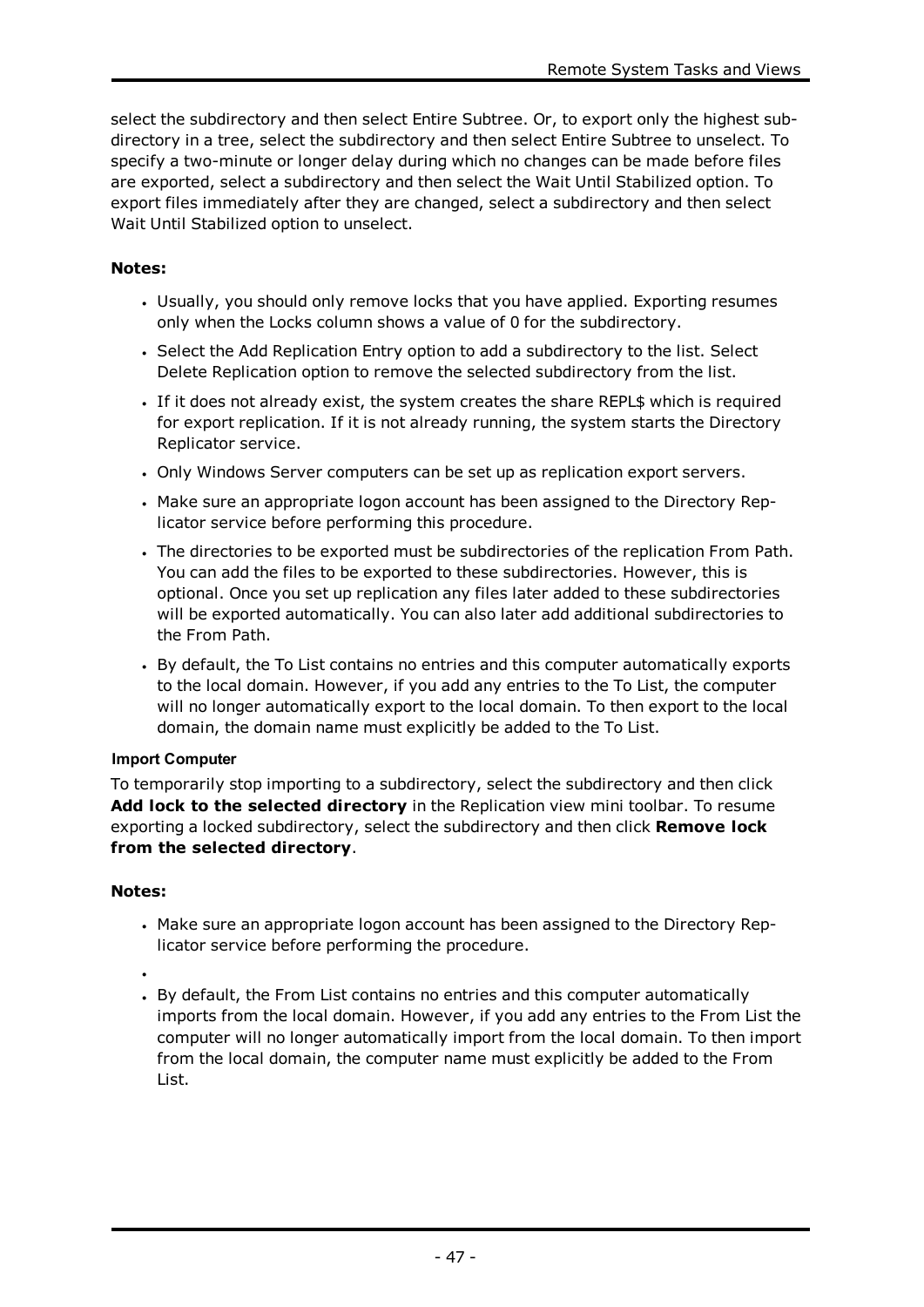# **Schedule**

### *Job Schedule*

The DameWare Remote Support Job Schedule view allows you to manage the Job Scheduler (or AT Scheduler) functionality on remote systems. Use Batch Processing to schedule commands on one or more remote systems from the bottom of the Job Schedule view. For additional information about Batch Processing, see Batch [Processing](#page-23-0).

The upper portion of the Job Scheduler view displays information about jobs scheduled on remote systems in the following sortable columns:

- $\cdot$  ID
- $\bullet$  Week Day(s)
- Month Day $(s)$
- $\blacksquare$  Time
- Command
- Interactive
- Error

Use the mini toolbar at the bottom of the Job Scheduler view to add, delete, copy, or modify jobs on remote systems.

#### **To add a new job to a remote system:**

- 1. Open the Job Schedule view for the remote system.
- 2. Click **Add Schedule** in the Schedule mini toolbar, or select **Add Schedule** from the **Schedule** menu.
- 3. In the **Command** field on the Add New Schedule window, enter the command you want to schedule.
- 4. In the **This Occurs** section, select one of the following options:
	- $\bullet$  Today
	- Tomorrow
	- Every
	- . Next
- 5. If applicable, select one or more days in the **Week Day(s)** section.
- 6. If applicable, select one or more days in the **Month Day(s)** section.
- 7. In the **Time** field, enter or select the time you want the job to occur.
- 8. Select or clear the **Interactive** option depending on whether you want to allow user intervention when the job occurs.
- 9. Click **OK**.

View existing Scheduled Jobs in DRS's Job Schedule view or on the remote system itself. To modify the properties of an existing job, click **Schedule Properties** on the Schedule mini toolbar, or select **Properties** from the **Schedule** menu.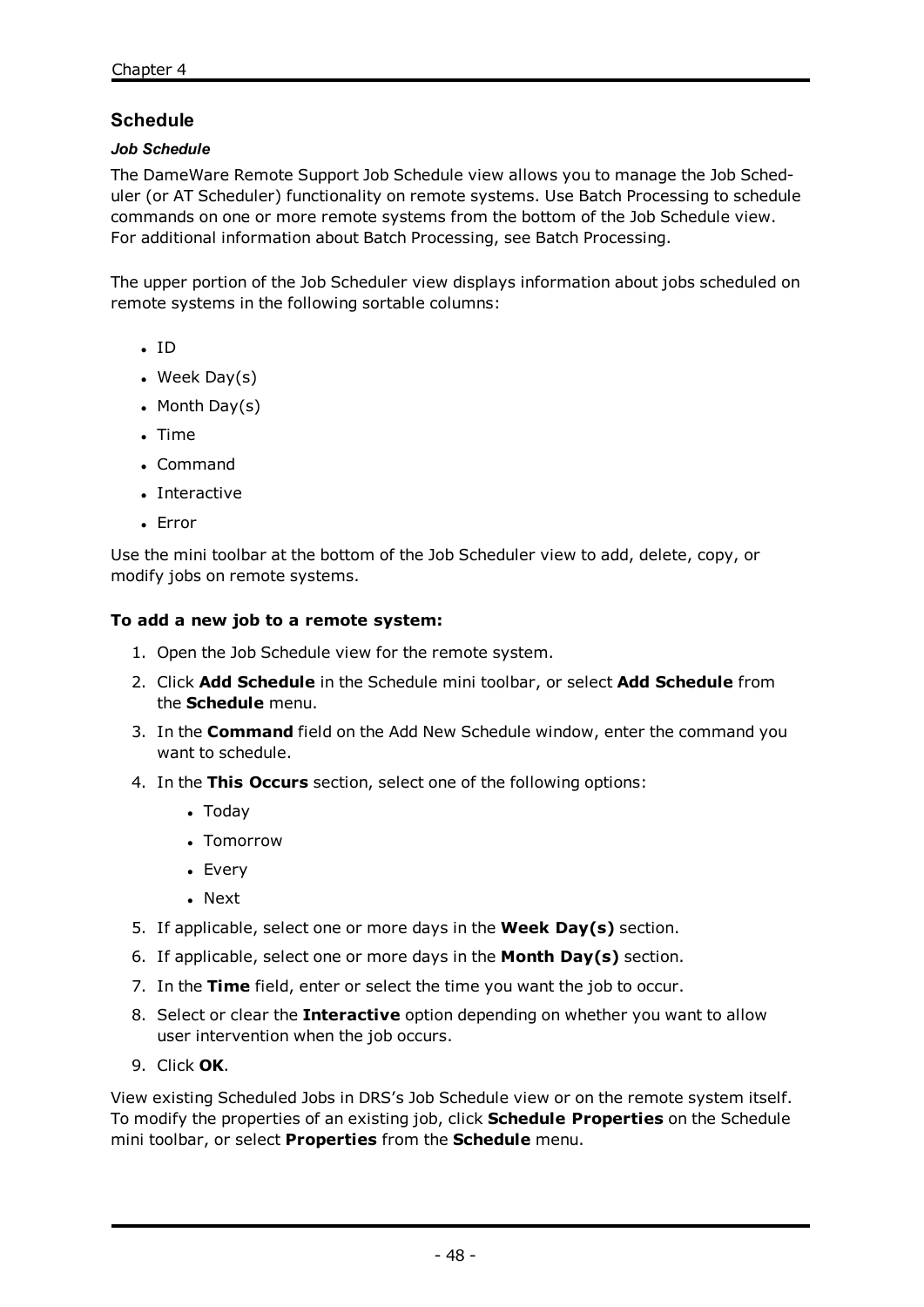### *Task Schedule*

The DameWare Remote Support Task Schedule view allows you to manage the Task Scheduler functionality on remote systems. Use Batch Processing to add or modify scheduled tasks on one or more remote systems from the bottom of the Task Schedule view. For additional information about Batch Processing, see Batch [Processing](#page-23-0).

The upper portion of the Job Scheduler view displays information about jobs scheduled on remote systems in the following sortable columns:

- <sup>l</sup> Name
- Schedule
- Next Run Time
- Last Run Time
- <sup>l</sup> Status
- Last Result
- Creator

Use the mini toolbar at the bottom of the Job Scheduler view to add, delete, copy, or modify tasks on remote systems.

### **To add a new task to a remote system:**

- 1. Open the Task Schedule view for the remote system.
- 2. Click **Add Schedule** in the Schedule mini toolbar, or select **Add Schedule** from the **Schedule** menu.
- 3. In the **Task Schedule Name** field on the Create New Task Schedule window, enter a name for the new task.
- 4. Click **OK**.
- 5. On the **New Task Properties** window, complete the Task tab:
	- a. In the **Run** field, enter or browse to the path and filename of the program you want to run, and add any switches/options as necessary.
	- b. If applicable, add comments in the **Comments** field.
	- c. In the **Run as** field, specify the user and password for the task.
	- d. Select or clear the **Enabled** option as applicable.
- 6. Complete the **Schedule** tab:
	- a. To add a schedule for the new task, click **New**.
	- b. In the **Schedule Task** menu, select the frequency for the new task.
	- c. In the **Start time** field, enter or select the time you want the task to run.
	- d. If applicable, set the appropriate options relative to the frequency you chose.
- 7. Complete the **Settings** tab:
	- a. In the **Scheduled Task Completed** section, specify when you want the task to stop or be deleted based on its run time and scheduling settings.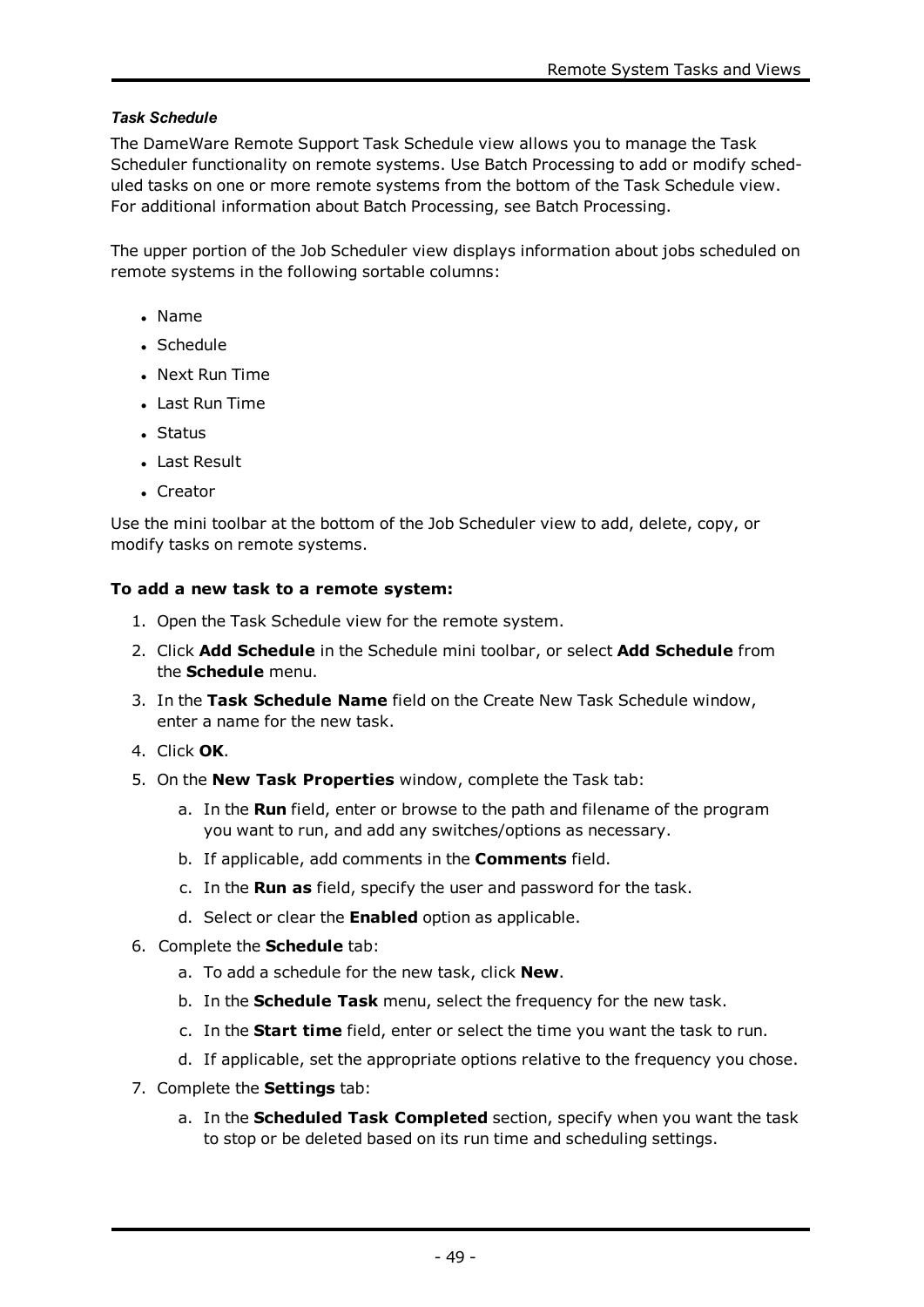- b. In the **Idle Time** section, specify the settings for running tasks when the remote system is idle.
- c. In the **Power Management** section, specify whether you want the task to run when the remote system is running on batteries and/or wake up the remote system to run the task.
- 8. Click **OK**.

View existing Scheduled Tasks in DRS's Task Schedule view or on the remote system itself. To modify the properties of an existing task, click **Schedule Properties** on the Schedule mini toolbar, or select **Properties** from the **Schedule** menu.

### **Search View**

The Search view allows you to search for a user account across domains, servers and workstations. The search criteria can be filtered by *What to Search*, *Where to Search*, and what types of systems to include in the search. To search a domain or system, add it to the *Where to Search* list. DameWare Remote Support saves the list for easy access from a later session. After the search is complete, DRS displays the results in the lower portion of the window. If necessary, copy the results to your favorite word processor, spreadsheet or file.

The following criteria are available in the Search view.

### **What To Search:**

- User accounts
- Global Groups
- Local Groups
- Shares

#### **Where to Search:**

- Servers and Workstations
- Domains

### **Send Message View**

**Important:** The Send Message view is based on Microsoft's **NetSend** command and is limited to its restrictions. Microsoft removed the Messenger Service and the NetSend command in Windows Vista, Windows 2008, and Windows 7.

The DameWare Remote Support Send Message view provides an easy way to send messages to other users, computers or messaging names on the network. Use Batch Processing to send messages to multiple individual systems, or broadcast messages across workgroups and domains. For additional information about Batch Processing, see [Batch](#page-23-0) [Processing](#page-23-0).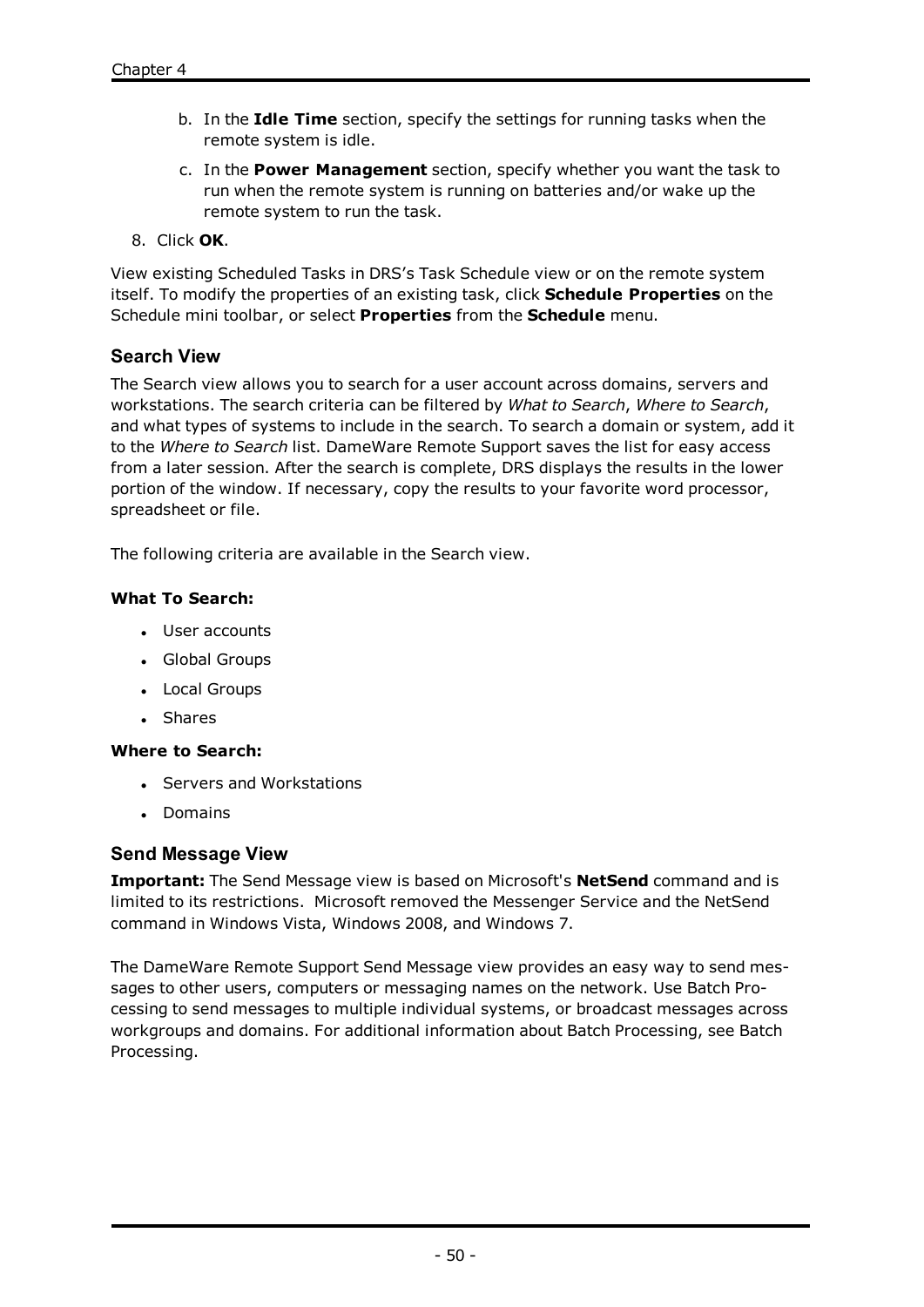### **Notes:**

- The Messenger service must be running to send or receive messages. You can send a message only to a name that is active on the network. If the message is sent to a username, that user must be logged on and running the Messenger service to receive the message.
- Some operating systems and service pack levels limit the number of characters that a broadcast message can contain. The lowest cap is 117 characters, but caps vary depending on OS and service pack.

# **Services**

# *Services View*

The Services view consists of two tabs, which display the remote system's services and device drivers, respectively. Use the Services view to start, stop, pause, and continue services. You can also modify a service's Startup Properties and view Service Dependencies. DameWare Remote Support also provides an easy to use wizard interface for both Service Installation and Service Removal. Batch Processing can be initiated from one client machine to any machine available in the Network Browser. The Services view allows the user to switch between the Services tab and the Device Drivers tab in the upper portion of the view and displays the machines included in the Batch Processing in the lower portion of the view. This lower portion of the Services view works like a queue manager of the target machines. Machines can be added to the Batch Processing using drag and drop from the Network Browser. The machines added to the Batch Processing are saved so that each time you load the Services view the machines will be listed. Batch Processing can be aborted at any time during the Batch process.

Use Batch Processing to make the following modifications to services on one or more remote systems:

- Start Service
- Stop Service
- Pause Service
- Continue Service
- Remove Service This option will also allow for all dependent services to be stopped when this service is removed.
- Startup Type
- Service Installation
- Install DameWare Remote Support Service
- Install DameWare Mini Remote Control Service

For additional information about Batch Processing, see Batch [Processing](#page-23-0).

### **Service Groups**

DameWare Remote Support is Service Group aware. This means that as you stop a service that is member of a service group, you are prompted with a list of all dependent services and can choose whether you want to stop all services in the service group.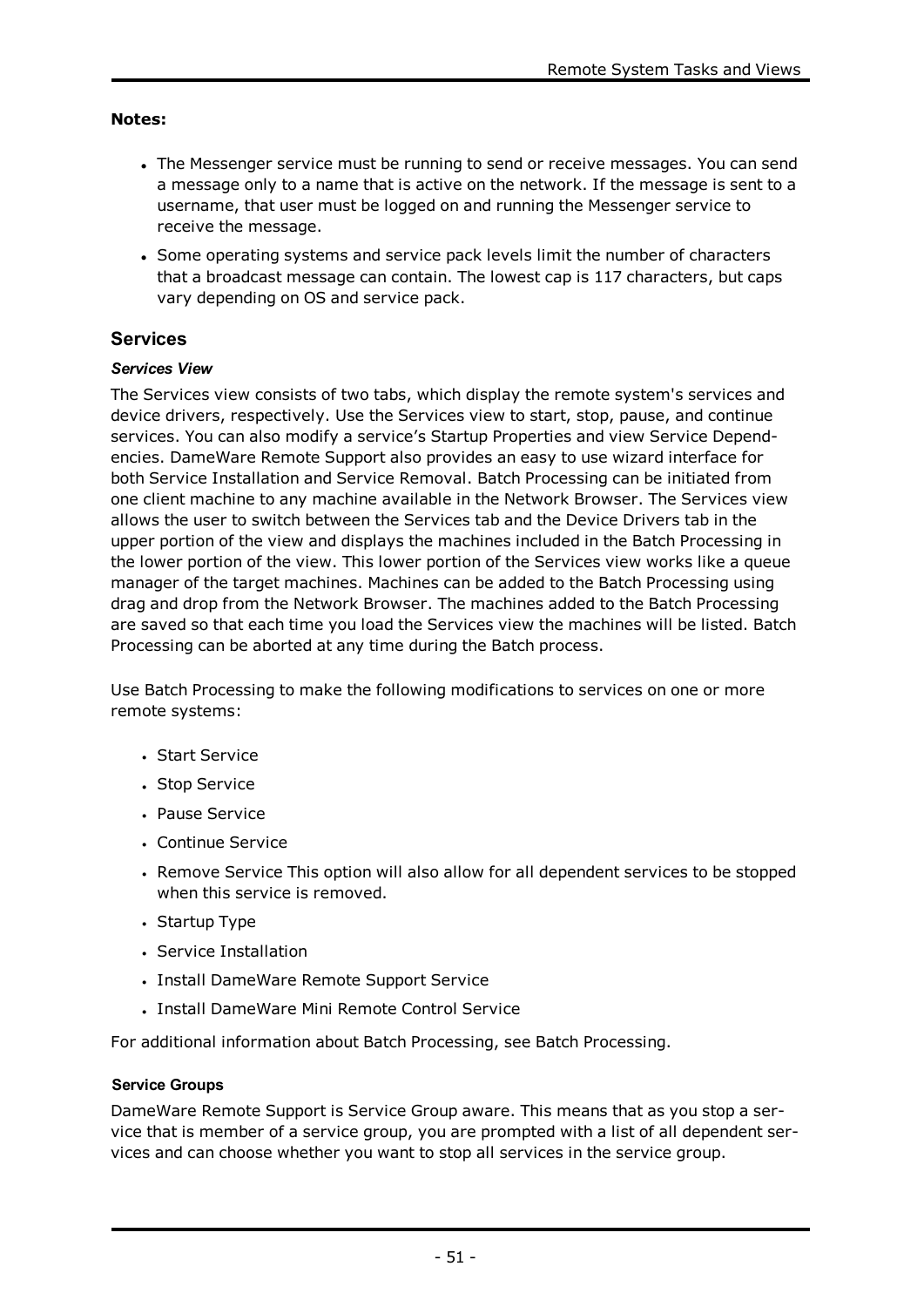### **Service Group**

A group of similar services that are loaded together at startup. Windows operating systems load one service group at a time. After the OS loads all the service groups, it loads all other services that are not part of a service group.

#### *Install Service Wizard*

Use the Install Service wizard to install services on remote systems. The service executable file can be located on the local or remote system. DameWare Remote Support dynamically creates drive mappings for all drives on the remote system so the service executable can be installed from the remote system's disk(s).

**Note:** If the administrator is not authenticated to the remote machine, then he/she will be prompted for credentials prior to the dynamic drive mappings.

### **To install a service on a remote system:**

- 1. In the Browser Pane, select the remote system on which you want to install the service.
- 2. From the Tools menu, select **Service Installation**.
- 3. In the Service Installation window, complete the **Service Names** dialog:
	- a. In the **Machine** field, enter the hostname or IP address if necessary.
	- b. In the **Service Name** field, enter the name of the service. The Service Name cannot contain forward or backward slash characters.
	- c. In the **Service Display Name** field, enter a display name for the service. The Service Display Name is the text that appears in the Services view.
- 4. Click **Next**.
- 5. Complete the **Service Executable** dialog:
	- a. In the **Service Executable File Location** field, enter or browse to the executable to install, including the full file path. When you click Browse, DRS opens a Browse dialog in which you can browse both the local and remote file systems.
	- b. If the executable is not on the remote system, select **Copy Executable to System32 Directory**.
	- c. If you want to copy additional files to the remote system, click **Add**, and then browse the local file system for additional files.
	- d. If you want to specify command line parameters for the service, click **Parameters**, and then enter them.
- 6. Click **Next**.
- 7. On the **Service Type** dialog, select one of the following:
	- Service is it's own process
	- File system driver
	- Device driver
- 8. Click **Next**.
- 9. On the **Service Logon** dialog, select one of the following: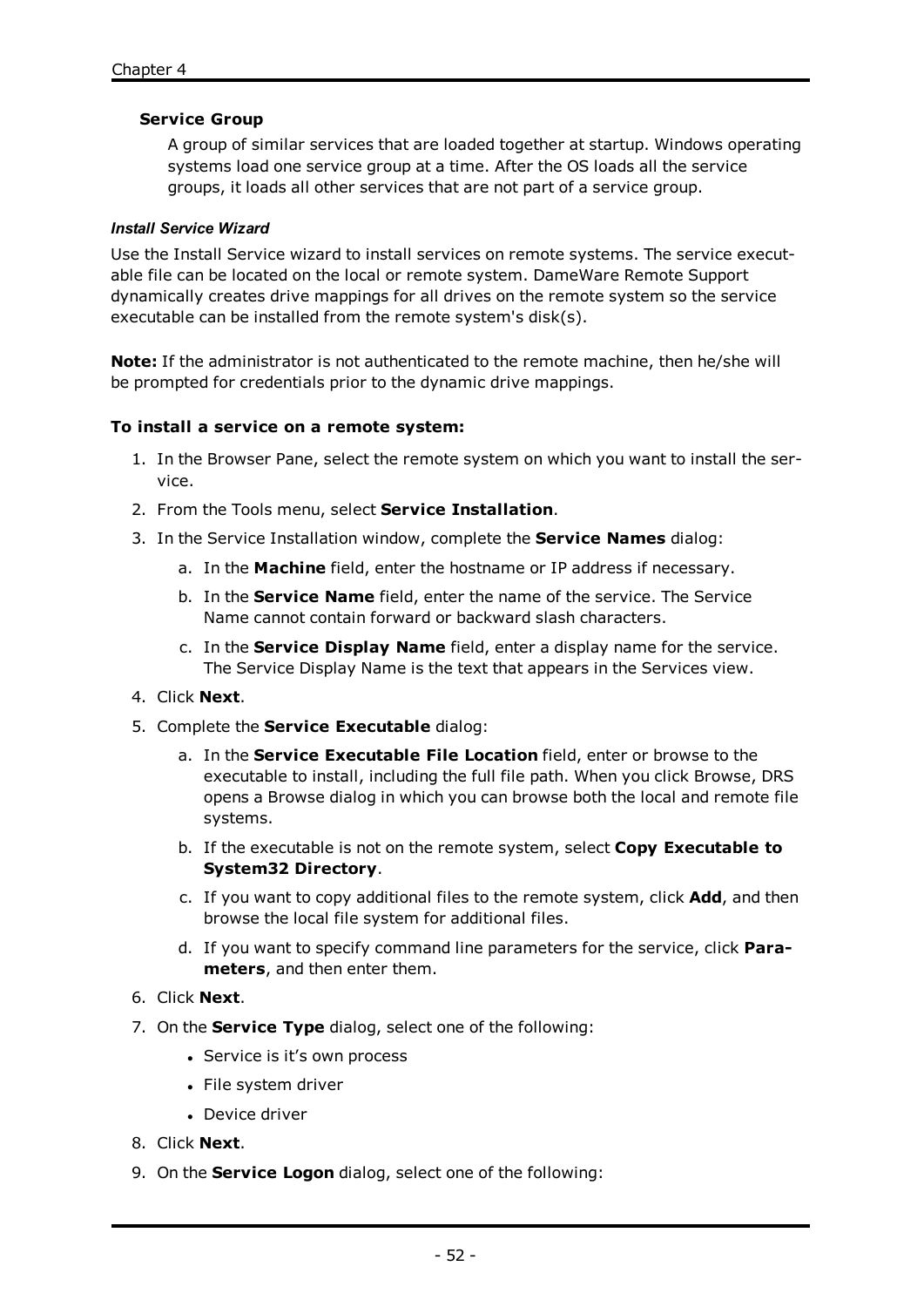- <sup>l</sup> **System Account:** If applicable, also select **Allow Service to Interact with Desktop**.
- <sup>l</sup> **This Account:** Click **Browse** to browse to the account you want to specify for the service.
- 10. Click **Next**.
- 11. On the **Service Startup Option** dialog, select one of the following:
	- Automatic
	- <sup>l</sup> Manual
	- Disabled
	- Boot
	- System
- 12. If applicable, select **Start Service After Installation**.
- 13. Click **Next**.
- 14. On the **Finish** dialog, review the details of the new service. If necessary, click **Back** to return to an earlier dialog.
- 15. To start the installation, click **Finish**.

# *Remove Service Wizard*

Use the Remove Service wizard to remove services from remote systems. The service executable file can be located on the local or remote system. This wizard allows you to remove any service, including device drivers, from remote computers. If a service has any dependencies, DRS allows you to specify whether or not you want to stop those services.

**Note:** Use extra caution when you remove device driver services.

# **To remove a service from a remote system:**

- 1. In the Browser Pane, select the remote system on which you want to install the service.
- 2. From the Tools menu, select **Service Installation**.
- 3. On the Machine Name dialog in the Service Removal window, enter the hostname or IP address for the remote system if necessary.
- 4. Click **Next**.
- 5. On the **Service Name** dialog, select the service from the Service Name list. If you want the wizard to include device drivers in the list, first select **Include device drivers**.
- 6. Click **Next**.
- 7. On the **Finish** dialog, review the details of the removal task. If necessary, click **Back** to return to an earlier dialog.
- 8. To remove the service, click **Finish**.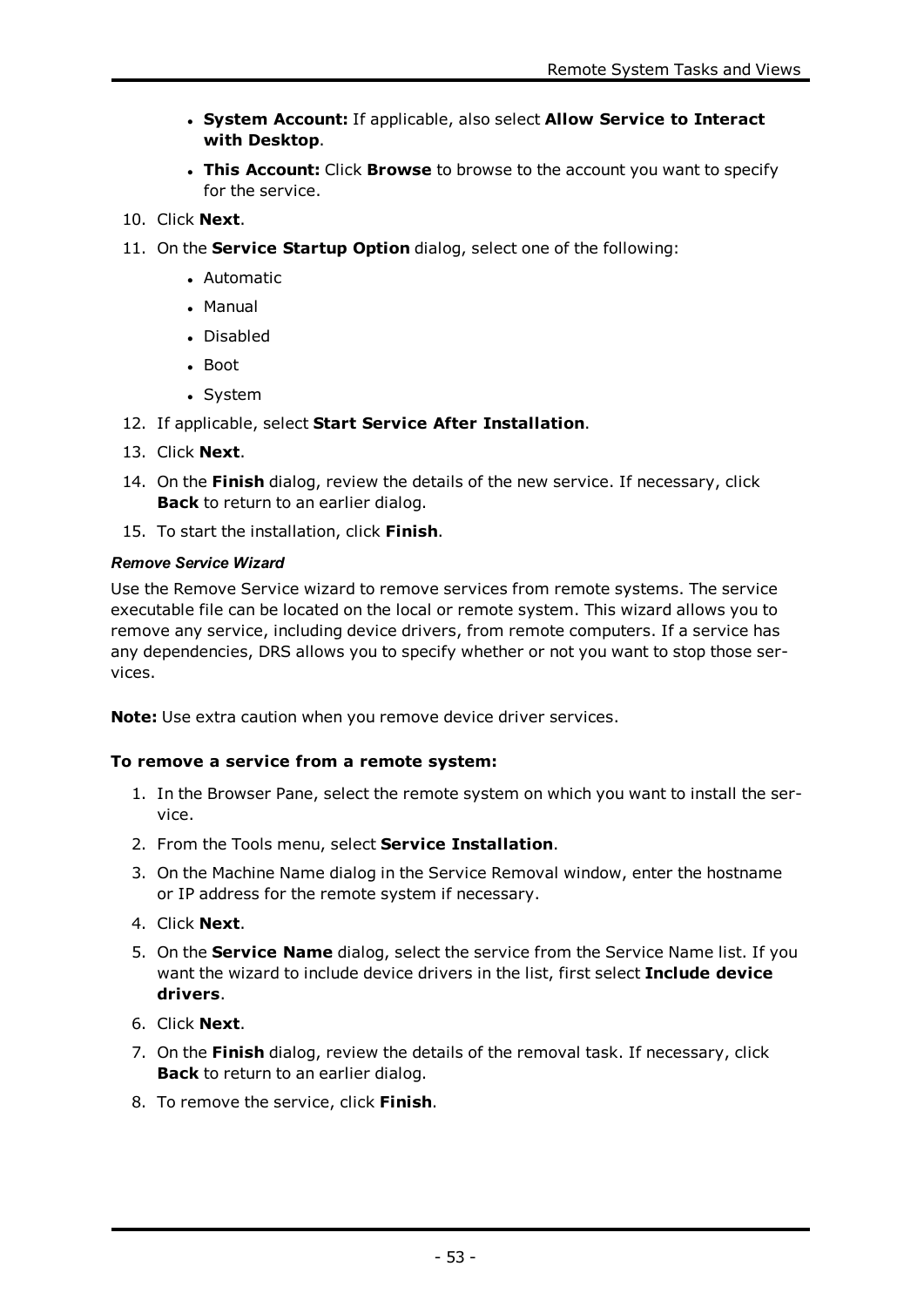# **Sessions View**

Windows defines *sessions* as a link between two network devices such as a client and a server. A session between a client and server consists of one or more connections from the client to the server.

The DameWare Remote Support Sessions view displays the details of all open sessions of the remote computer with the following sortable columns:

- **. Client:** Displays the client(s) currently connected to the remote system.
- **User Name:** Displays the name of the client user that is connected to the remote system.
- **Time:** Displays the session connect time in HH:MM:SS.
- **Idle Time:** Displays the idle time returned for the current session connection in HH:MM:SS.
- **. Opens:** Displays the current number of opens that a session connection has.
- **Guest:** Displays whether the connected user is a Guest on the remote system.
- **Transport:** Displays the device used to make the connection to the remote system. For example, a typical connection might be using the Network Interface Card device running NetBIOS over TCP/IP and would look something like this: **\Device\NetBT\_E190x1**.
- **Type:** Displays the session connect machine Operating System.

Use mini toolbar on the Sessions view to delete or view the properties of a selected session, and/or connect to the remote system using MRC.

# **Shares View**

The DameWare Remote Support Shares view allows you to view, create, delete, and modify shares on a remote system. Use the tree view on the left to browse files and folders on the remote system.

Use the mini toolbar on the Shares view to perform any of the following tasks on the remote system:

<sup>l</sup> **Add Share:** Opens the **Add Share** dialog. Use the **Browse** option to dynamically establish a mapping to the drive on the remote system and specify the drive/path to share.

**Note:** The Share path must be a drive based path in reference to the system on which you are creating the share.

- **. Delete Share:** Deletes the selected share. If a user is connected to the share, DRS displays a warning that deleting the share might result in data loss.
- **. Share Sessions:** Opens the **Share Sessions** dialog. This dialog displays the share information along with a line entry for each user that has a session to this share. The dialog displays the User, Computer, Connected Since, Idle Time, Open Files and Guest fields related to each user session. Use this dialog to disconnect a user's session to the share or retrieve file details related to a specific user session.
- <sup>l</sup> **Share Properties:** Opens the **Share Properties** dialog. Use this dialog to enable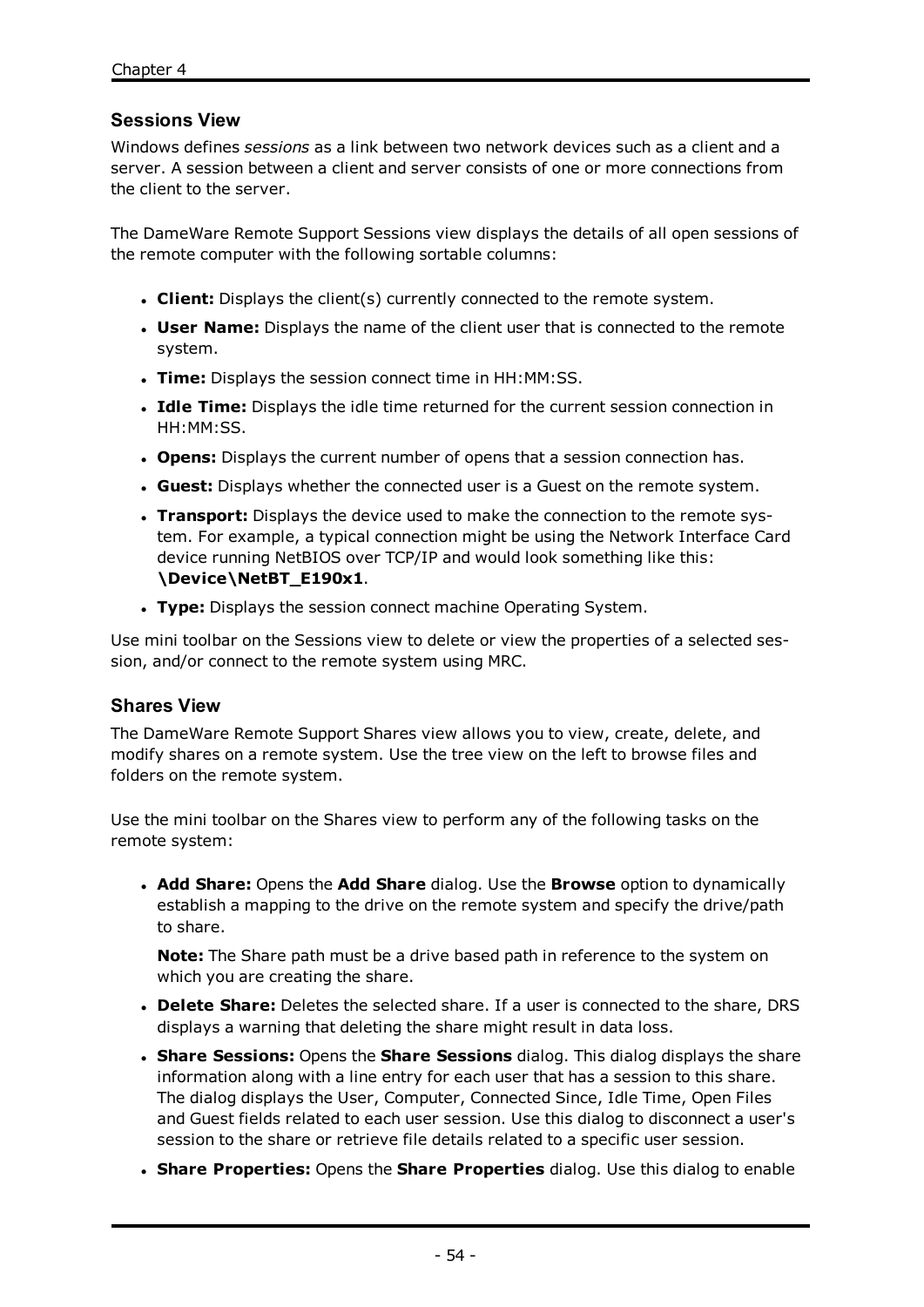or disable the share, modify the share comment, modify the user limit, and modify the permissions associated with the share.

<sup>l</sup> **Set Default Shares:** Creates the default administrative shares on the remote system. These include the Administrator Share (ADMIN\$), Drive Shares (such as C\$, D\$) and Print Share (print\$).

#### *Additional Information*

The following is a brief overview of shared resources.

#### **Shared Resource**

Any device, data or program that is used by more than one other device or program. For Windows operating systems, shared resources refer to any resource that is made available to network users, such as directories, files, printers and named pipes. Also refers to a resource on a server that is available to network users.

#### **Controlling Access to Files and Folders**

On NTFS volumes, you can set permissions on files and folders that specify which groups and users have access to them and what level of access is permitted. NTFS file and folder permissions apply both to users working at the computer where the file is stored and to users accessing the file over the network when the file is in a shared folder. With NTFS, you can also set share permissions, which operate on shared folders in combination with file and folder permissions.

With FAT volumes, you cannot set permissions on the individual files and folders. The only security you can set on FAT volumes is share permissions. Once a folder is shared, you can protect the shared folder by specifying one set of share permissions that applies to users for all files and subfolders of the shared folder. Share permissions are set in very much the same way as file and folder permissions are set in NTFS. But because share permissions apply globally to all files and folders in the share, they are significantly less versatile than the file and folder permissions used for NTFS volumes.

Share permissions apply equally to NTFS and FAT volumes. The Windows operating system, not the individual file system, enforces them.

#### **Special Shares**

A computer's shared resources include those resources (such as directories) that have been shared by a user or an administrator plus any special shares that may have been created by the system.

Depending on the configuration of the computer being administered, some or all of the following special shares may appear when the Windows operating system presents a list of the computer's shared resources. These shares are created by the system. In most cases, these special shares should not be deleted or modified.

The following table describes some common special shares.

| <b>Driveletter\$</b> Represents a share which allows administrative personnel to connect to |  |
|---------------------------------------------------------------------------------------------|--|
| the root directory of a storage device. Shown as A\$, B\$, C\$, D\$ and so                  |  |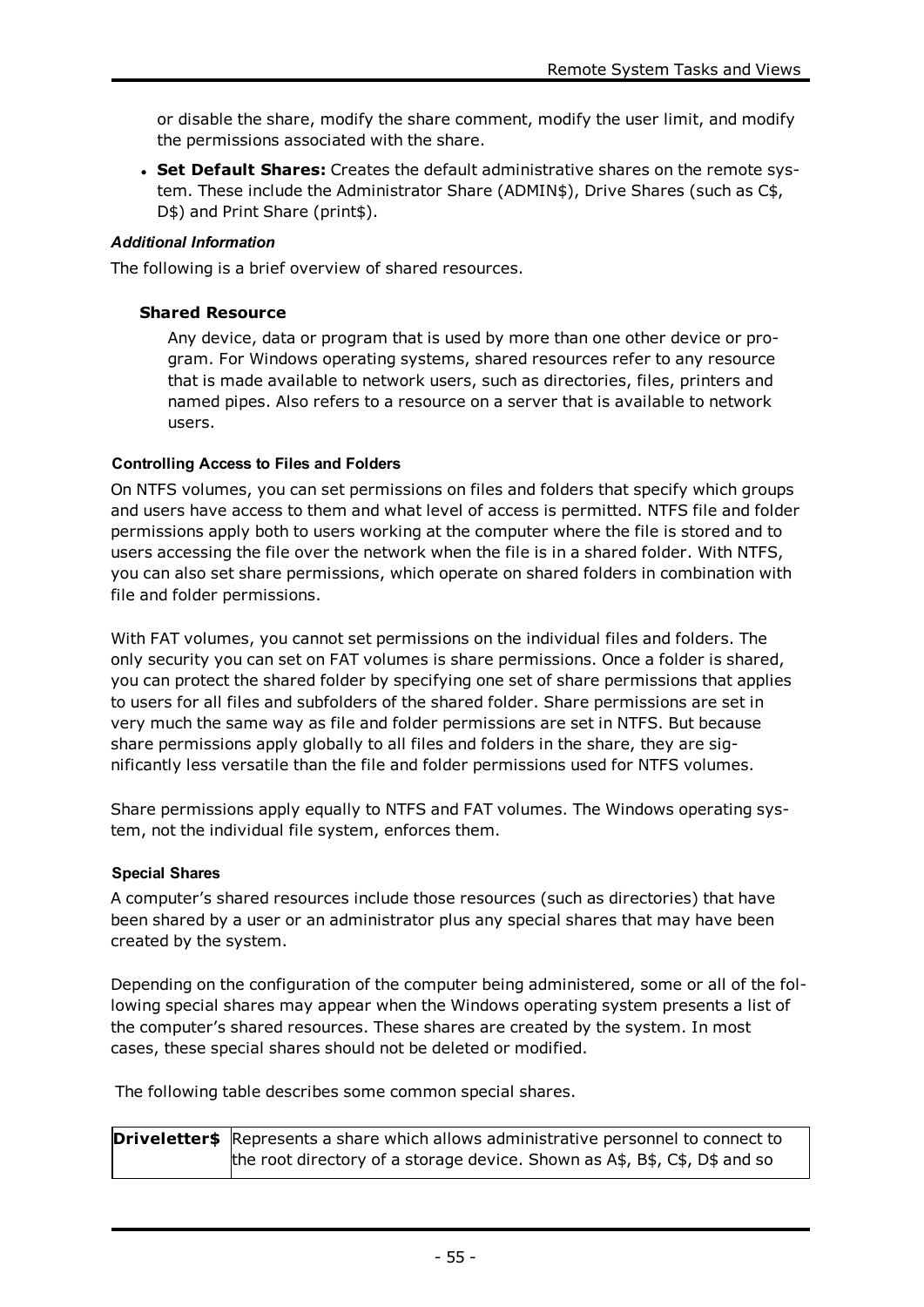|                 | on. For example, D\$ is a share name by which drive D might be accessed<br>by an administrator over the network. For a Windows Workstation com- |
|-----------------|-------------------------------------------------------------------------------------------------------------------------------------------------|
|                 | puter, only members of the Administrators and Backup Operators can con-                                                                         |
|                 | nect to these shares. For a Windows Server computer, members of the                                                                             |
|                 | Server Operators group can also connect to these shares.                                                                                        |
| ADMIN\$         | Represents a resource used by the system during remote administration                                                                           |
|                 | of a computer. The path of this resource is always the path to the Win-                                                                         |
|                 | dows operating system root (That is, the directory in which the operating                                                                       |
|                 | system is installed. For example: C:\Winnt). For a Windows Workstation                                                                          |
|                 | computer, only members of the Administrators and Backup Operators                                                                               |
|                 | can connect to this share. For a Windows Server computer, members of                                                                            |
|                 | the Server Operators group can also connect to this share.                                                                                      |
| IPC\$           | Represents a resource sharing the named pipes that are essential for                                                                            |
|                 | communication between programs. Used during remote administration of                                                                            |
|                 | a computer and when viewing a computer's shared resources.                                                                                      |
| <b>PRINT\$</b>  | Represents a resource used during remote administration of printers.                                                                            |
| REPL\$          | A resource created by the system when a Windows Server computer is                                                                              |
|                 | configured as a replication export server. It is required for export rep-                                                                       |
|                 | lication. This resource is only provided for Windows Server computers,                                                                          |
|                 | which are configured as replication export servers. It is not provided for                                                                      |
|                 | Windows Workstation computers.                                                                                                                  |
| <b>NETLOGON</b> | A resource used by the Net Logon service of a Windows Server computer                                                                           |
|                 | while processing domain logon requests. This resource is only provided                                                                          |
|                 | for Windows Server computers. It is not provided for Windows Work-                                                                              |
|                 | station computers.                                                                                                                              |
|                 |                                                                                                                                                 |

# **Shared Directory Permissions**

You can set the following permissions for files and directories through a shared directory:

- <sup>l</sup> **No Access (None):** Prevents access to the shared directory, its' subdirectories and its' files.
- **Read:** Allows viewing filenames and subdirectory names, changing to the subdirectories of the shared directory, viewing data in files and running application files.
- **Change:** Allows viewing filenames and subdirectory names, changing to the subdirectories of the shared directory, viewing data in files, running application files, adding files and subdirectories to the shared directory, changing data in files and deleting subdirectories and files.
- <sup>l</sup> **Full Control:** Allows viewing filenames and subdirectory names, changing to the subdirectories of the shared directory, viewing data in files, running application files, adding files and subdirectories to the shared directory, changing data in files, deleting subdirectories and files, changing permissions (NTFS files and directories only) and taking ownership (NTFS files and directories only).

# **Shutdown View**

The DameWare Remote Support Shutdown view allows you to shut down, power off, or log users off of any remote system. The Shutdown view displays the real time status, logged on user(s), and any applications that are running for the remote system. Use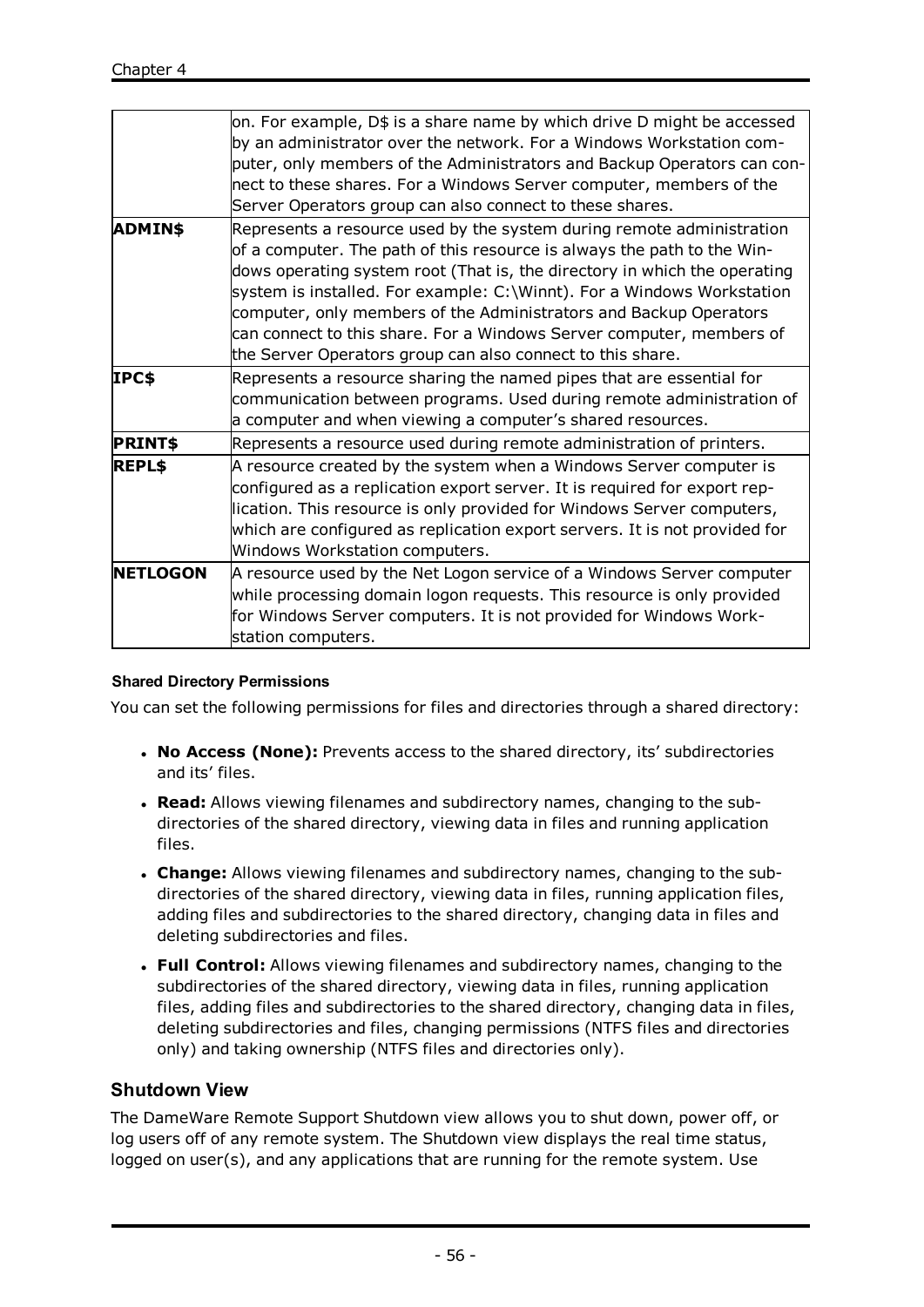Batch Processing to perform any of the Shutdown functions on one or more remote systems from the lower pane of the Shutdown view. For additional information about Batch Processing, see Batch [Processing.](#page-23-0)

In addition to Batch Processing, the Shutdown view supports the following actions in the mini toolbar:

- <sup>l</sup> **Shutdown:** Opens the **System Shutdown** dialog for the remote system.
- <sup>l</sup> **Logoff:** Opens the **User Logoff** dialog for the remote system.
- <sup>l</sup> **Power Off:** Opens the **Power Off** dialog for the remote system.

When you launch one of these commands from the Shutdown view mini toolbar, the corresponding dialog presents the following options unless otherwise noted. When you launch Batch Processing for one or more remote systems from the Shutdown view, the **Batch Logoff / Power Off / Shutdown** window displays these options on separate tabs for each command:

- <sup>l</sup> **Reboot after Shutdown:** *Shutdown only*. It instructs the routine whether to reboot the target machine after the shutdown command is executed.
- <sup>l</sup> **Force Application Termination:** When selected specifies whether to force applications running on the target machine(s) to be closed before the shutdown of the target machine.
- <sup>l</sup> **Time to Shutdown Countdown:** Specifies the delay in seconds before the Batch process is actually initiated.
- <sup>l</sup> **Allow User to Abort:** *Logoff and Power Off only*. Will present a dialog box on the target machine where the user can Abort the process.
- <sup>l</sup> **Install Service if not Installed:** *Logoff and Power Off only*. Dynamically installs the DameWare Remote Support service on the target machine allowing the process to be completed.
- **Message Text:** The message text is presented in a dialog window to the target machine(s). The maximum number of characters allowed is 117 for Shutdown and 255 for Logoff and Power Off.

# **Notes:**

- When the system specified to receive the Logoff command is running the Windows Active Desktop, the command closes the desktop, but may not close the user connections.
- When the system specified to receive the Power Off command does not support Power Off features, the command reboots the system. The Power Off feature is only supported on hardware that supports auto-power off.
- DameWare Remote Support does not support the Shutdown process against Windows 9x clients.

# **Installed Software View**

The DameWare Remote Support Installed Software view allows administrators to see installed software and its properties on remote systems. When you open the **Installed Software Properties** window from the Installed Software view, DRS displays all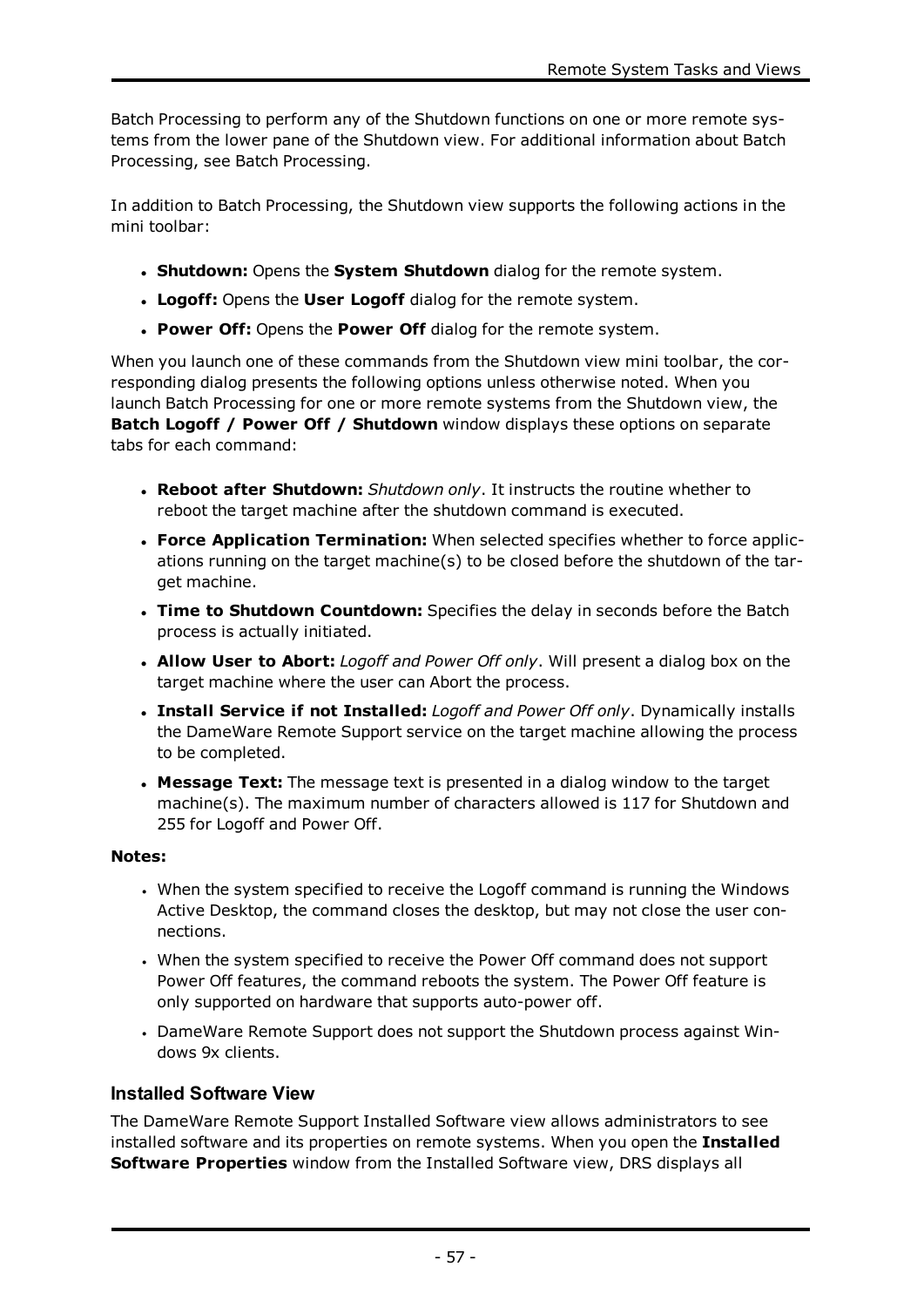available properties for the selected program, and provides **Up** and **Down** buttons so you can browse the properties of all installed software easily.

The Installed Software view displays details for each program in the following sortable columns:

- Application (name)
- Version
- Registered Owner
- Registered Company

# **System Tools View**

The DameWare Remote Support System Tools option from the Network Browser expands to a maximum of sixteen user-defined tools. Add or remote system tools on the **System Tools** tab of the DameWare Remote Support Properties window. DRS dynamically reflects your changes in the Network Browser. These system tools are stored on the system running DameWare Remote Support, so they are the same for any system you select. The System Tools in DameWare Remote Support support the following macros:

- $. %$ Machine%
- $. %Domain%$
- $\bullet$  %IP% (IP address)

The default items in DRS's System Tools menu are samples to illustrate how you can run third party applications from within DRS's interface. These third party applications have nothing to do with DRS and they are not part of the DRS program. For example, the default system tool, **Registry Editor (Sample)** opens regedit.exe from %SystemRoot% on the remote system. The following procedure illustrates adding Microsoft's built-in calculator application to the System Tools list.

### **To add a new tool to the system tools list:**

- 1. Open DameWare Remote Support.
- 2. Click **System Tools** on the menu bar, and then select **Edit System Tools**.
- 3. On the System Tools tab of the DameWare Remote Support Properties window, click  $\left[\begin{matrix}\cdots\\ \cdots\end{matrix}\right]$
- 4. Enter a name for the new tool. For example, enter **Calculator**.
- 5. With the new tool selected in the Menu Contents pane, enter the path for the program in the **Command** field. For the calculator application, enter **%windir%\system32\calc.exe**.
- 6. If applicable, enter any command-line arguments in the **Arguments** field. For example, enter **\\%Machine%**.
- 7. In the **Initial Directory** field, enter the starting directory for the application. For example, enter **%HOMEDRIVE%%HOMEPATH%**.
- 8. Click **OK**.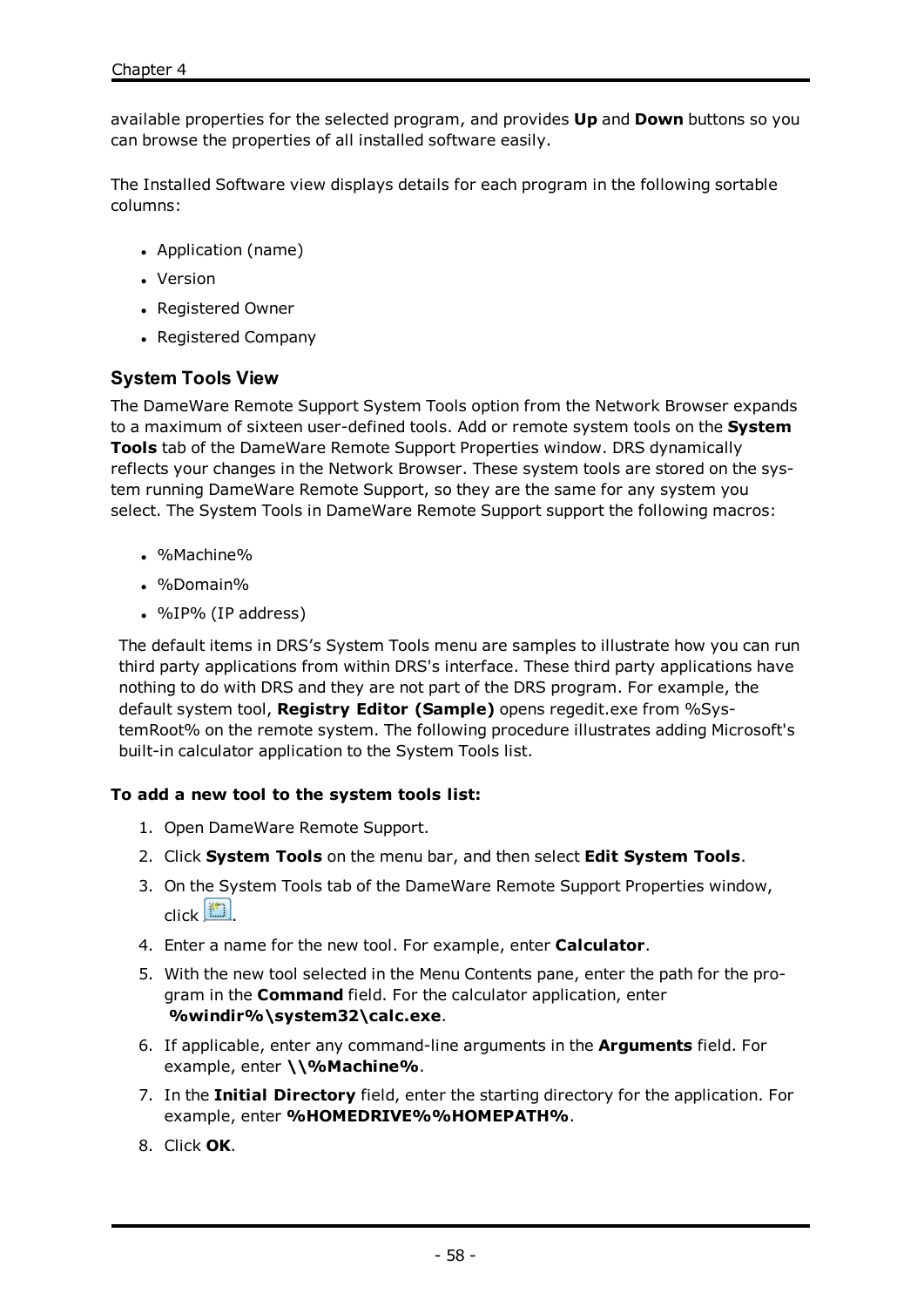DRS adds the new tool to the System Tools list. When you run the new tool for a specific system, DRS opens the application for that system if it can.

**Note:** Some applications (like calc.exe) do not support parameters such as %Machine%. If that is the case, DRS opens the tool on the local system.

For additional information about the options on the System Tools tab, see [System](#page-72-0) Tools [Tab](#page-72-0).

# **TCP Utilities View**

The TCP/IP utilities in this view provide diagnostic and connectivity tools for connecting to other systems, network administration and troubleshooting. The DameWare Remote Support TCP Utilities view is a single window view from which you can execute all of the available utilities. DRS displays the following utilities on their own tabs within the TCP Utilities view.

### *DNS Lookup tab*

This diagnostic tool displays information from Domain Name System (DNS) name servers. Before using this tool you should be familiar with how DNS works. The DNS Lookup tab provides the following DNS Record Type options:

- **A:** The address (A) resource record maps a host (computer or other network device) name to an IP address in a DNS zone.
- **NS:** The name server (NS) resource record identifies the DNS server or servers for the DNS domain. NS resource records appear in all DNS zones and reverse zones (those in the in-addr.arpa DNS domain).
- **CNAME:** The host name portion of a URL may actually be an alias and is also referred to as a canonical name (CNAME). We can break down the address, http://www.microsoft.com, like so:
	- **www** is an alias commonly used for World Wide Web servers.
	- **Microsoft** is the domain name.
	- **.** .com indicates the commercial branch of the DNS hierarchy of names for the Internet.

DNS uses the CNAME resource record to establish an alias name in DNS server zone files. CNAMEs are frequently used in conjunction with Web, FTP and Gopher servers and when a host name is changed. The use of CNAMEs is accepted on the Internet for generalized names for servers such as *www* to indicate a Web server. However, other uses of the CNAME records can create problems for DNS name resolution throughout the Internet. RFC 1912, which describes common errors in the creation of DNS resource records, states: "Don't use CNAMEs in combination with RRs [resource records] which point to other names like MX, CNAME, PTR and NS."

**MX:** The mail exchanger (MX) record specifies the mail server for a recipient's domain.

### *Ping tab*

This diagnostic tool verifies connections to a remote computer or computers. This command is available only if the TCP/IP protocol has been installed. DRS also displays the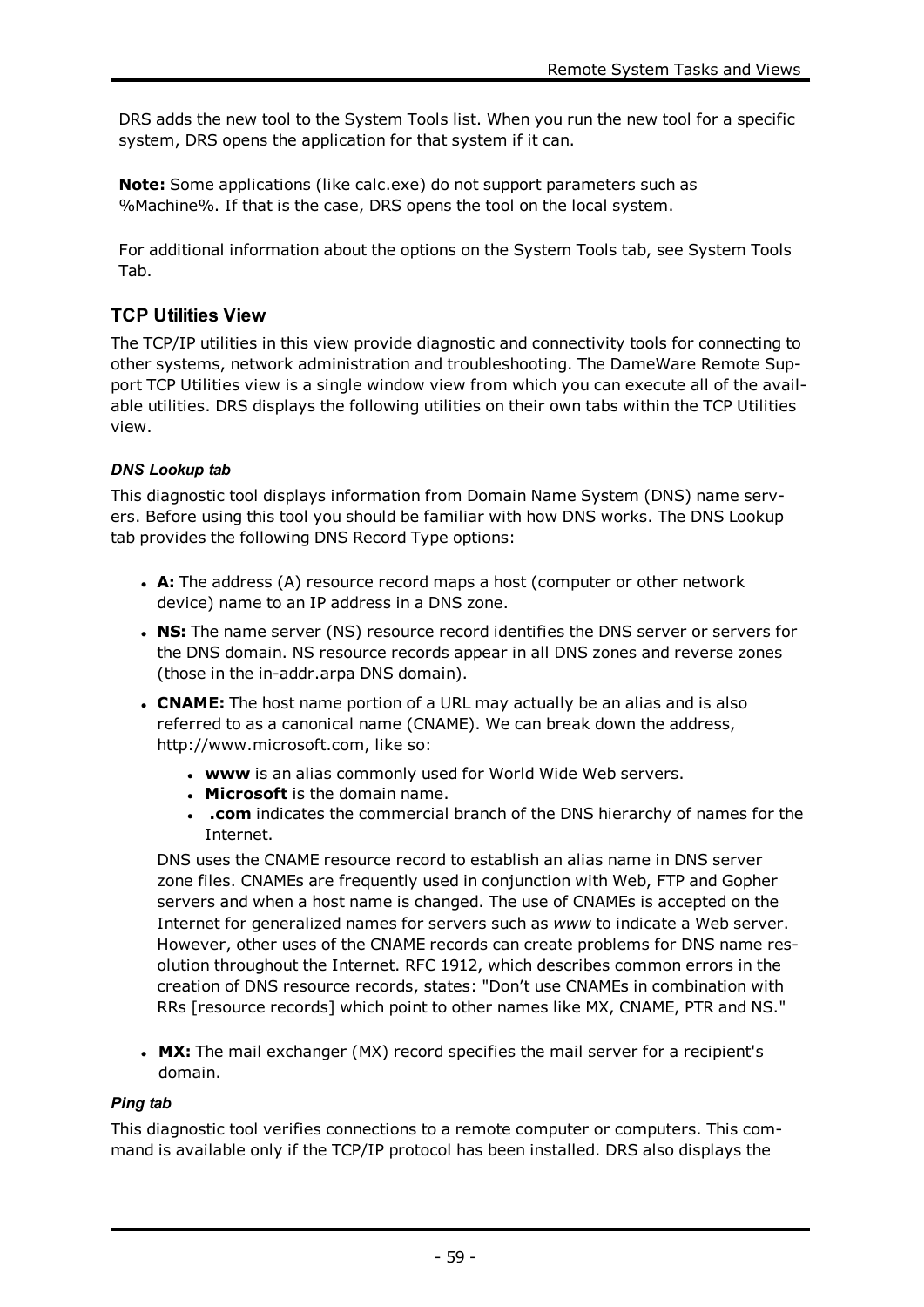**Ping** option in the Network Browser under TCP Utilites.

#### *Trace Route tab*

This diagnostic utility determines the route taken to a destination by sending Internet Control Message Protocol (ICMP) echo packets with varying Time-To-Live (TTL) values to the destination. Each router along the path is required to decrement the TTL on a packet by at least 1 before forwarding it so the TTL is effectively a hop count. When the TTL on a packet reaches 0, the router is supposed to send back an *ICMP Time Exceeded* message to the source system. Trace Route determines the route by sending the first echo packet with a TTL of 1, and then incrementing the TTL by 1 on each subsequent transmission until the target responds or the maximum TTL is reached. The route is determined by examining the *ICMP Time Exceeded* messages sent back by intermediate routers.

**Note:** Some routers silently drop packets with expired TTLs and will be invisible to Trace Route.

#### *MX Test tab*

This diagnostic tool performs a lookup for the MX (mail exchange) resource record for the specified domain.

#### *Resolve tab*

This diagnostic tool resolves the hostname or IP you enter into the **Machine/IP Address** field to the corresponding hostname and IP address.

### **Terminal Server View**

The DameWare Remote Support Terminal Server option from the Network Browser expands with three options:

- <sup>l</sup> **Terminal Server View:** Provides complete functionality to manage the administration of Windows Terminal Server users, sessions, processes and other information including Terminal Server Shutdown.
- <sup>l</sup> **Terminal Server Client:** Launchs a user session to the Windows Terminal Server selected in the Network Browser window.

**Note:** The Terminal Server Client must be installed on the local system prior to launching a user session. When executed, DRS attempts to run the client installation program if the client is not installed.

<sup>l</sup> **Mini Remote Control RDP:** Opens the **RDP** view in the DRS application.

The Terminal Server View displays two panes. The left pane displays a list of servers and sessions. The right pane contains several tabs that display information about the Windows Terminal Server and/or sessions selected in the left pane. The available tabs and columns vary depending on whether you select a Windows Terminal Server or a specific session:

#### *Users tab*

- User
- Sessions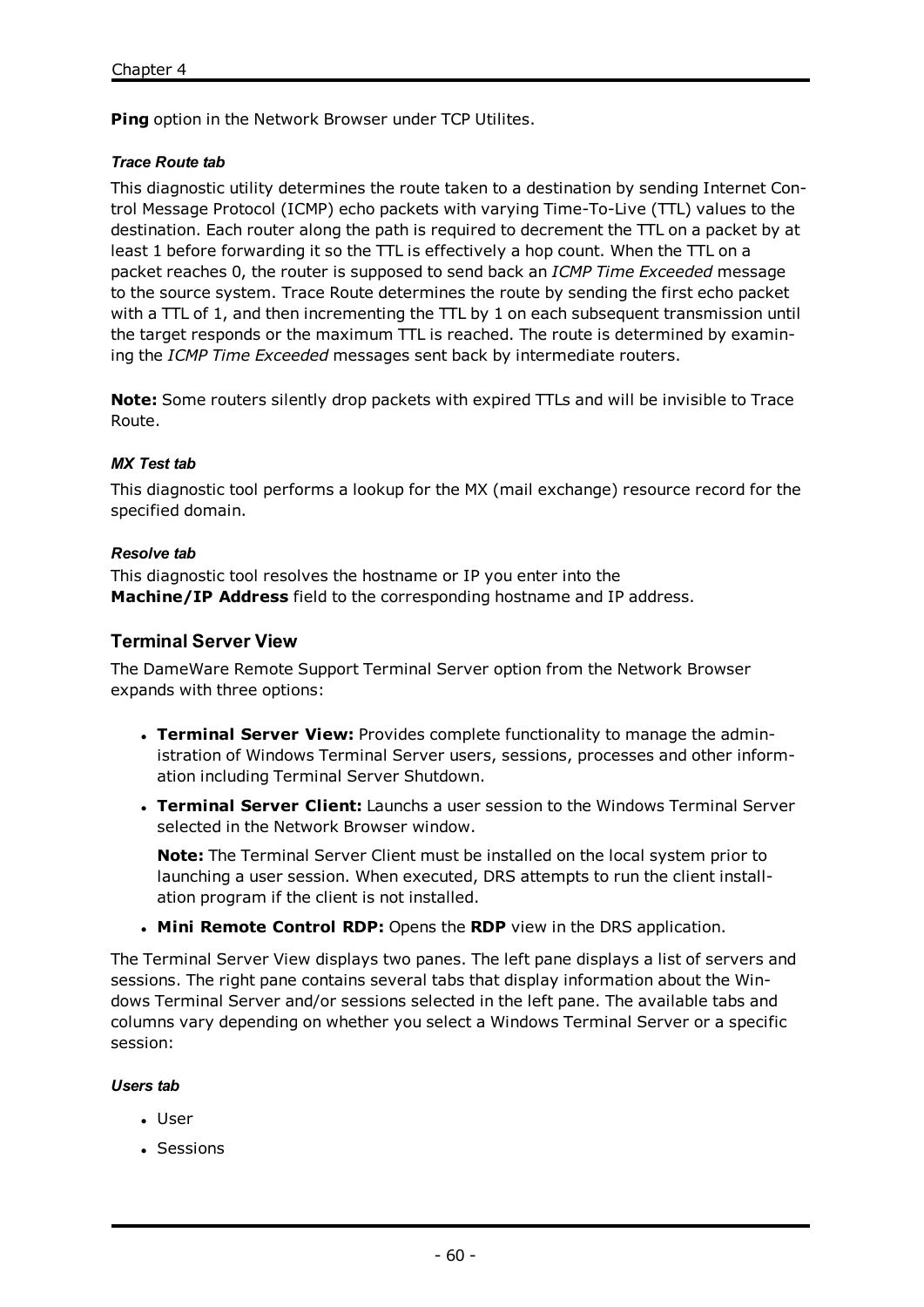- $\cdot$  ID
- State
- Logon Time
- Last Logoff

### *Sessions tab*

- Session
- . User
- $\cdot$  ID
- State
- Client Name
- Logon Time
- Last Logoff

# *Processes tab*

- User
- Session
- $\cdot$  ID
- $\cdot$  PID
- Image

### *Information tab*

| Build              | Installation Date   | Service Pack level      |
|--------------------|---------------------|-------------------------|
| <b>Hotfix</b>      | Installed By        | Installed On            |
| Description        | Comments            | User Name               |
| <b>Client Name</b> | Client Build Number | <b>Client Directory</b> |
| Client Product ID  | Client Hardware ID  | <b>Client Address</b>   |
| Client Color Depth | Client Resolution   |                         |

# **Users View**

The DameWare Remote Support Users view allows administrators to create and manage users on remote systems, along with multi-select copy, delete, and rename functions. The following sections describe related groups of user functions in this view.

### *View and Organize Users*

Use the Users view to view and organize users, including:

- View Microsoft Exchange and Windows Terminal Server User properties.
- Copy users to remote systems and domains.
- Drag and drop users to add to or removing from groups.

**Note:** When you use the **Copy User** option, you may select to set the password to the same as the UserID, leave the password blank, or specify a new password.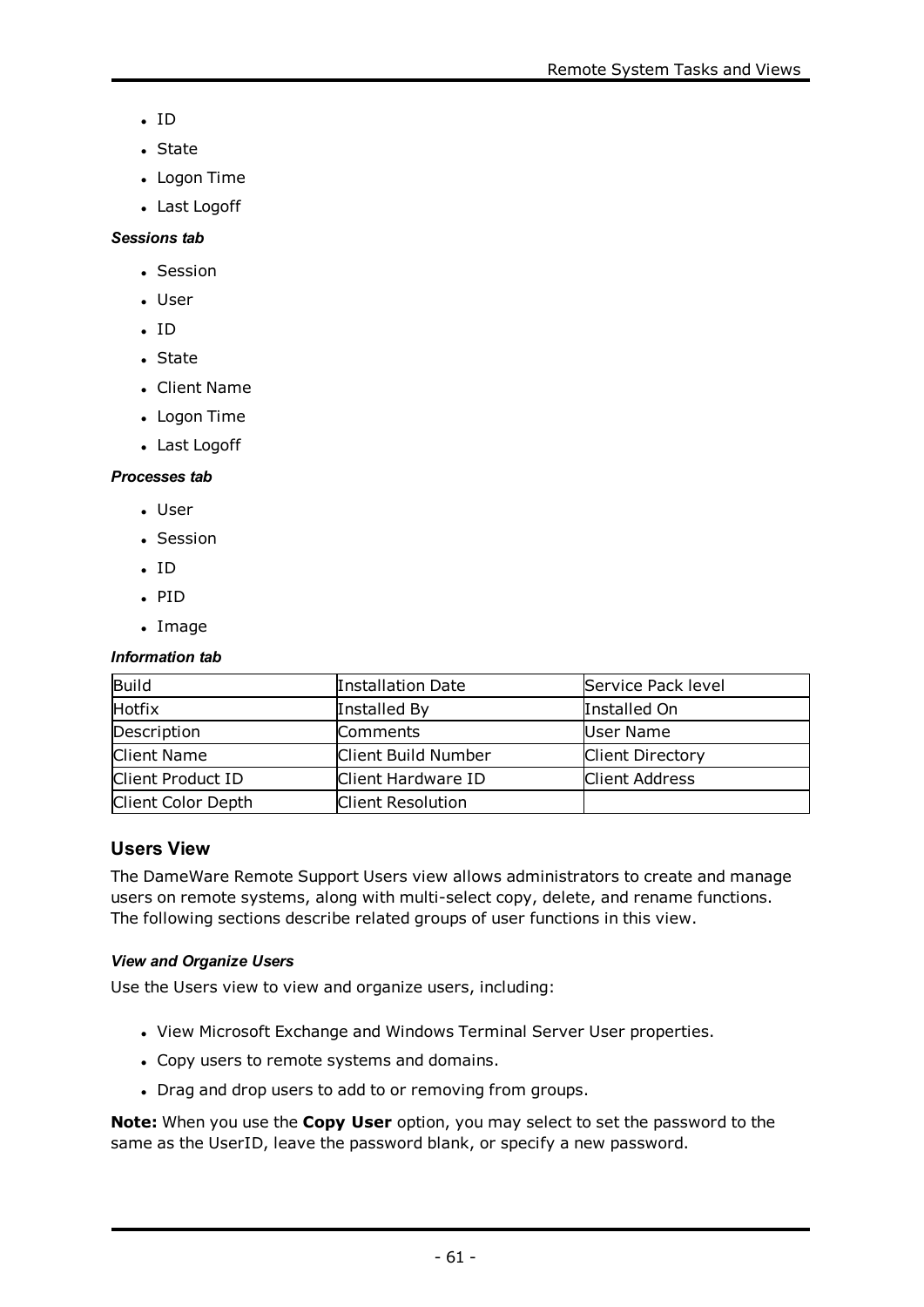### *Create and Edit Users*

Use the Users view to create or edit users on remote systems. If you choose to create multiple users at the same time, the User Properties window provides the following configurable options:

- $\bullet$  Name and password schema(s)
- Group membership
- User profile information including logon script names and home directory options
- $\bullet$  Hours during the day that the user(s) is/are allowed logon access
- Remote Access Administration options including call back and dial in permissions
- Account expiration and account type
- Workstation log in privileges

### **The User Properties Window**

The User Properties window consists of the following tabbed dialogs.

- **User:** Manage user property information like name, comments and password here. This is also where password expiration and account-disabled properties can be set. The password Age and password Last Changed date are displayed in the lower right hand portion of this dialog.
- **Group:** User group membership and primary group properties can be set.
- **Profile<sup>1</sup>**: User profile paths, login script and home directory properties can be set in this option. Terminal Server Home Directory properties can also be set here.
- <sup>l</sup> **Configuration1:** User options for Windows Terminal Server
- **Hours<sup>2</sup>**: Valid user access times can be set in this option by hour and day of the week.
- **Workstations<sup>2</sup>**: User workstation login properties are specified in this option.
- **Account<sup>2</sup>**: Set user account expiration and account type.
- **Dialin:** User dial in privileges are set in this option as well as call back options.

 $1$ Only available server(s) running Windows Terminal Server.

<sup>2</sup>Only available for Windows2003 server/domain controller machines.

### **Supported macros**

- %USERNAME%
- **.** %USERFULLNAME%

When adding multiple new users you can specify ANSI or UNIX sprintf functions for format specifications. For example, change **TestUser%d** to **TestUser%03d** to create user accounts such as TestUser001, TestUser002, and so on.

### **Creating users' home directories**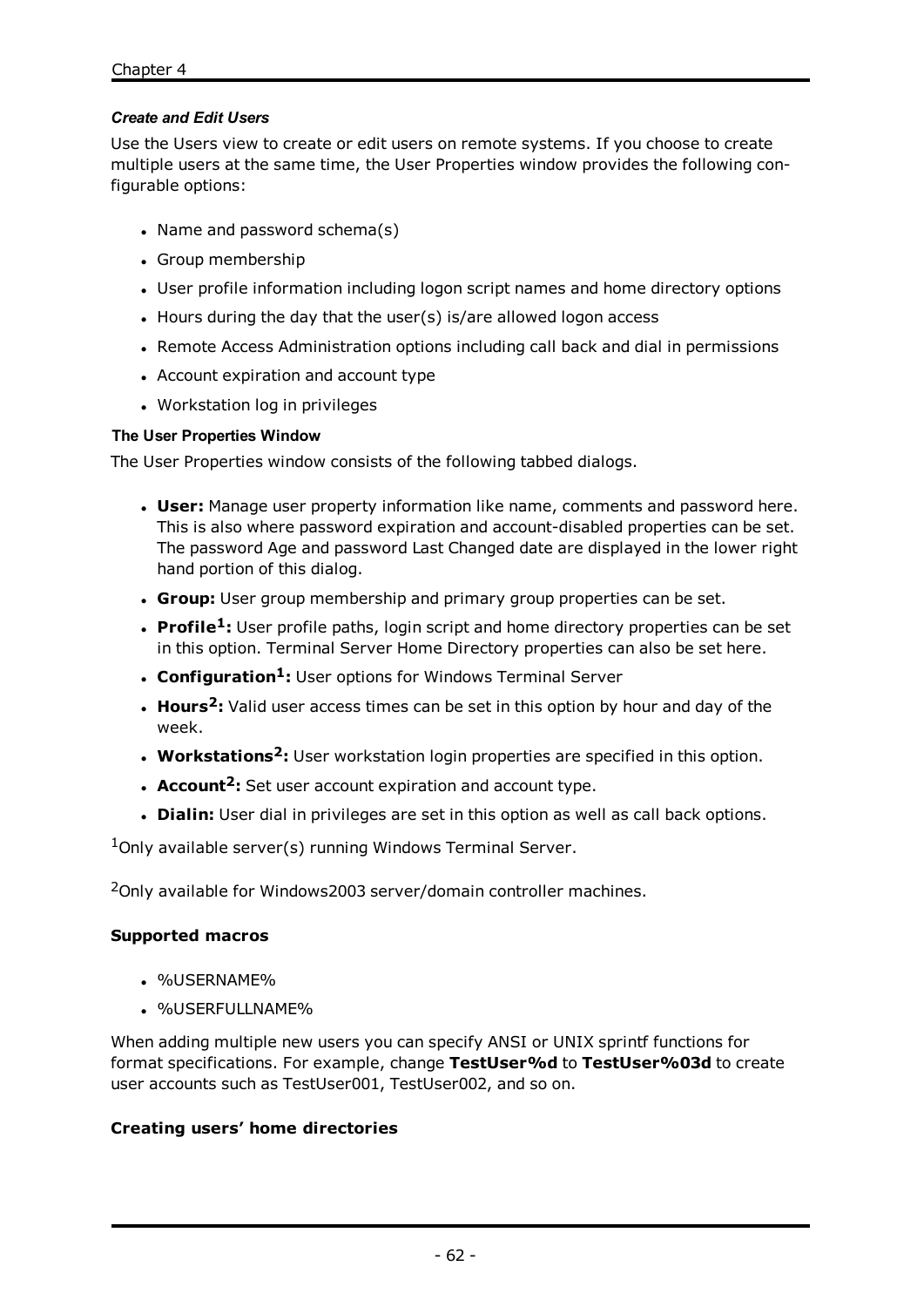The following examples illustrate how to create users' home directories using macros. Drive E: serves as the hypothetical destination for the home directory on the user's system.

- Map E: to \\server\users\%USERNAME% if the folder 'r;users' already exists on the server and is shared.
- Map E: to \\server\c\$\%USERNAME% to create the folder to the c:\root drive on the server, such as c:\jdoe.
- Map E: to \\server\c\$\users\%USERNAME% to create the folder on the server's c: drive, as in c:\users\jdoe. This also assumes the folder 'r;users' already exists.

# *Manage User Policies*

Use the Users view to manage user account security settings, such as Account Policy, User Rights, and Audit Policy. To modify these settings, select a user from the Users list, and then click the corresponding button on the Users view mini toolbar.

# **Additional Information**

The following is a brief summary of the Windows XP/2003/Vista/2008/Windows7 Security policies.

# **Account Policy**

The Account Policy controls how passwords must be used by all user accounts. It defines things such as the maximum password age, minimum password age, minimum password length, whether a password history is maintained and whether users must log on before changing their passwords. It also determines lockouts. If locking out is enabled, then a user account cannot log on after a number of failed attempts to log on to that account within a specified time limit between failed attempts. Lockout can also occur from attempting to change the password using an incorrect password for the old password. A locked account remains locked until an administrator unlocks it or a specified amount of time passes. The Account Policy also determines whether or not a remote user is forcibly disconnected from a domain when that user's logon hours expire.

**Note:** Failed password attempts against workstations or member servers that have been locked using Ctrl+Alt+Delete or password protected screen savers, do not count against account lockout settings entered in User Manager for Domains.

# **User Rights Policy**

The User Rights Policy manages the rights granted to groups and user accounts. A right authorizes a user to perform certain actions on the system. A user who logs on to an account to which the appropriate right have been granted can carry out the corresponding actions. When a user does not have appropriate rights, attempts to carry out those actions are blocked by the system. User rights apply to the system as a whole and are different from permissions, which apply to specific objects. The rights granted to a group are provided to the members of that group. In most situations, the easiest way to provide rights to a user is to add that user's account to one of the built-in groups that already possesses the needed rights rather than by administering the User Rights Policy. The DameWare Remote Support User Rights window view will allow selection to show the Standard User Rights, Advanced User Rights or All User Rights. Once selected, the value will be saved when the User Rights window view is entered again.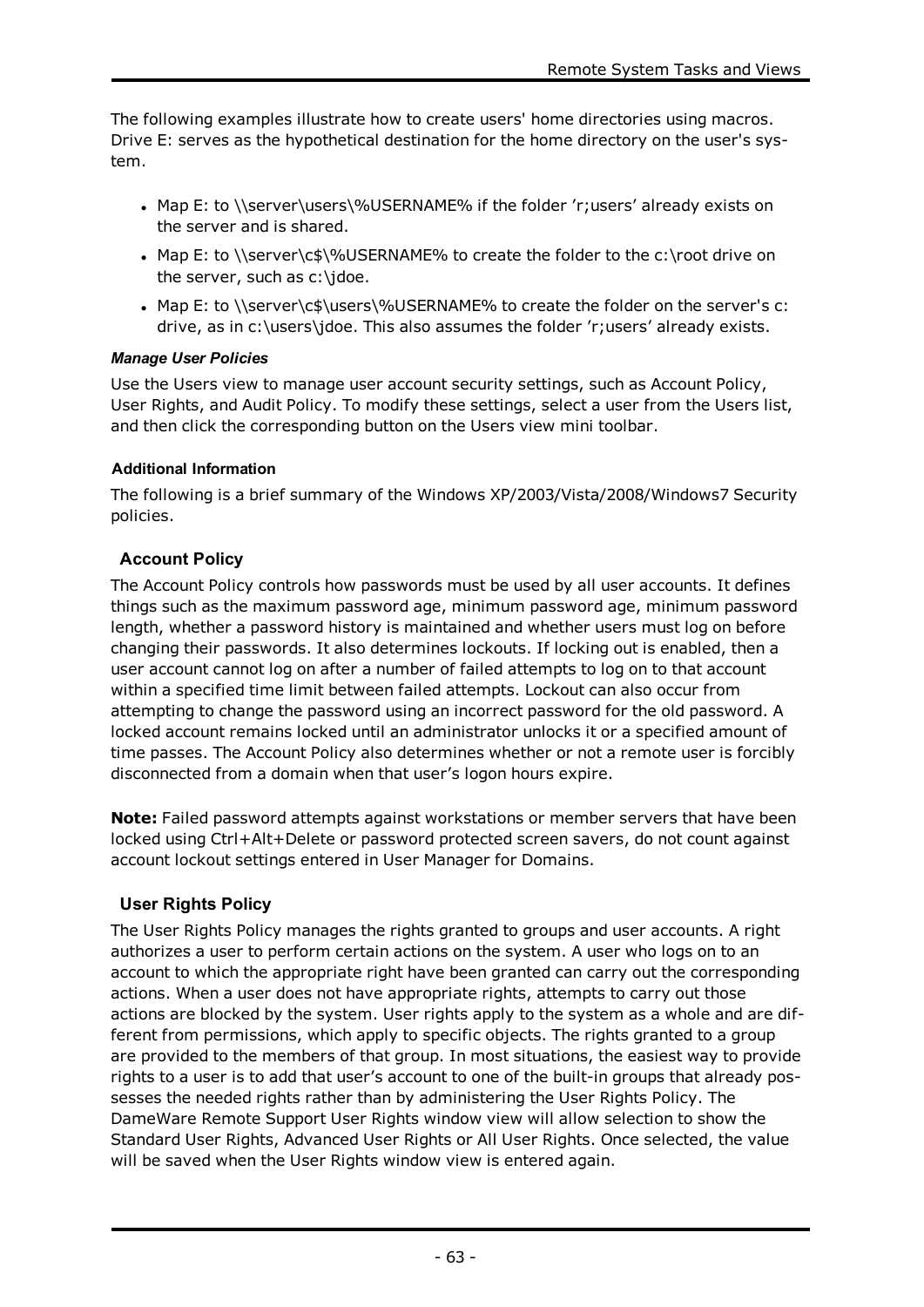# **Audit Policy**

You can track selected user activities by auditing security events and storing the data in a security log. Your Audit Policy specifies the types of security events to be logged. These types can range from system-wide events (such as a user logging on) to specific events (such as a user attempting to read a particular file). They can include successful events, unsuccessful events or both. When you administer domains, the Audit Policy affects the security logs of all domain controllers. When you administer a computer that is not a domain controller, the Audit Policy affects the security log of only that computer. Use Event Viewer to review events in the security log on the local system.

# **Wake-on-LAN View**

The DameWare Remote Support Wake on LAN view has two separate panes. The upper pane displays information about the systems to awaken. The lower pane displays the ping results (optional) of a batch wake up call.

### **To request a Batch wake up call:**

- 1. Select one or more systems in the upper pane. Hold **Ctrl** or **Shift** to select multiple systems.
- 2. Click **Wake On LAN** in the menu bar, and then select **Wake Batch**.
- 3. If you want to see the results of the wake up call in the lower pane of the Wake on LAN view, select **Ping after wake**.
- 4. If applicable, specify the **Port** and **Number of packets** for the wake up call.
- 5. Click **OK**.

**Note:** Wake on LAN requires knowledge of the remote system's Media Access Control (MAC) address. To compile a list of MAC addresses use the **Discover** function in the Wake on LAN view, which discovers the local subnet addresses. This function does not distinguish printers and routers from workstations. Since any host beyond the local area does not appear in the local system's Address Resolution Protocol (ARP) cache, the Discover function only creates a list of hosts in a local network.

To aid in discovering other subnets, you utilize the console application, **DWMacDis.exe**, which is located in the installation folder of DRS. You can either physically visit each subnet to discover the MAC addresses or you can use DRS's Remote Command or Remote Control applications: Copy **DWMacDis.exe** to a system on the specific subnet, and then remotely run the application. Copy the output file back to the local system.

This utility generates file in the following format.

| #IP ADDRESS HOST NAME |                                         | ETHERNET ADDRESS  |
|-----------------------|-----------------------------------------|-------------------|
| 139.95.26.1           | domainname.domain.com 08-00-20-73-43-4f |                   |
| 139.95.26.8           | cc1.domain.com                          | 00-80-5f-88-56-0a |

The default extension for the list file is **.dwmp**.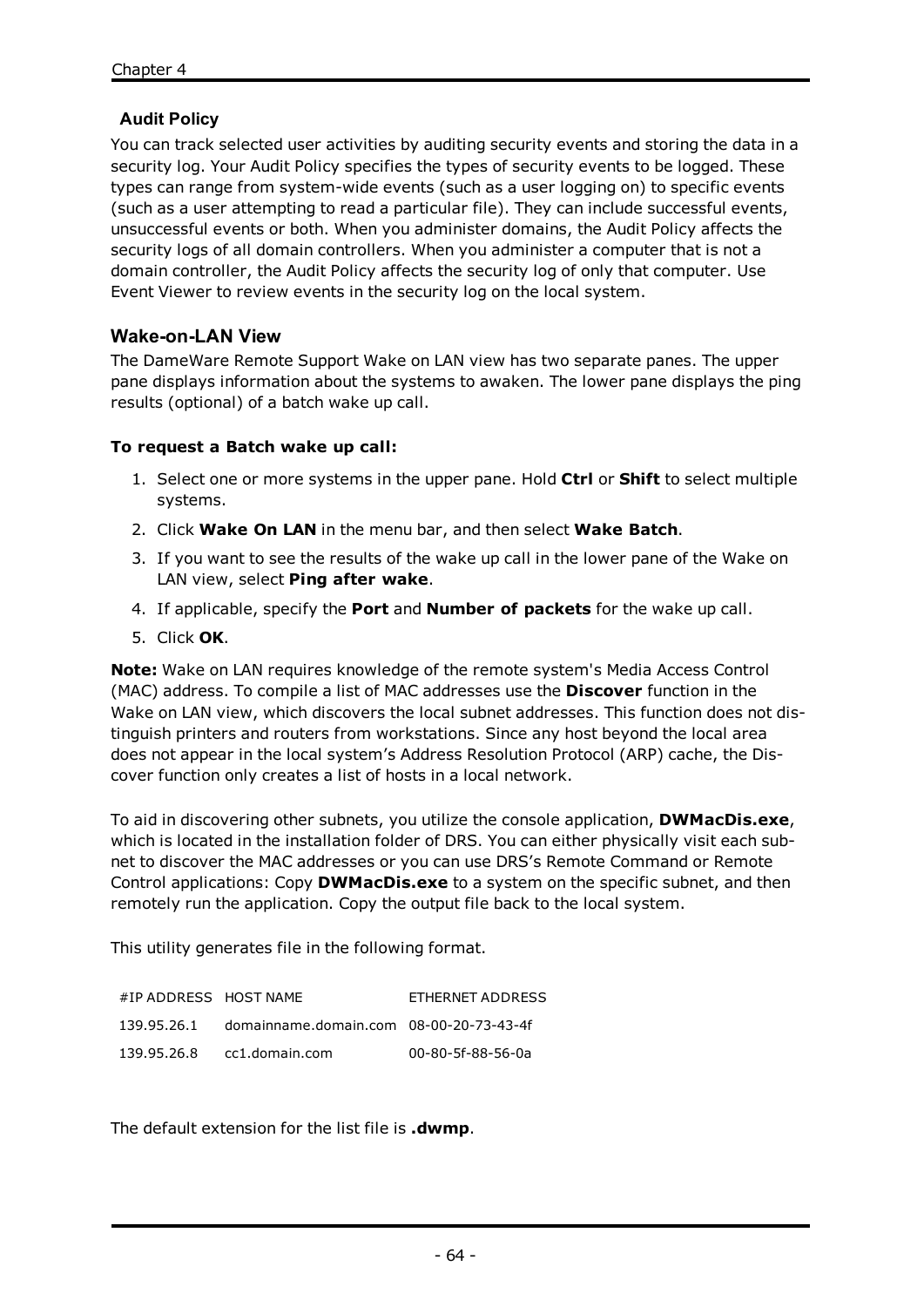**Note:** This utility uses the IP Broadcast Address to send a Magic Packet to one host on the network. The default destination IP Broadcast Address is 255.255.255.255. This is the 'r;limited broadcast' and the user may have to indicate a more specific broadcast address. For example, specify 192.192.110.255 to reach all systems on the 192.192.110.x subnet. The utility shows a default Ethernet address to illustrate the format of the address. For the program to correctly generate a Magic Packet, you must specify the Ethernet address.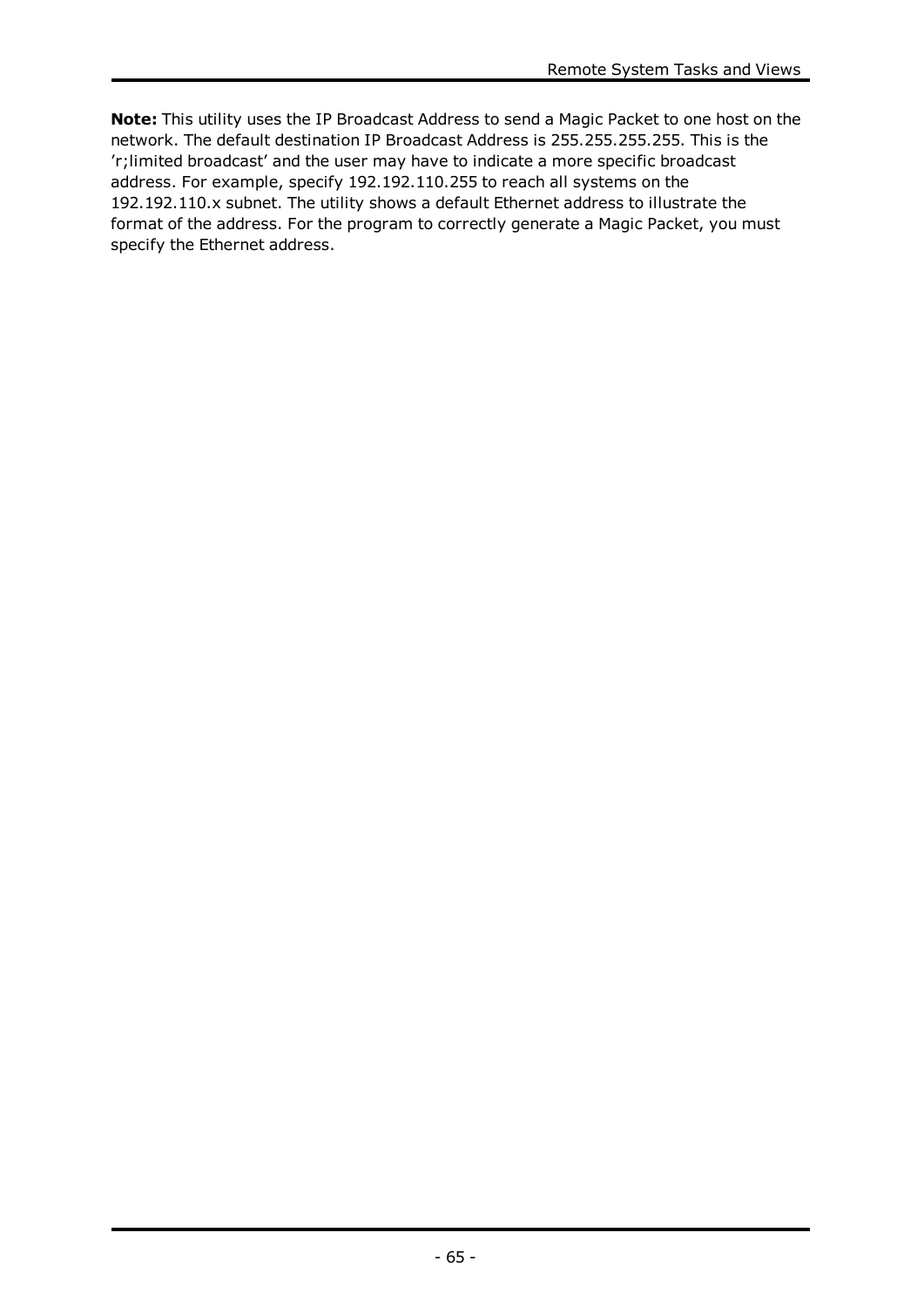**Chapter 5**

# **Application Properties**

# **General Tab**

The **General** tab provides the following customization options:

**Note:** Some properties require you to restart DRS after you change them. DRS displays a dialog if it requires a restart.

- <sup>l</sup> **Save Window Position:** Clear this option if you want DRS to forget the window position last used by the application.
- <sup>l</sup> **Show Date and Time:** Clear this option if you do not want DRS to display the host system's time in the lower right corner of the application.
- <sup>l</sup> **Add Icon to System Tray:** Adds an DRS icon to the Windows system tray.
- **. Minimize to System Tray:** Select this option if you want DRS to minimize to the system tray instead of the Windows taskbar.
- <sup>l</sup> **Limit to one Instance:** Limits the DRS host system to only one open instance of the application at a time.
- <sup>l</sup> **Close all connections on exit:** Disconnects the DRS system from any remote systems when you close the application.
- <sup>l</sup> **Close any current connections to the remote machine:** Closes current connections on the remote system when you connect with DRS.
- <sup>l</sup> **Remember Security Credentials:** Click **Reset** to remove all saved logon credentials.
- <sup>l</sup> **Display Grid:** Displays a grid around all fields in the view.
- <sup>l</sup> **Full Row Select:** Enables highlighting of the entire row selected.
- **Hot-Track Selection:** Enables a mouse-over highlight on the field.
- <sup>l</sup> **One Click Activate:** Enables a mouse-over highlight on the field and executes the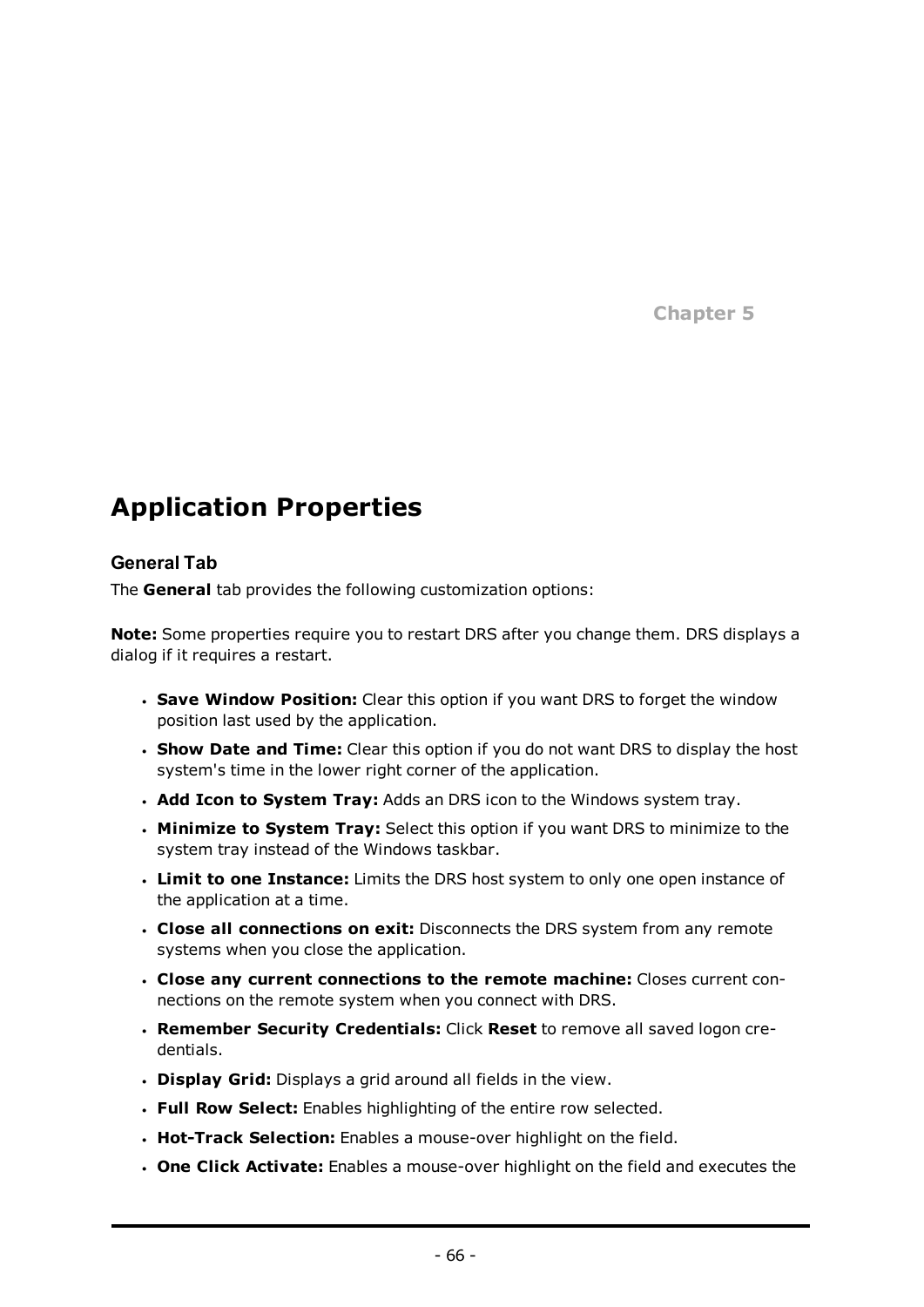properties for the selected field.

**· Underline Hot-Track:** Underlines the field(s) selected.

**Note:** This option can only be used in conjunction with the **One Click Activate**.

<sup>l</sup> **Use Tabbed MDI Frame:** Clear this option if you want DRS to display the remote system views in stand-alone windows within the application.

To revert all settings on this tab to the default settings, click **Reset All**.

### **Network Browser Tab**

The **Network Browser** tab provides the following customization options:

- <sup>l</sup> **Disable Microsoft Windows Network Support:** Disables "old-style" NetBios Windows Network functionality in DRS.
- <sup>l</sup> **Expand Network Root:** Shows all of the domains in the network when DameWare Remote Support is loaded.
- **· Tool Tips:** Displays tool tips in the browser pane and tree views.
- <sup>l</sup> **Expand Favorites Root:** Shows all Domains listed in the Favorite Domains root when DameWare Remote Support is loaded.
- <sup>l</sup> **Show Computer Comments:** Shows the Comments (Computer Description) information obtained from the remote system behind the HostName / IP-Address in DRS's Tree View.
- <sup>l</sup> **Expand Favorite Machines Root:** Shows all systems in the Favorite Machines root when DameWare Remote Support is loaded.
- <sup>l</sup> **Convert IP-Addresses:** Displays the HostName of the remote system instead of the IP address in DRS's Tree View.
- <sup>l</sup> **Expand by Default:** Select either the Member Domain or the Logon Domain to automatically be expanded when DRS is loaded.
- <sup>l</sup> **Use Any DC (directly trusted):** Instructs DRS to use any domain controller (DC) to enumerate the network instead of just a primary domain controller (PDC).
- <sup>l</sup> **Use alternate machines for PDC lookup failure:** Click **Alternate** to specify alternate domain controllers for DRS to use if it cannot enumerate the network using the PDC.
- <sup>l</sup> **Use this Machine for Domain/Machine Enumeration:** Specify a system anywhere on the network to use to retrieve the list of systems in the Microsoft Windows Network browser.
- <sup>l</sup> **Update Favorite Machines Icons:** Automatically attempts to enumerate (contact) each system in your Favorite Machines list to obtain information about the system (operating system, version, tool tips, and so on).
	- <sup>l</sup> **Allow Logon on Anonymous Failure:** DRS attempts to contact remote systems by asking the operating system (OS) to make a "null" connection to the remote system. However, some OS configuration and policy settings do not allow this type of connection. If selected, this option instructs DRS to look for saved credentials for remote systems when this happens, and then attempt the connection again using those saved credentials.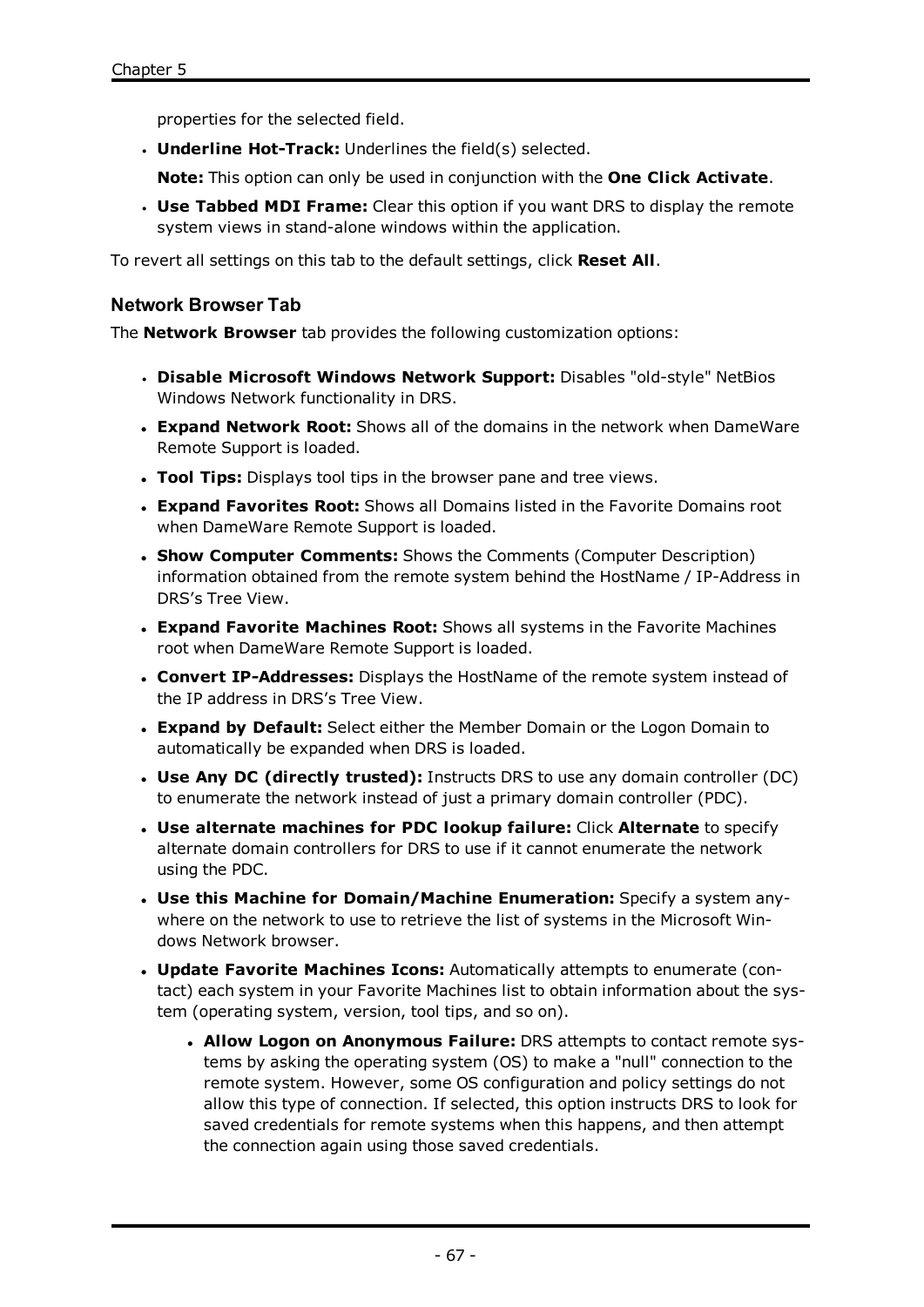<sup>l</sup> **Enable Optional Ping:** DRS attempts to contact remote systems using "oldstyle" network API calls. If something blocks DRS from contacting a remote system (port restrictions or firewalls, for example), then that network thread must time out before DRS continues to contact other systems. However, if you enabled this setting, DRS sends a *ping* (ICMP Echo) to the remote systems first. If the ping fails, then DRS will does not enumerate the failed system. Therefore, DRS does not have to wait for any type of network timeout from systems it cannot contact before moving to the next system.

# **TCP/IP Tab**

Use this tab to specify the font for the TCP and IP utilities views.

# **Event Log Tab**

The **Event Log** tab provides the following customization options:

- <sup>l</sup> **Monitor Log (Local Machine Only):** Instructs DRS to dynamically update the selected event log on the local system in real time.
- <sup>l</sup> **Maximum Entries to Read:** Specify the maximum number of Event Log entries to read. This is especially advantageous in low bandwidth connection environments where the administrator may only be interested in the last few entries in the Event Log list. By setting a limit at this point, the administrator would not have to wait for all events to be read and displayed in the Event Log window view.
- <sup>l</sup> **Use local Event Log library to improve speed:** Collects only Event IDs from remote systems.

**Note:** This option is only viable when the DRS system and remote system(s) are running the same Windows operating system.

# **Active Directory Tab**

The **Active Directory** tab provides the following customization options:

**Note:** Some properties require you to restart DRS after you change them. DRS displays a dialog if it requires a restart.

- <sup>l</sup> **Disable Active Directory Support:** Remotes the **Active Directory** node from the Network Browser pane.
- <sup>l</sup> **Cache Results**
- <sup>l</sup> **View Advanced Features:** Enables Active Directory Advanced Features.

**Note:** Changes made to this feature require a refresh before they will take effect.

<sup>l</sup> **Add computer options for site root:** Enables DameWare Remote Support Windows Views (Disk Drives, Event Log, and so on) within DRS's Active Directory site root.

**Note:** Changes made to this feature require a refresh before they will take effect.

- <sup>l</sup> **Use DNS entry for Computers**
	- <sup>l</sup> **Auto append if no entry**
- <sup>l</sup> **Enable Computer Options in Views:** Adds the "Computer" menu option to the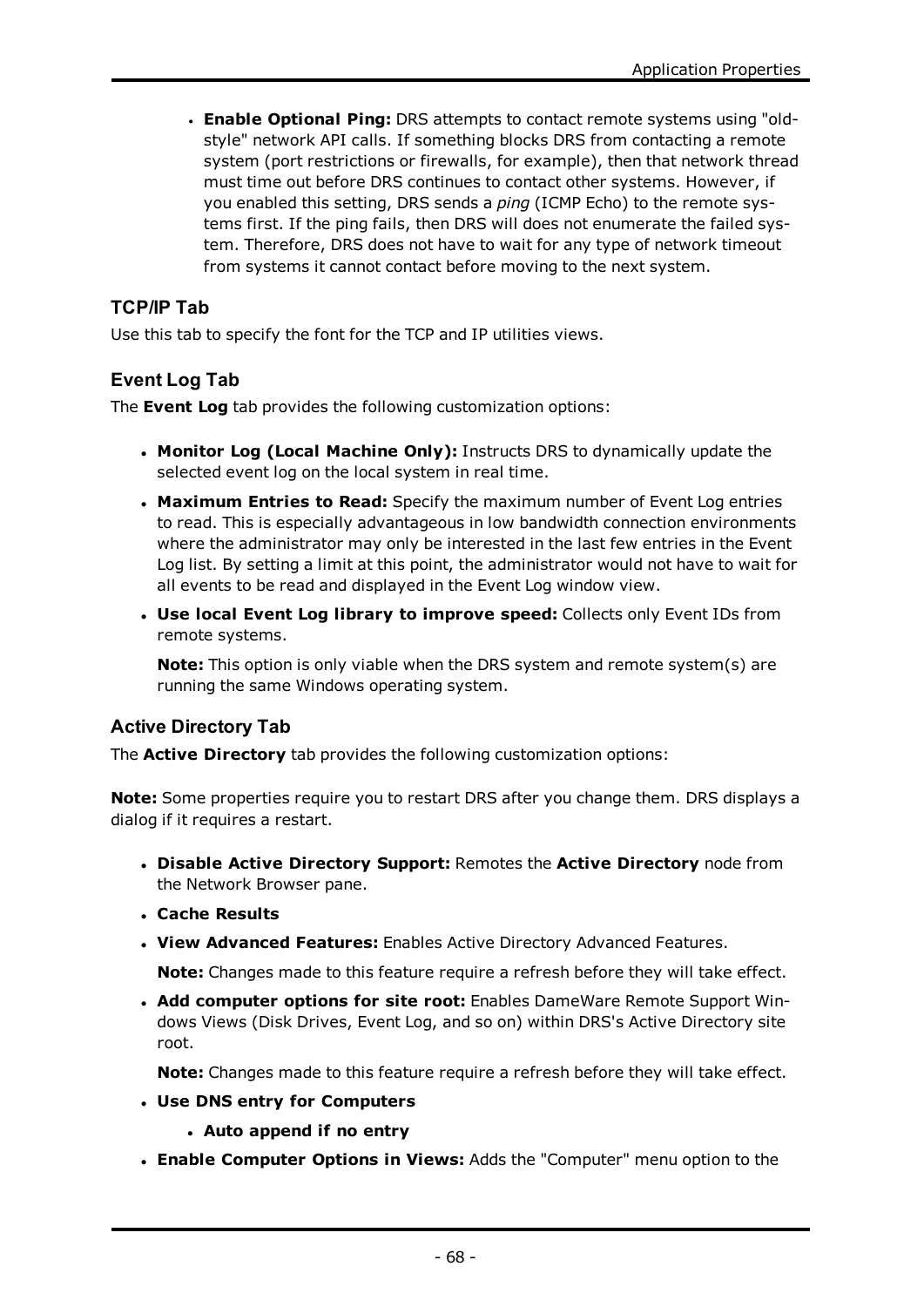right-click shell context menu for systems listed under the Active Directory node in the Network Browser pane.

#### <sup>l</sup> **Update Computer information in views**

- <sup>l</sup> **Choose Columns:** Customize which columns are visible within DRS's Active Directory object views.
- **Expand AD Root:** Automatically expands the Active Directory node in the Network Browser pane when DRS is launched.

**Note:** Changes made to this feature and its children require a refresh before they will take effect.

- <sup>l</sup> **Expand this AD Site:** Automatically expands the selected Active Directory Site.
- <sup>l</sup> **Expand Active Directory Computers:** Automatically expands the Active Directory Computers folder when DameWare Remote Support is launched.
- <sup>l</sup> **Expand Active Directory Quick OUs:** Automatically expands the Active Directory Quick OUs folder when DameWare Remote Support is launched.
- <sup>l</sup> **Expand Active Directory Users & Computers:** Automatically expands the Active Directory Users & Computers folder when DameWare Remote Support is launched.
- <sup>l</sup> **Maximum number of items displayed per folder (zero=no limit):** Allows you to filter how many records will be displayed in DRS's Active Directory Object Views.
- <sup>l</sup> **Create AD User Home Directory:** Automatically creates the selected user's Home Directory.

**Note:** This option does not set Permissions on the Home Directory.

<sup>l</sup> **Set AD User Directory Security:** Sets the security permissions for the selected user's Home Directory.

# **Disk Drives Tab**

The **Disk Drives** tab provides the following customization options:

- Create Temporary Share When No Administration Share is available
- Use Drive mapping for menu access versus UNC path

# <span id="page-71-0"></span>**Remote Control Tab**

The **Remote Control** tab provides the following customization options:

- <sup>l</sup> **Attempt to Connect:** When you select either of the Mini Remote Control commands from the Network Browser pane, DRS launches the Mini Remote Control program and automatically passes the hostname or IP address of the selected system as a parameter. Select this option to instruct Mini Remote Control to automatically attempt to connect to the remote system using stored credentials.
	- <sup>l</sup> **Connect only if found in Host List:** Only connects automatically if the remote system already has an entry in MRC's Saved Host List. If no entry is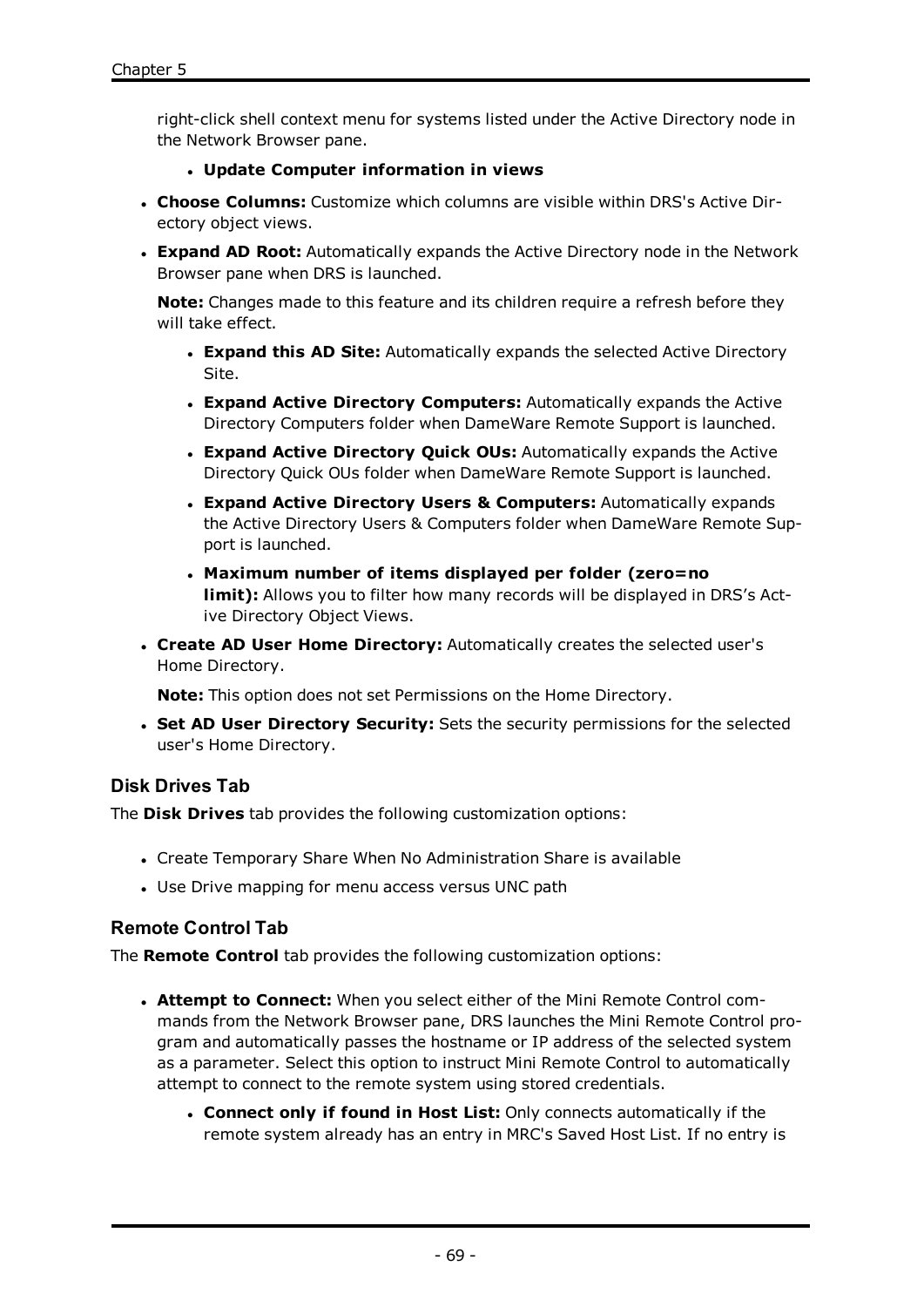found, then MRC opens the Remote Connect dialog with the (temporary) entry that was created for the host.

- <sup>l</sup> **Reuse any MRC window that is not busy:** Instead of opening another a new instance of the Mini Remote Control program each time it is launched from DRS, this setting attempts to use any existing window (not currently at a prompt or dialog) first. If it cannot use an existing window, it opens a new instance.
- <sup>l</sup> **RDP Settings:** Configure default RDP settings to use for RDP connections (instead of an MRC connections) to remote systems.

# **Threads Tab**

Many of the DameWare Remote Support functions are multi-threaded. Use this tab to configure the thread priority for individual threads.

The **Threads** tab includes the following priority options, listed from fastest to slowest:

- Time Critical
- Highest
- Above Normal
- Normal
- **.** Below Normal (default)
- Lowest
- · Idle

# **System Tools Tab**

Use the **System Tools** tab to add, remove, and manage third-party utilities you want to be able to launch from within the DRS application. The System Tools tab includes the following buttons at the top of the tab to manage the list of tools:



**Create a New menu option.** 

Edit an existing menu option.



**f** Move a menu option up.



**Note:** The default list of tools is comprised of a group of sample applications to illustrate the functionality of this feature. None of these applications are affiliated with the DRS program.

When you add or edit a menu option, configure the following settings as appropriate: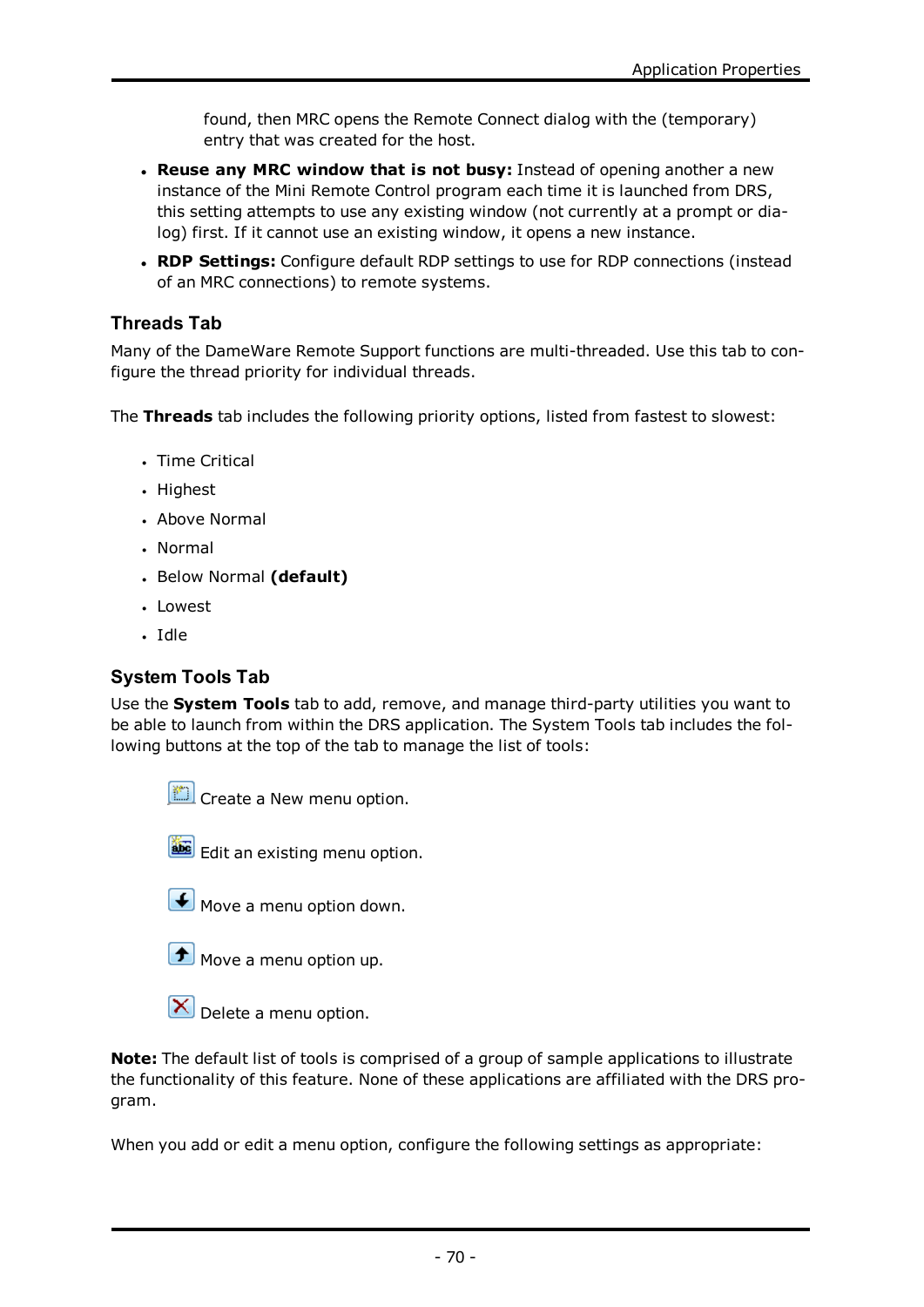- **. Command:** Enter or browse to the application you want DRS to open.
- **Arguments:** Enter any command-line arguments you want DRS to use with the selected command.
- **. Initial Directory:** Enter or browse to the starting directory for the selected command.

#### **To add a separator to your menu list:**

- 1. Create a new menu option.
- 2. Name the menu option **Separator**.
- 3. Click **OK** or **Apply** as appropriate.

#### **To specify a control key for a menu item:**

- 1. Create a new menu option.
- 2. Enter a name for the menu option with the ampersand (&) *before* the control key. For example, **&Performance Monitor** results in the **Performance Monitor** menu option with the command key, **P**.
- 3. Specify the option's settings.
- 4. Click **OK** or **Apply** as appropriate.

## **Users Tab**

The **Users** tab provides the following customization options:

<sup>l</sup> **Create User 'Profile Path' Directory If Specified and/or Changed:** Automatically creates the user's "profile path" directory (if specified).

**Note:** This does not create any permissions on that directory.

<sup>l</sup> **Create User Home Directory If Specified and/or Changed:** Automatically creates the selected user's Home Directory.

**Note:** This option does not set Permissions on the Home Directory.

<sup>l</sup> **Set User Directory Security When Directory is Created and/or Changed (Full Control for the specified user only):** Sets the security permissions for the selected user's Home Directory to "Full Control" for the selected user only.

## **Shutdown Tab**

The **General** tab provides the following customization options:

- **. Refresh Delay:** Specify the interval at which DRS should refresh the information displayed in the Shutdown view.
- **Font:** Specify the font for the Shutdown view.

## **Remote CMD Tab**

The **Remote CMD** tab provides the following customization options:

**. History List:** Specify the number of commands DRS should remember in the history list. The default is 100.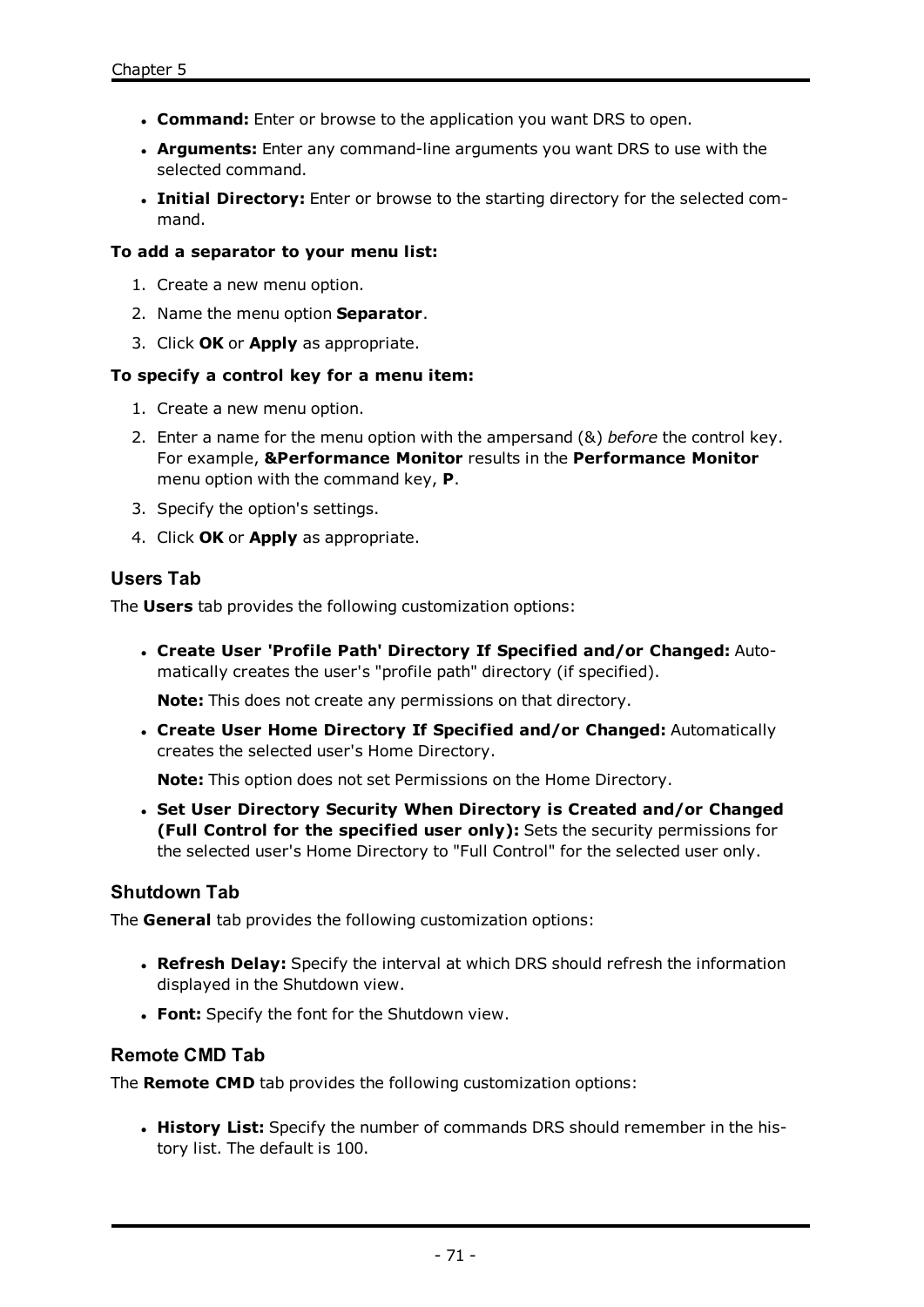- <sup>l</sup> **Back Color:** Specify the background color for the Remote CMD view.
- **· Font:** Specify the font for the Remote CMD view.

# **RAS Tab**

Use this tab to specify the refresh delay, in seconds, for Remote Access Server.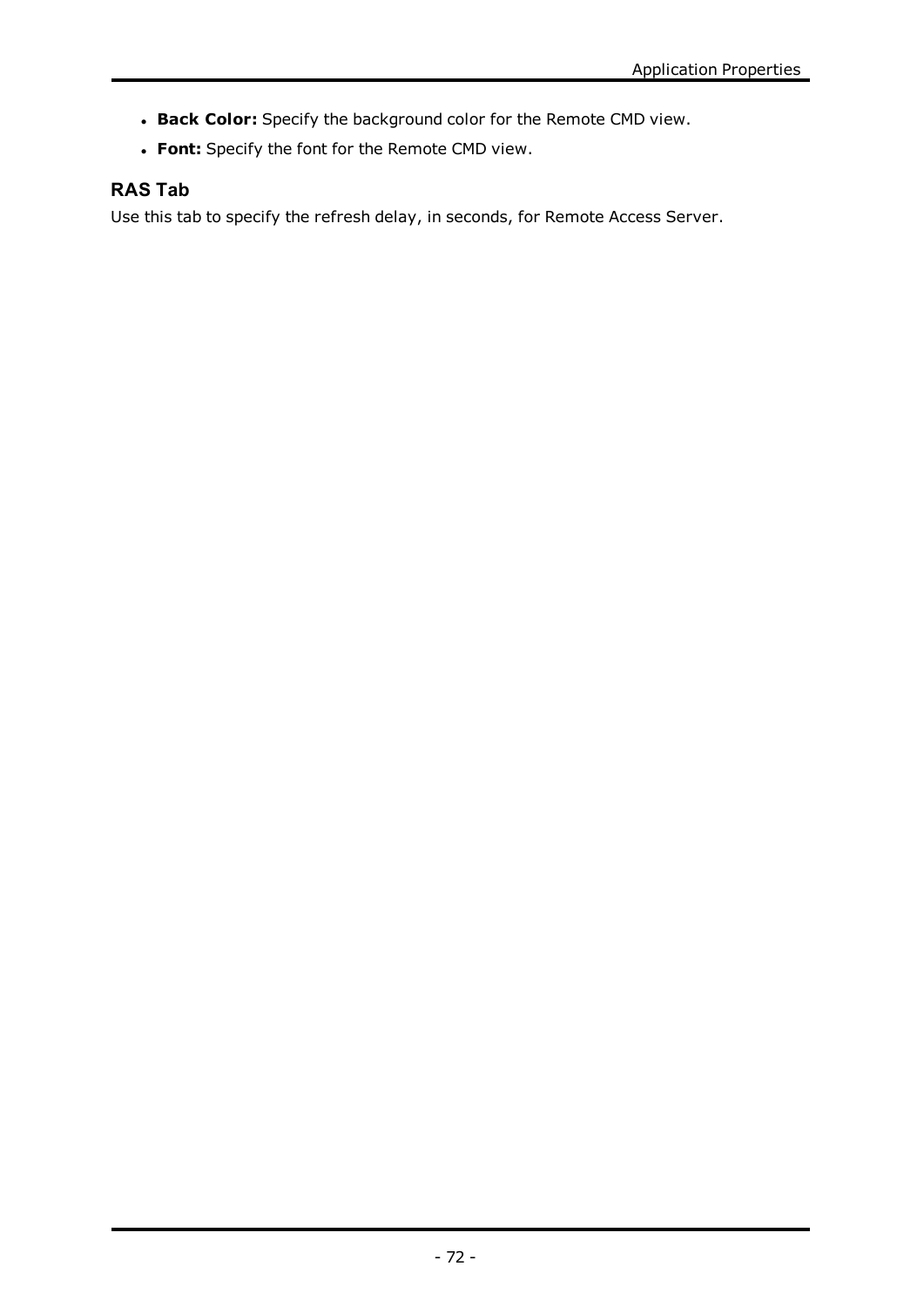**Chapter 6**

# **Network Overview & Troubleshooting**

# <span id="page-75-0"></span>**Pass-Through Authentication**

DameWare Remote Support uses the pass-through authentication functionality built into Windows operating systems (OS) to perform certain tasks without prompting for credentials. Similarly, DameWare Mini Remote Control allows you to install the MRC Client Agent Service on a remote system using non-administrator credentials in the Remote Connect dialog.

To perform these tasks, the OS attempts to pass your current local desktop credentials to the remote systems. If the current credentials do not have sufficient rights to perform the task, then the OS prompts you for a set of credentials that have the necessary rights. After the program has authenticated to the remote system, the OS uses the same credentials for tasks that require the same level of authentication.

If you establish a connection with a remote system using non-administrator credentials, and then you try to perform a task that requires administrative rights, the program returns an error stating that the user does not have sufficient permissions to execute the task. If this happens, use the **Disconnect Network Connections** feature in DRS to disconnect that connection and establish a new one with the appropriate credentials.

#### *Pass-Through Authentication and DameWare Mini Remote Control*

When first attempting to contact a remote system, Mini Remote Control attempts a TCP connection using the credentials specified in the Remote Connect dialog. If the MRC Client Agent Service is not installed on the remote system or is not listening on the specified port, then the MRC program drops out of TCP mode and uses the OS's installed protocols to interrogate the remote system.

At this point, the connection to the remote system has nothing to do with the credentials you supplied in the Remote Connect dialog. MRC begins using pass-through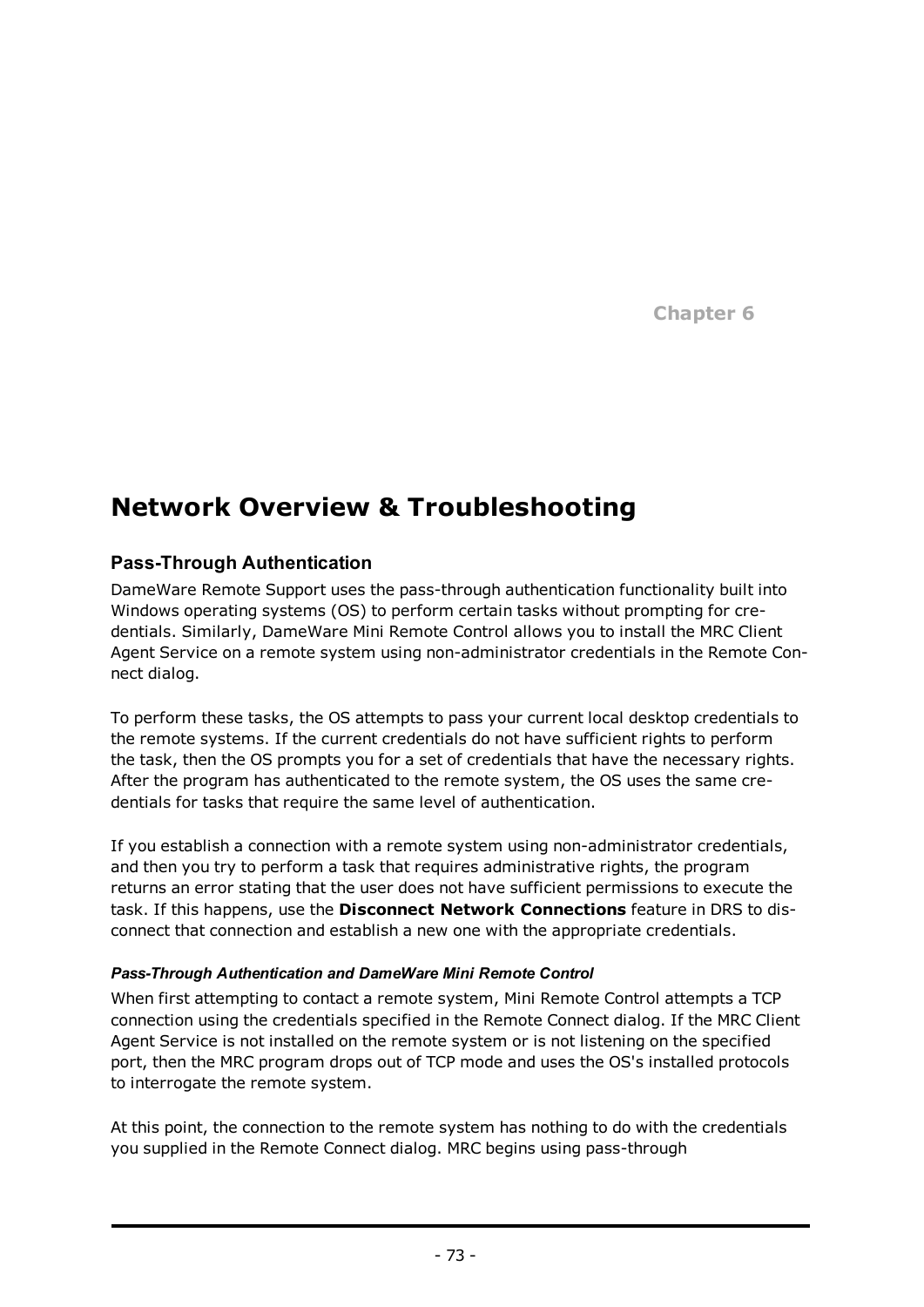authentication. If your current credentials do not have sufficient rights, then the program prompts you to supply a set of credentials that has the necessary rights to complete the task. Administrative rights are required to start, stop, install, or remove the MRC Client Agent Service. After MRC verifies the MRC Client Agent Service is running on the specified TCP port, the program attempts its TCP connection to the remote machine again, using the credentials specified in the Remote Connect dialog box.

## <span id="page-76-0"></span>**Windows XP & Simple File Sharing**

Windows XP Home & Windows XP Professional installed on a machines as part of a workgroup have "Simple File Sharing" enabled by default, which does not allow NT Challenge/Response Authentication. "Simple File Sharing" prevents the DameWare Remote Support program from working properly. "Simple File Sharing" also does not allow you to remotely install, remove, start, or stop the MRC Client Agent Service. "Simple File Sharing" cannot be turned off in Windows XP Home, so to connect to those systems, install the MRC Client Agent Service interactively, and then connect using the "Encrypted Windows Logon" authentication method.

For additional information, see the knowledge base article, "Is DameWare Software compatible with Windows XP?" [http://www.](http://www.dameware.com/support/kb/article.aspx?ID=201036) [dameware.com/support/kb/article.aspx?ID=201036.](http://www.dameware.com/support/kb/article.aspx?ID=201036)

## **Windows XP and Service Pack 2**

All versions of our software are compatible with Windows Firewall running on Windows XP SP2 (XP-SP2). However, you will have to properly configure the firewall to allow the necessary traffic to pass through.

Unfortunately, adding the program (DNTU.exe or DWRCC.exe) to the exceptions list does not work. Instead, you must add exceptions for the ports the software uses, and configure the scope of each individual port properly in order to connect through the XP-SP2 firewall. Afteryou have properly configured the XP-SP2 firewall, you will not have any problems connecting.

To configure the XP-SP2 firewall to work with the DameWare products, open the TCP port the program uses, and then adjust the scope for that port to match your network topology (Any computer, My network, or Custom list).

By default, the DameWare products use the following ports. However, you can customize any of these if you need to.

| <b>Port</b> | Used for                                                           |
|-------------|--------------------------------------------------------------------|
| 6129        | Connecting to the MRC Client Agent Service                         |
| 137-139/445 | DRS views and installing/modifying the MRC Client Agent<br>Service |

**Note:** It is extremely important that you configure the scope properly for each port you define in the XP-SP2 firewall. If you do not configure it properly, then you will not be able to connect.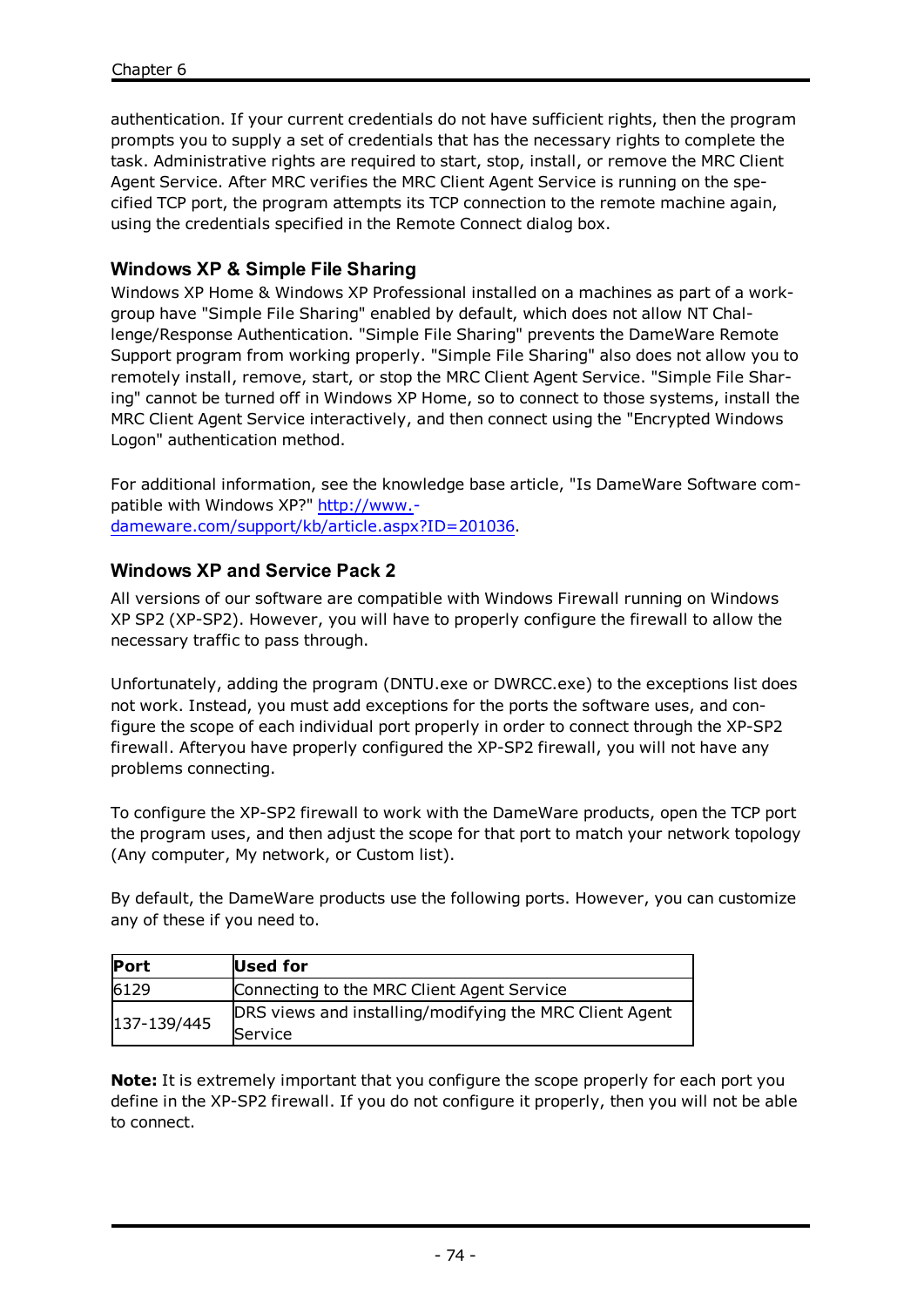There are a variety of ways to configure the XP-SP2 firewall, including INF files, Group Policies, or via the Command Line. You could even connect to the remote system using the Mini Remote Control program's RDP (Remote Desktop) functionality.

For additional information, see the knowledge base article, "Using DameWare Development Products in Conjunction with XP Service Pack 2," [http://www.](http://www.dameware.com/support/kb/article.aspx?ID=300068) [dameware.com/support/kb/article.aspx?ID=300068.](http://www.dameware.com/support/kb/article.aspx?ID=300068)

## *WMI and XP-SP2*

If you want to use Windows Management Instrumentation (WMI) to retrieve information from remote systems from within DRS, the XP-SP2 firewall requires additional configuration. Two examples that require WMI functionality are:

- DRS uses WMI to collect the Bios, System, and Enclosure information displayed at the bottom of the Properties view System tab.
- The DRS Exporter has advanced capabilities to retrieve WMI information from remote systems.

## **To configure XP-SP2 for WMI functionality, configure Windows firewall further using either of the following methods:**

- Run the NETSH.EXE command line utility.
- Use the GPEDIT.MSC Group Policy Editor snap-in.

#### **NETSH.EXE**

Microsoft documents the netsh.exe syntax in detail in the document discussed at the end of this section. The following is an example of how you might use this command:

netsh.exe firewall set service type=remoteadmin mode=enable scope=subnet profile={domain|standard}

For the **profile** parameter, enter **domain** if the remote system is a member of a domain. If it is not a member of a domain, enter **standard**.

**Note:** If you change the **scope** parameter to **custom**, include your custom IP range(s) in the command.

For additional information, download **WF\_XPSP2.doc**, "Deploying Windows Firewall Settings for Microsoft Windows XP with Service Pack 2" from the following Microsoft website:

[http://www.microsoft.com/downloads/details.aspx?familyid=4454e0e1-61fa-447a-bdcd-](http://www.microsoft.com/downloads/details.aspx?familyid=4454e0e1-61fa-447a-bdcd-499f73a637d1)[499f73a637d1](http://www.microsoft.com/downloads/details.aspx?familyid=4454e0e1-61fa-447a-bdcd-499f73a637d1)

## **GPEDIT.MSC**

Complete the following procedure to configure this policy using the Group Policy Editor.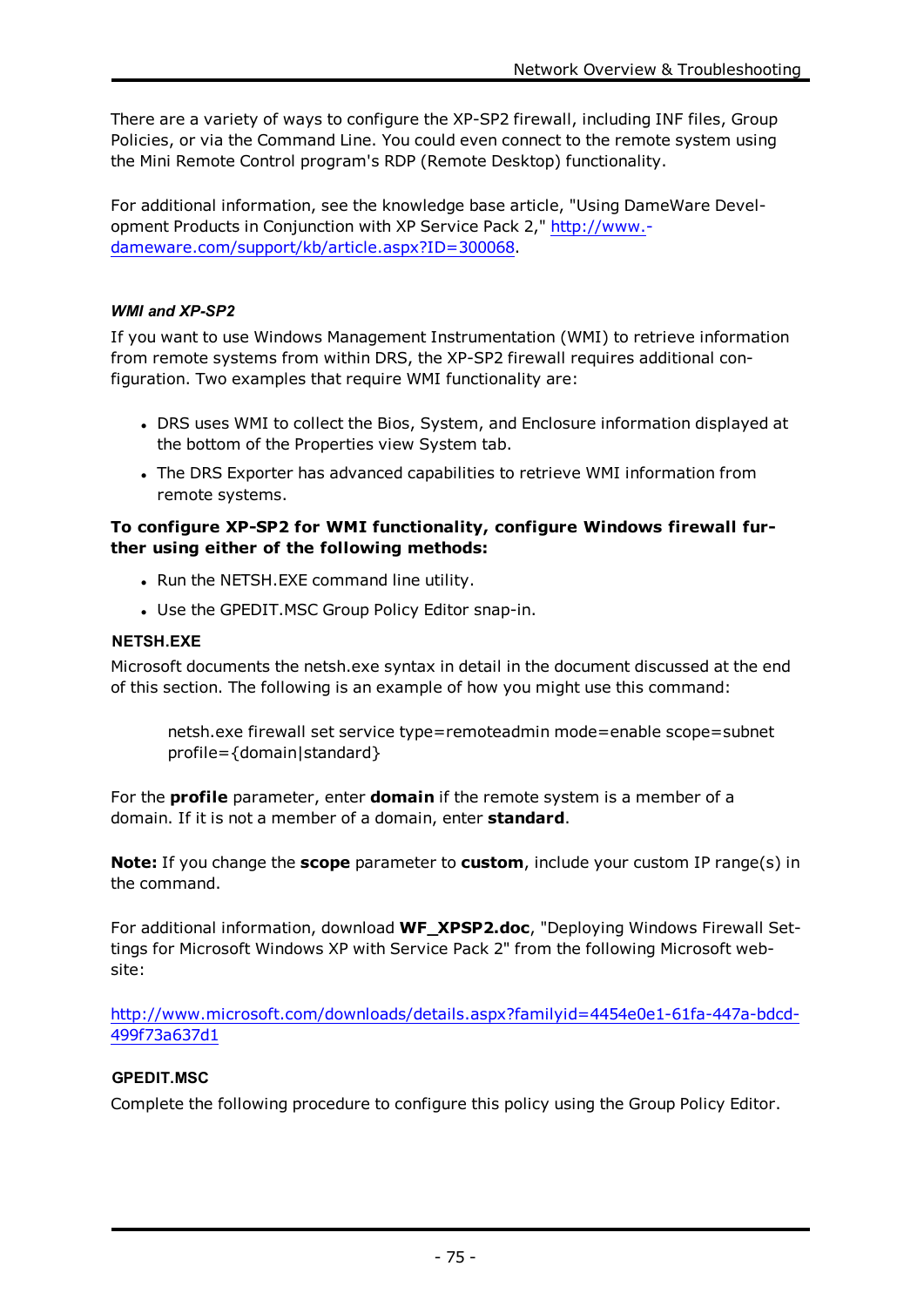- 1. Open GPEDIT.MSC on the remote system.
- 2. In the left pane, expand **Computer Configuration > Administrative Templates > Network > Network Connection > Windows Firewall**.
- 3. Select either **Domain Profile** or **Standard Profile**.
- 4. Enable the setting, **Windows Firewall: Allow remote administration exception**.

# **Common Errors**

#### *System Error 5 (Access Denied)*

This error indicates you are using invalid credentials to access a remote system. Both DRS and MRC rely on the operating system's built-in security and require administrator rights to install, remove, start, or stop any service in Windows.

For additional information, see Pass-Through [Authentication](#page-75-0) and [Windows](#page-76-0) XP & Simple File [Sharing](#page-76-0).

#### *System Error 1073*

You get the following error when you try to install the MRC Client Agent Service on a remote system.

System Message: Failed to create service Error 1073

This message implies that the specified service already exists on the remote system.

#### **To troubleshoot this issue:**

- 1. Open the Services applet on the remote system.
- 2. Open the properties for the DameWare Mini Remote Control service.
- 3. On the General tab, ensure the **Startup type** is set to **Automatic**.
- 4. On the Log On tab, ensure the service is **Enabled** for the specific Hardware Profile.

If that does not work, reboot the remote system.

#### *System Error 1219*

System Message: The credentials supplied conflict with an existing set of credentials.

This is not an error directly related to DameWare software and it can be duplicated in other contexts. The most common reason for this error is that you already have a connection to the remote system using a different set of credentials.

#### **Troubleshooting**

To begin troubleshooting, click **Disconnect Network Connections** in the main DRS toolbar to both display all connections, and then disconnect any connection(s) to the system generating the error. After you disconnect the connection(s), try to re-connect to the system with credentials that have adequate rights to do the job.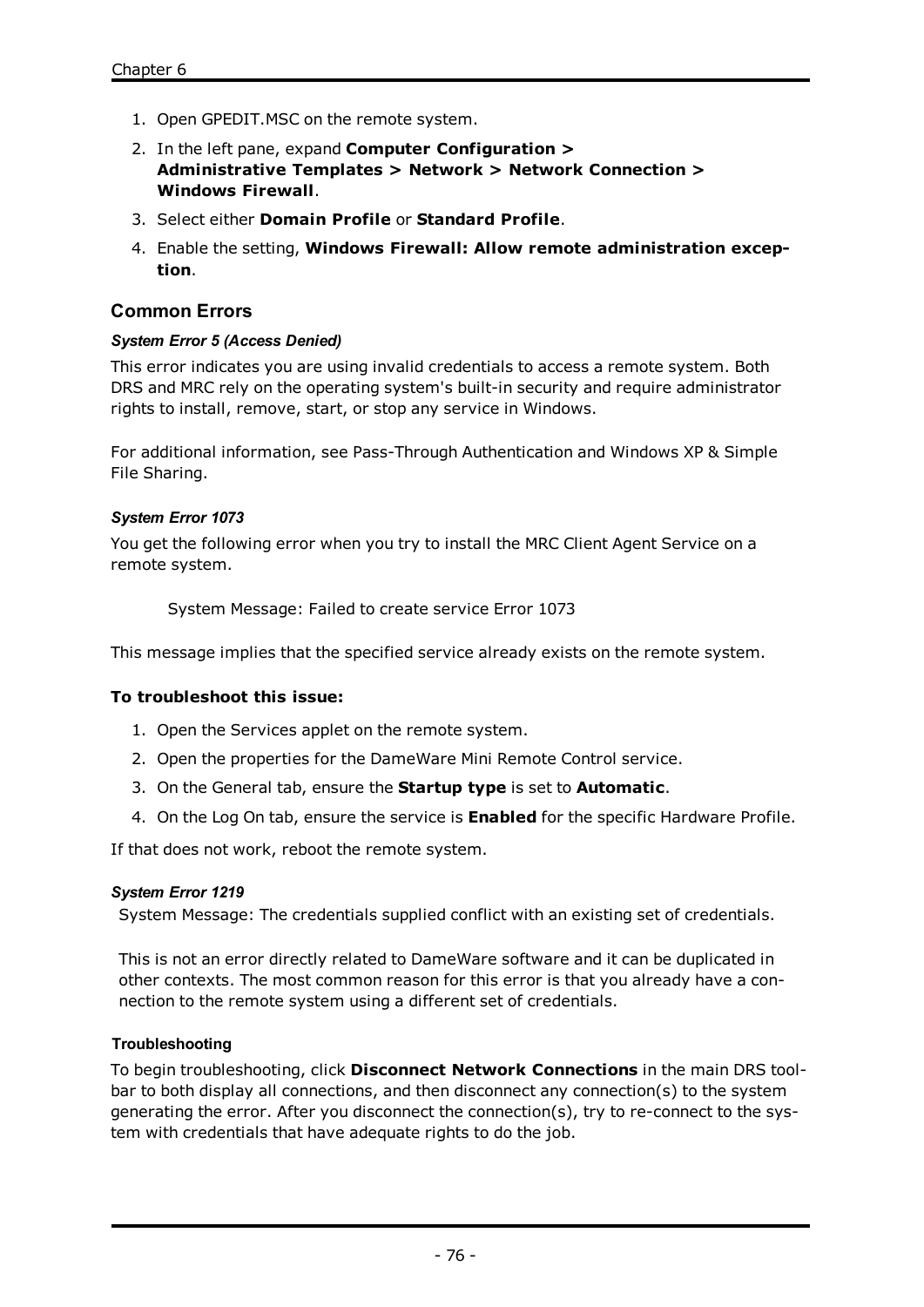If that does not work, or there are not open connections with the remote system, reboot the local system.

Finally, if these two steps fail, make sure you do not have a duplicate user ID on the source and destination systems that utilize a different password. In this case, change the passwords so they are identical on both systems, or change the user IDs so they are different.

For additional information about this error, see the Microsoft knowledge base article, <http://support.microsoft.com/kb/106211>.

# *System Error 1326*

There are no settings in the DameWare software that either cause or prevent a 1326 error. This error is generated by the operating system (OS). The error occurs when a DameWare product asks the OS on your local system to execute standard Microsoft Windows API calls to connect to a remote system.

If you see this error in DRS, you will also see it if you try to map a drive to the admin\$ share on the remote system from outside of DRS.

## **Troubleshooting**

If the remote system is running Windows XP, make sure that "Simple File Sharing" is disabled. Simple File Sharing only exists within Windows XP, and should not be confused with File & Printer Sharing which exists in all Operating Systems.

## **To disable "Simple File Sharing" in Windows XP Professional:**

- 1. Open **My Computer**.
- 2. Select **Tools > Folder Options**.
- 3. Click the **View** tab.
- 4. Disable **Use simple file sharing (Recommended)**.

Another option is to adjust the "ForceGuest" policy setting on the remote system to make sure all users authenticating to it over the network are actually authenticating as themselves, and not as the Guest account.

## **To fix this policy in the remote system's Local Security Policy:**

- 1. Open **Control Panel > Administrative Tools > Local Security Policy**.
- 2. In the left pane, select **Security Options**.
- 3. In the right pane, select **Network access: Sharing and security model for local accounts**, and then click **Action > Properties**.
- 4. Select **Classic – local users authenticate as themselves**.
- 5. Click **OK**.

#### *System Error 1327*

If you attempt to use a blank password to connect to a remote system, you see the following error in the Application Event Log on the remote system.